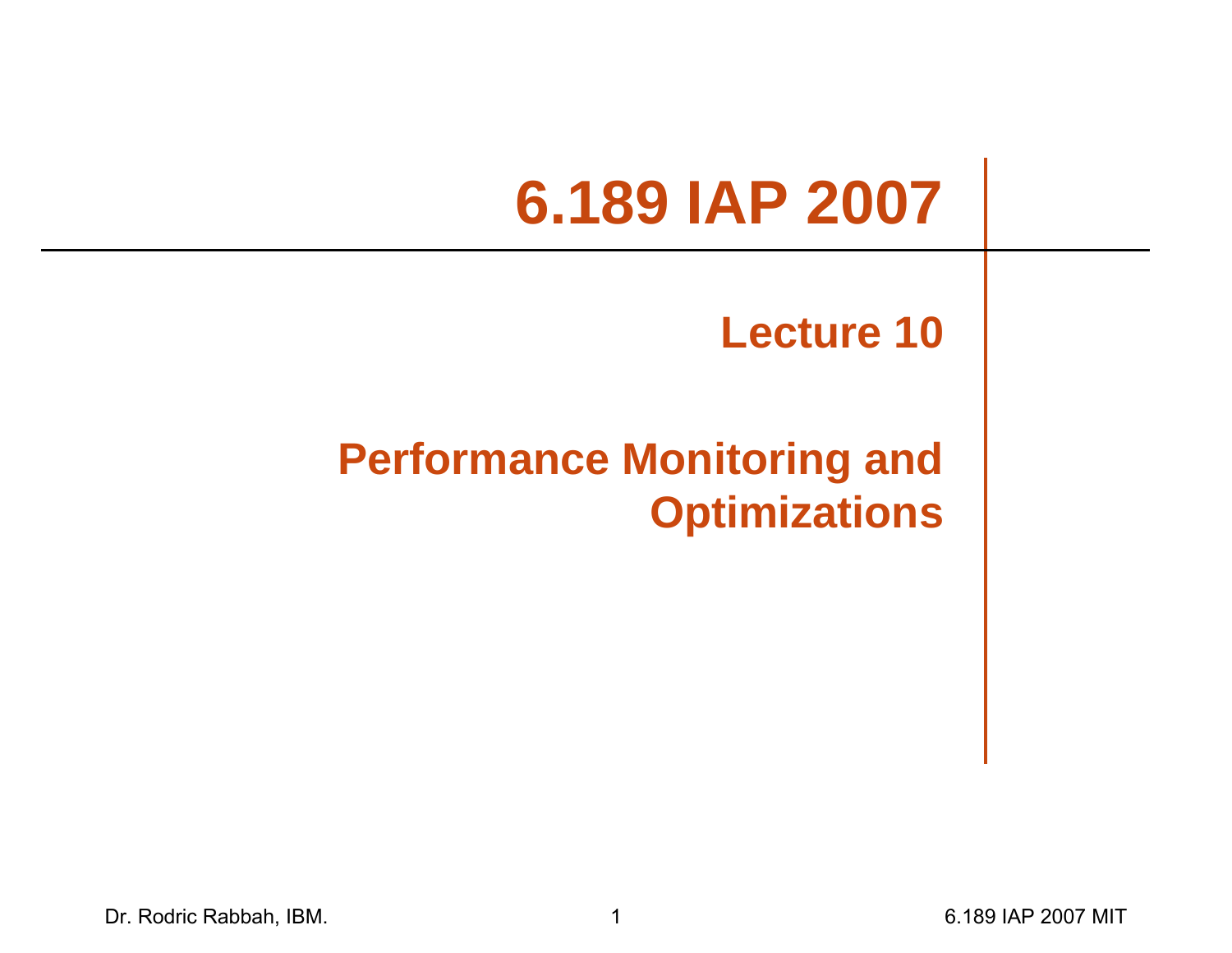# **Review: Keys to Parallel Performance**

● **Coverage** or extent of parallelism in algorithm

■ Amdahl's Law

● **Granularity** of partitioning among processors

■ Communication cost and load balancing

● **Locality** of computation and communication

**Communication between processors or between** processors and their memories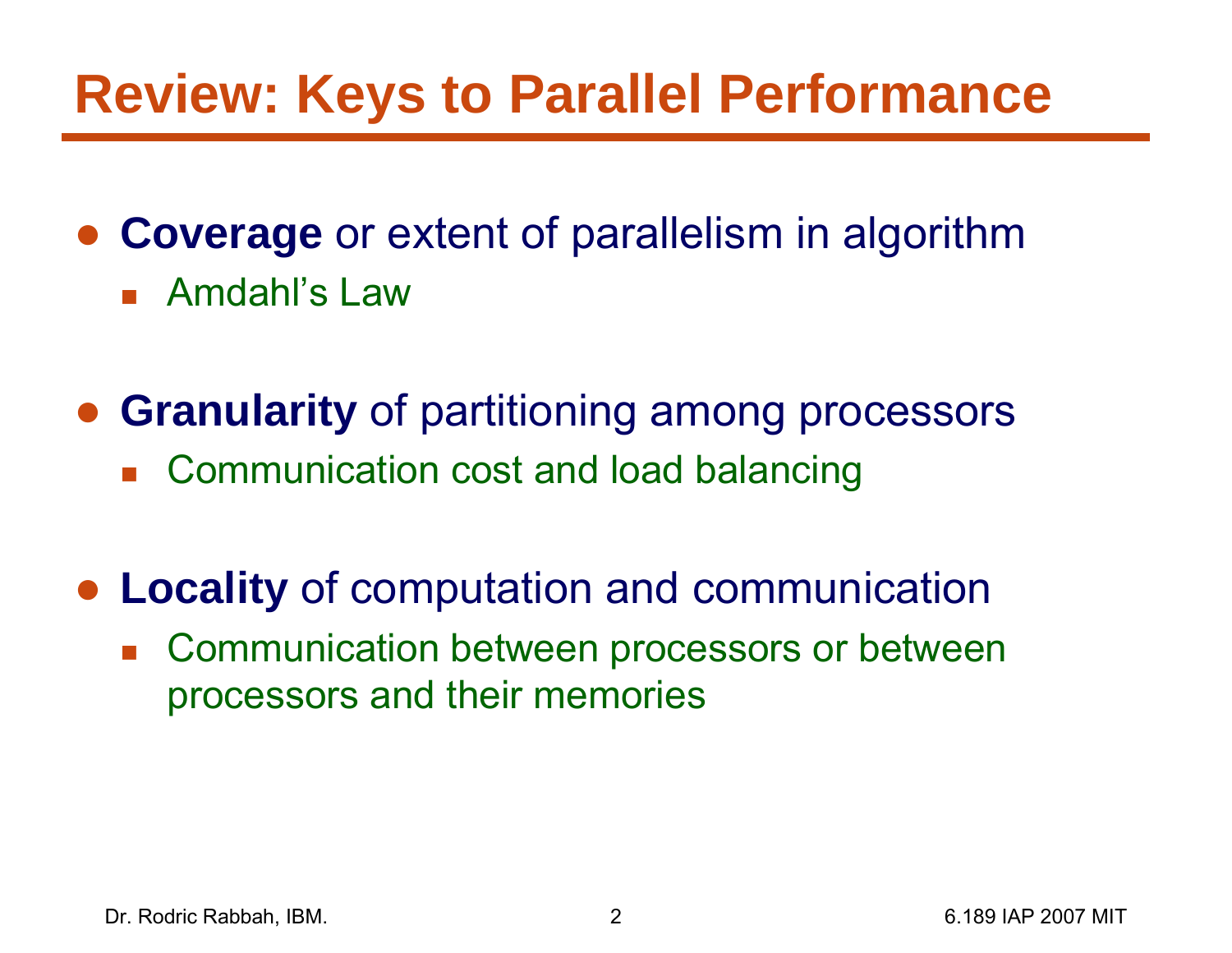# **Communication Cost Model**



Dr. Rodric Rabbah, IBM. 3 6.189 IAP 2007 MIT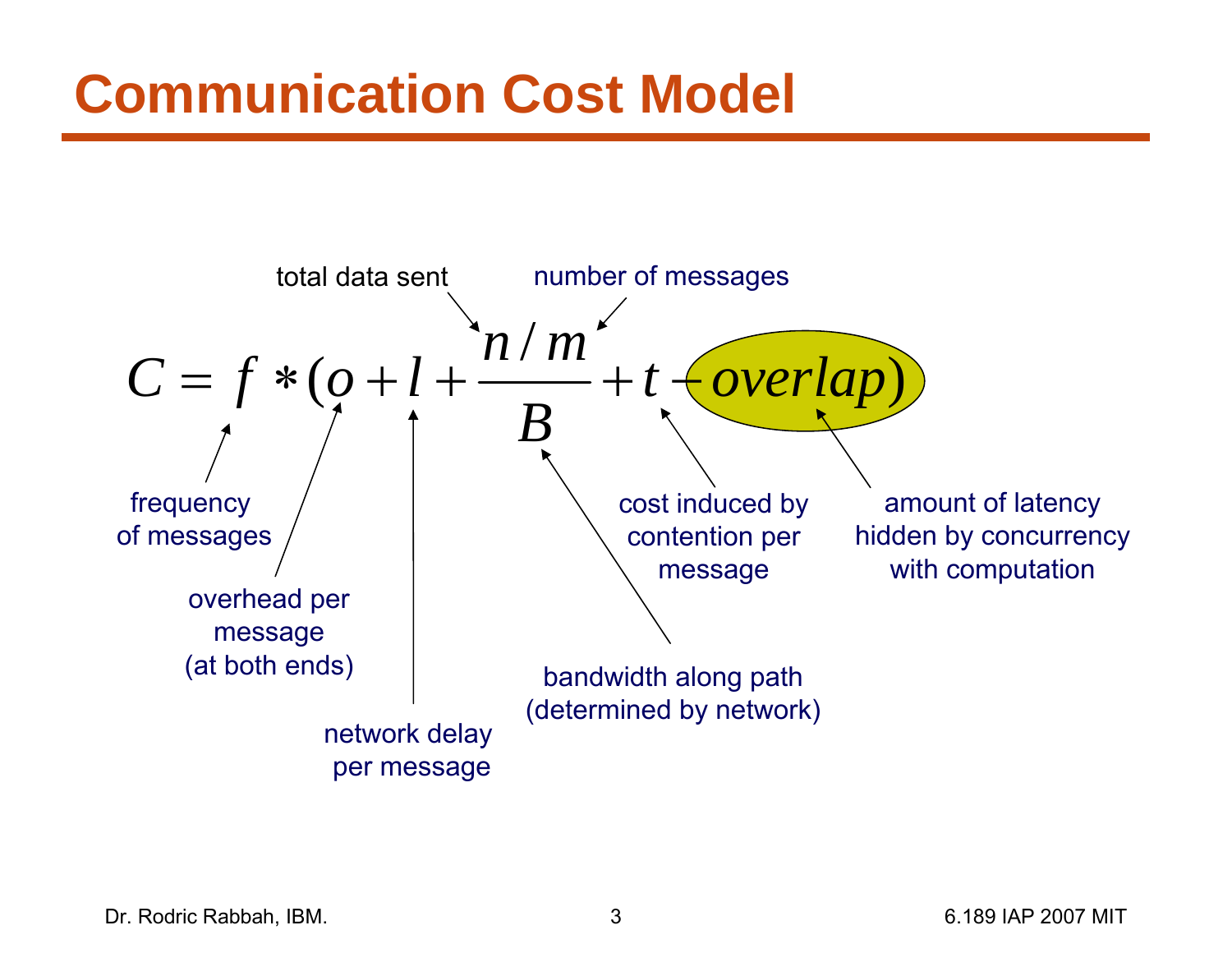## **Overlapping Communication with Computation**





Dr. Rodric Rabbah, IBM. (a) 1898 1892 1898 1892 1898 1892 1898 1894 1898 1894 1898 1894 1898 1899 1892 1899 18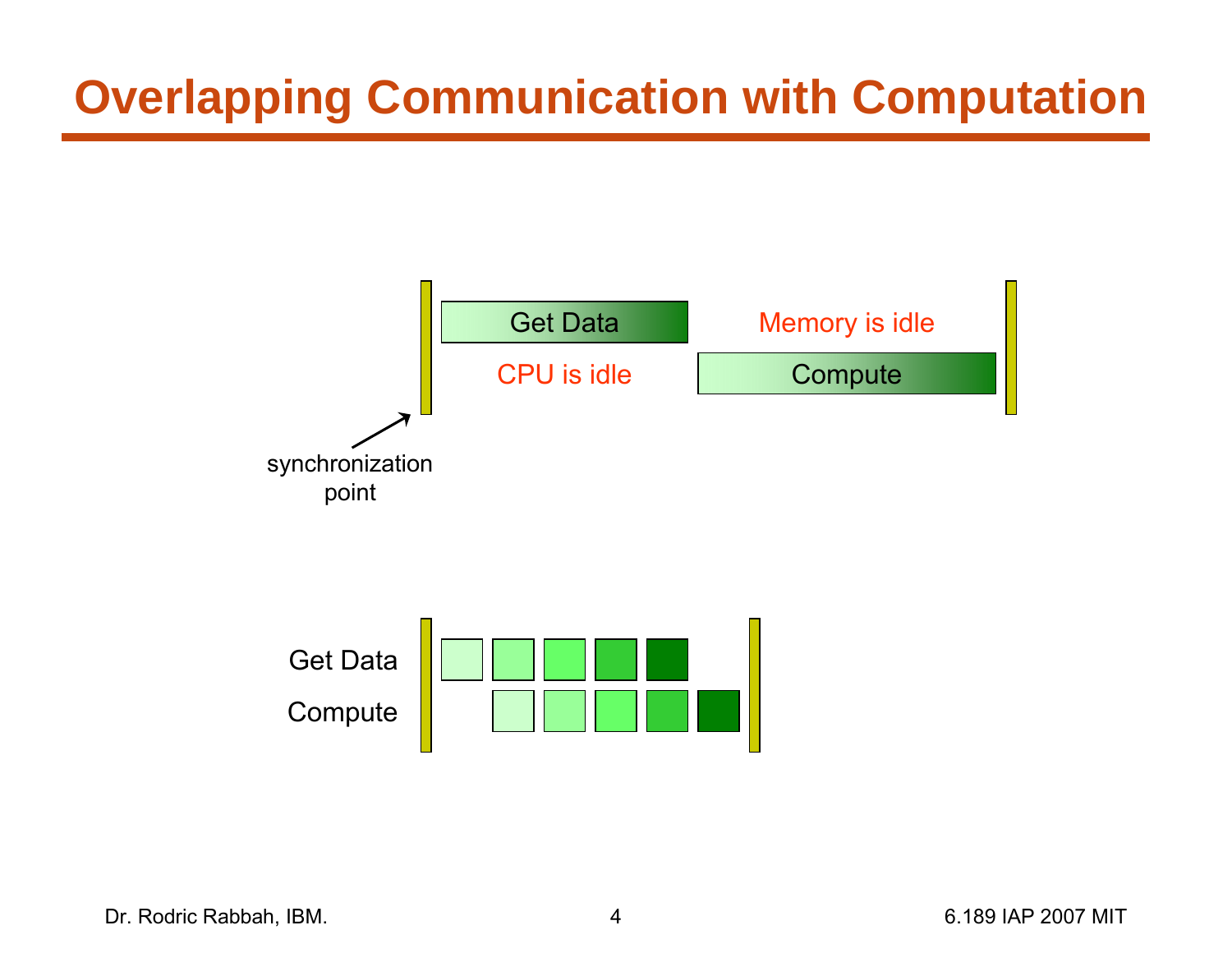# **Limits in Pipelining Communication**

● Computation to communication ratio limits performance gains from pipelining



• Where else to look for performance?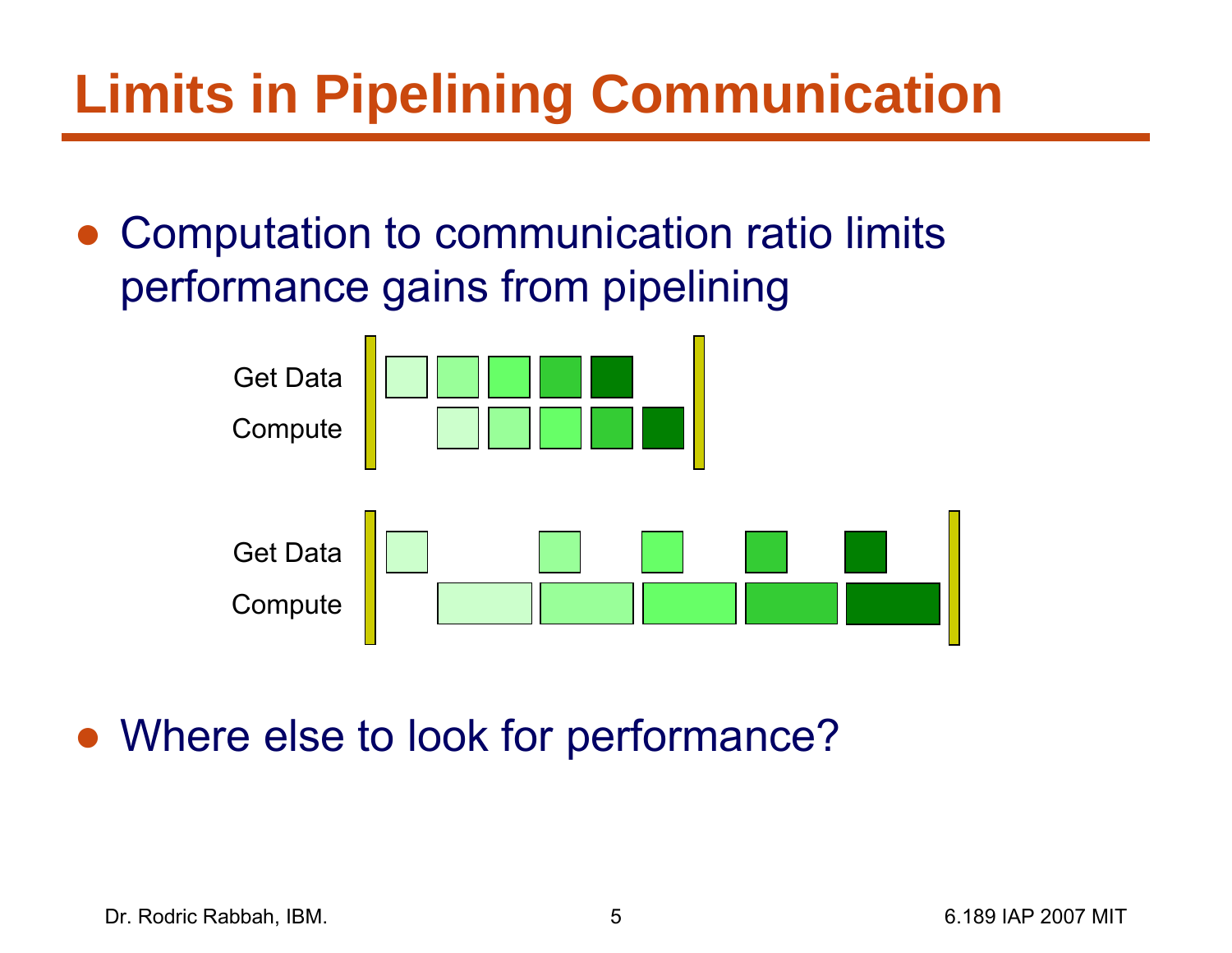# **Artifactual Communication**

• Determined by program implementation and interactions with the architecture

#### ● Examples:

- Poor distribution of data across distributed memories
- $\mathcal{L}_{\mathcal{A}}$ Unnecessarily fetching data that is not used
- Redundant data fetches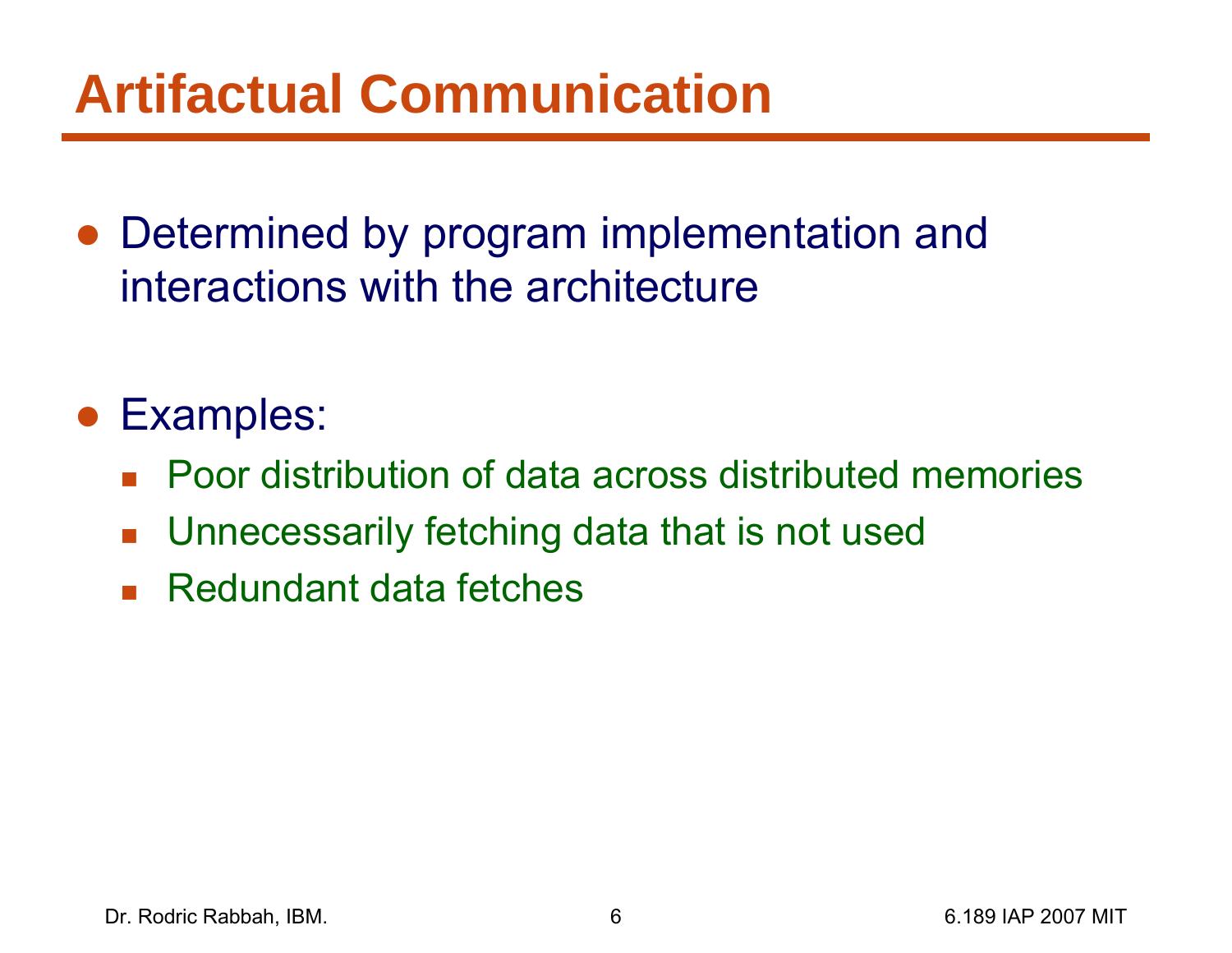## **Lessons From Uniprocessors**

- In uniprocessors, CPU communicates with memory
- Loads and stores are to uniprocessors as "get" and "put" are to distributed memory multiprocessors
- How is communication overlap enhanced in uniprocessors?
	- Spatial locality
	- $\mathcal{L}_{\mathcal{A}}$ Temporal locality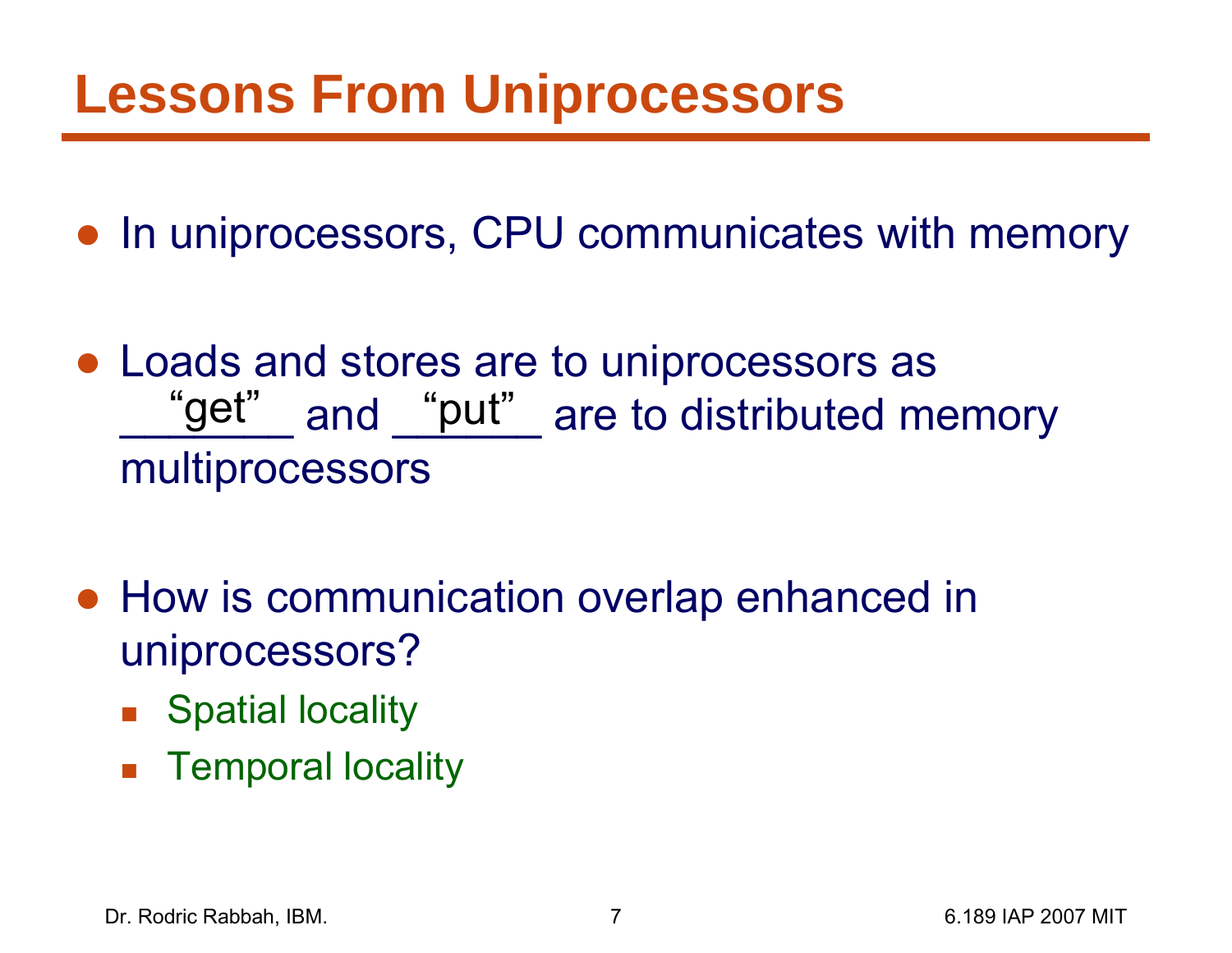- CPU asks for data at address 1000
- Memory sends data at address 1000 ... 1064
	- **Amount of data sent depends on architecture** parameters such as the cache block size
- Works well if CPU actually ends up using data from 1001, 1002, …, 1064

●Otherwise wasted bandwidth and cache capacity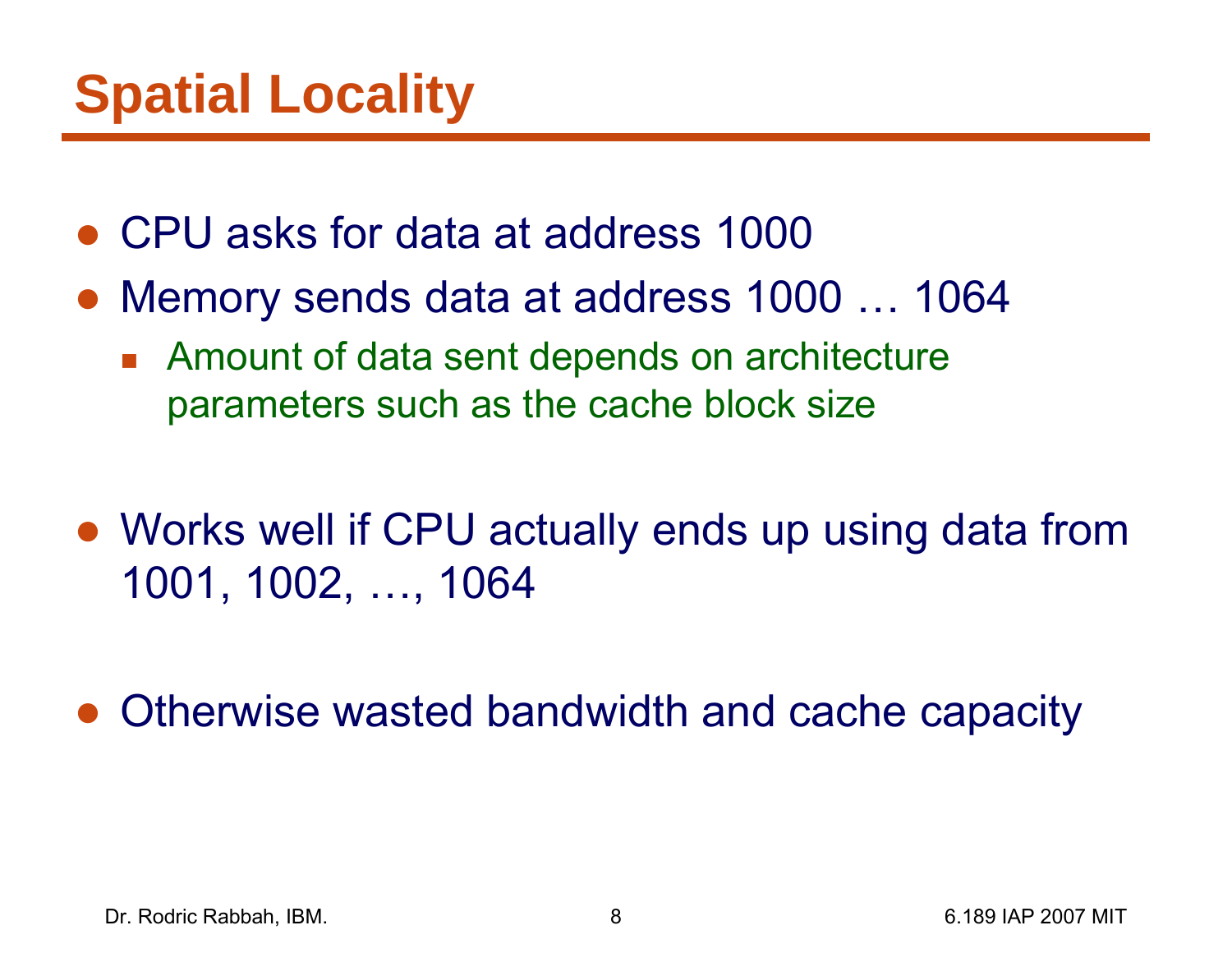# **Temporal Locality**

- $\bullet$ Main memory access is expensive
- ● Memory hierarchy adds small but fast memories (caches) near the CPU
	- F. Memories get bigger as distance from CPU increases
- CPU asks for data at address 1000
- ● Memory hierarchy anticipates more accesses to same address and stores a local copy
- Works well if CPU actually ends up using data from 1000 over and over and over …
- $\bullet$ Otherwise wasted cache capacity

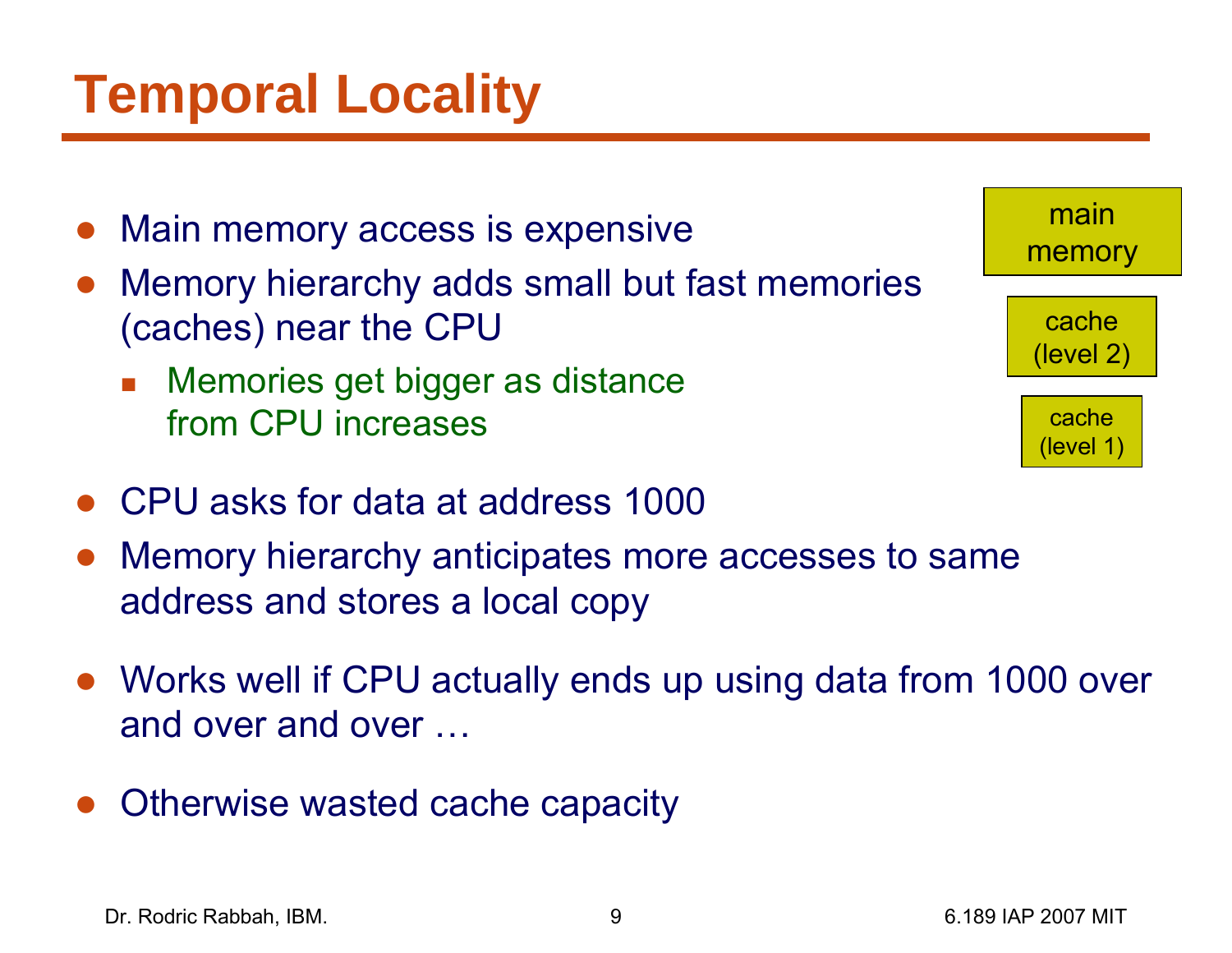## **Reducing Artifactual Costs in Distributed Memory Architectures**

- Data is transferred in chunks to amortize communication cost
	- Cell: DMA gets up to 16K
	- $\mathcal{L}_{\mathcal{A}}$ Usually get a contiguous chunk of memory
- Spatial locality
	- $\overline{\mathcal{A}}$  Computation should exhibit good spatial locality characteristics
- Temporal locality
	- $\mathcal{L}_{\mathcal{A}}$ Reorder computation to maximize use of data fetched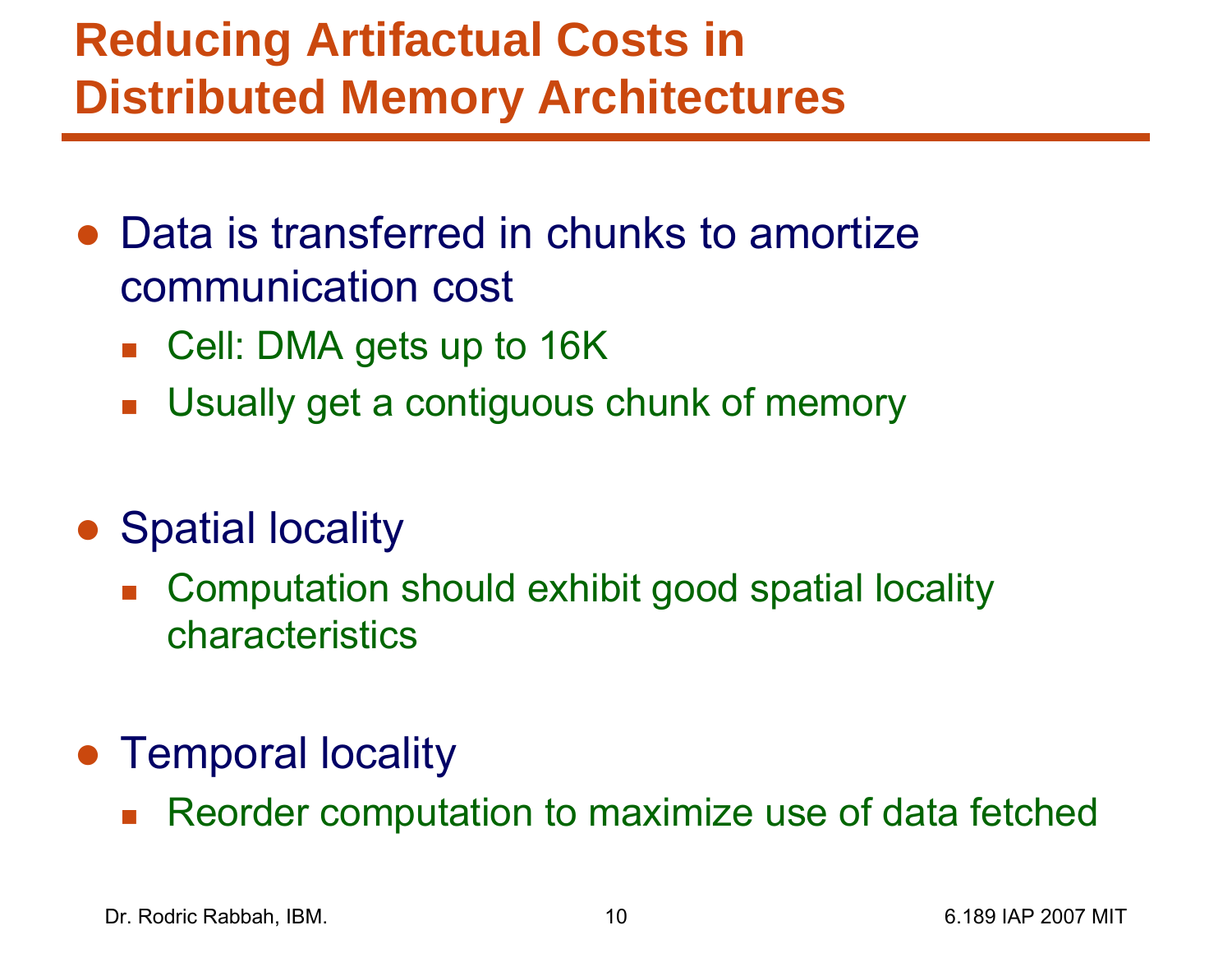# **6.189 IAP 2007**

#### **Single Thread Performance: the last frontier in the search for performance?**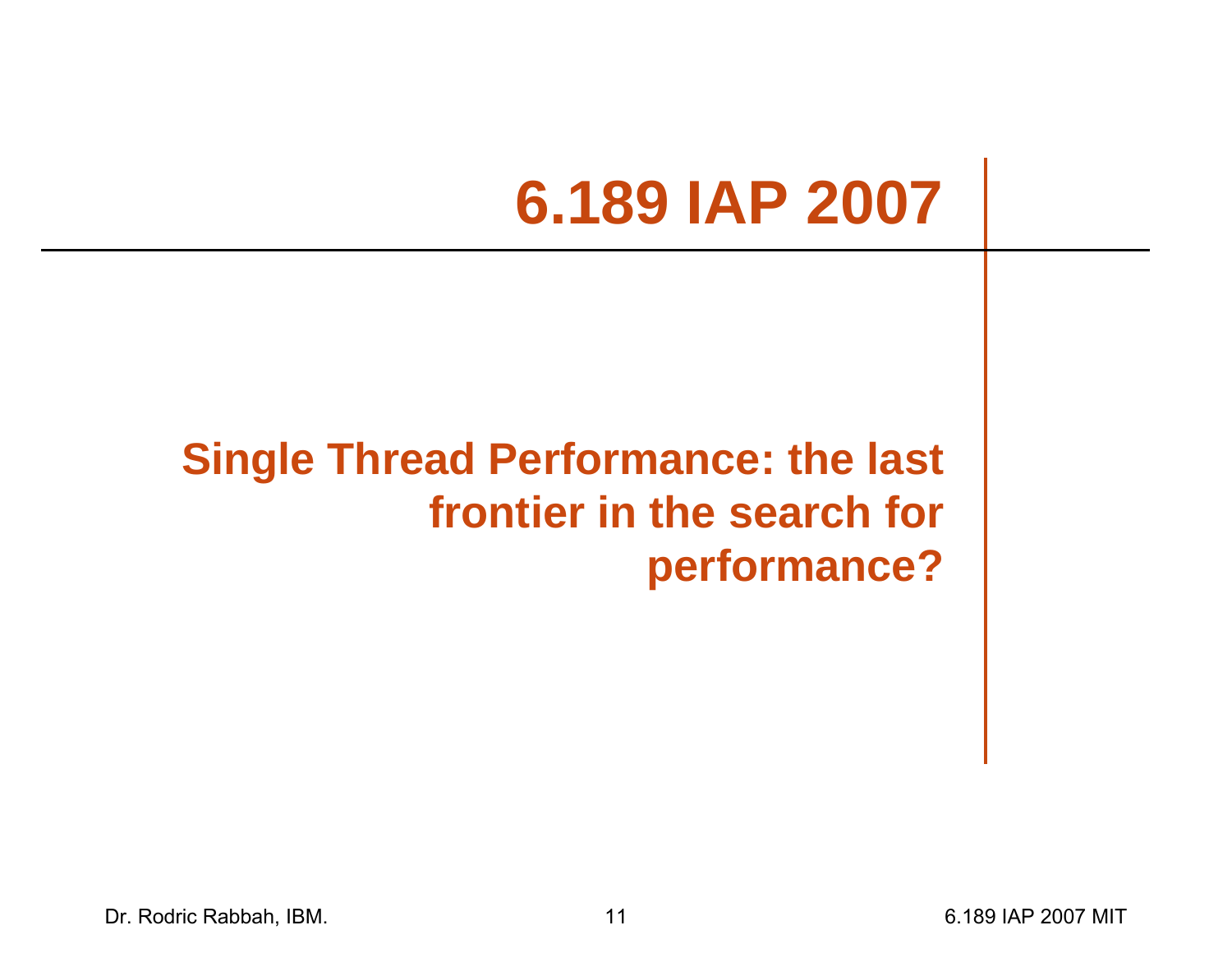# **Single Thread Performance**

- ●Tasks mapped to execution units (threads)
- Threads run on individual processors (cores)



- ● Two keys to faster execution
	- $\overline{\mathbb{R}}$ Load balance the work among the processors
	- $\overline{\mathbb{R}}$ Make execution on each processor faster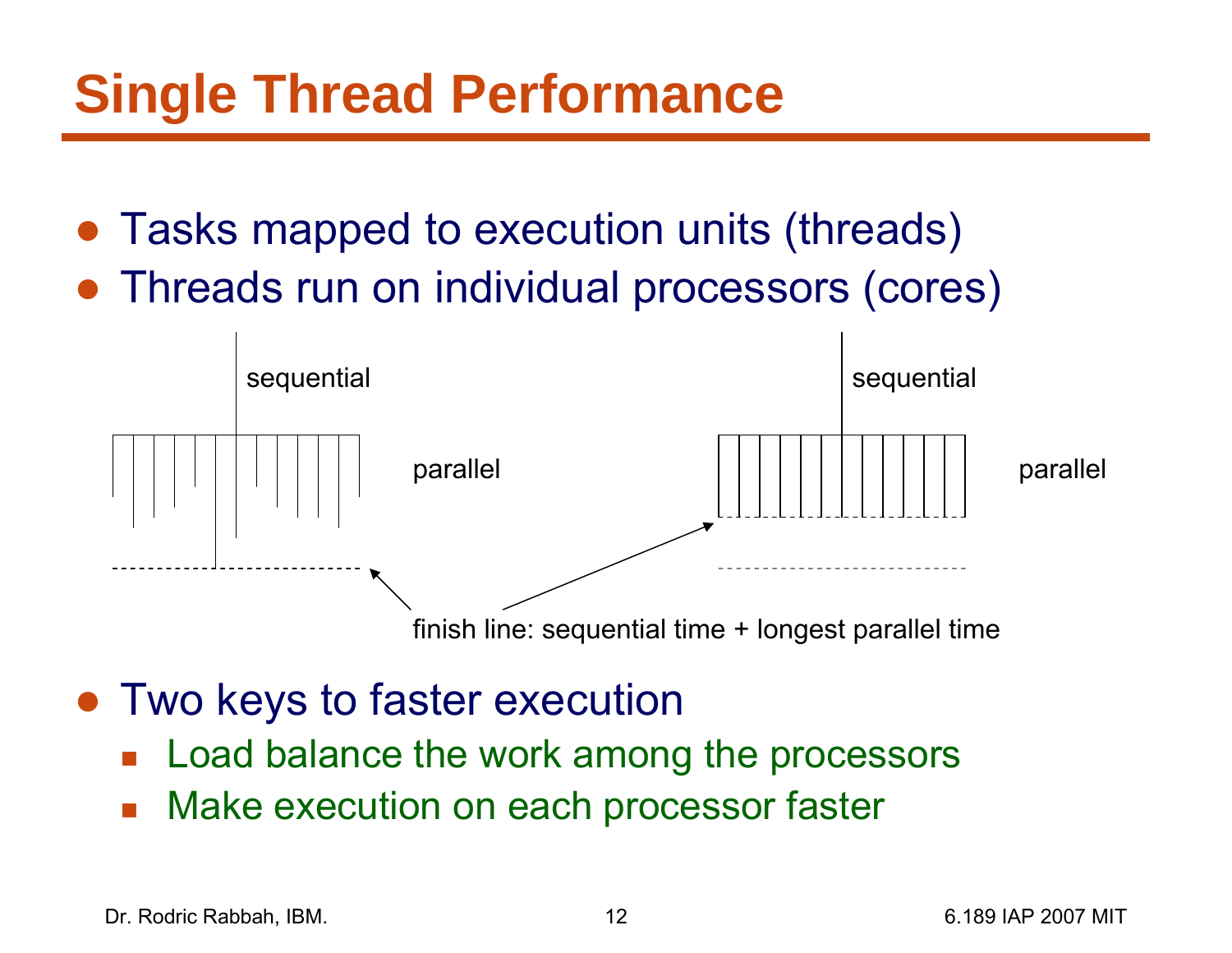# **Understanding Performance**

- Need some way of measuring performance
	- Coarse grained measurements
		- **% gcc sample.c**
		- **% time a.out**
		- **2.312u 0.062s 0:02.50 94.8%**
		- **% gcc sample.c –O3**
		- **% time a.out**
		- **1.921u 0.093s 0:02.03 99.0%**
	- … but did we learn much about what's going on?

```
#define N (1 << 23)
#define T (10)
#include <string.h>
double a[N],b[N];
void cleara(double a[N]) {
  int i;
  for (i = 0; i < N; i++)a[i] = 0; 
  }
int main() {
  double s=0,s2=0; int i,j;
  for (j = 0; j < T; j++) {
    for (i = 0; i < N; i++) {
      b[i] = 0; 
    }
    cleara(a);
    memset(a,0,sizeof(a));
   for (i = 0; i < N; i++)s += a[i] * b[i];
      s2 += a[i] * a[i] + b[i] * b[i];
    }
  }
  printf("s %f s2 %f\n",s,s2);
                             record stop time
                             record start time
```
**}**

**}**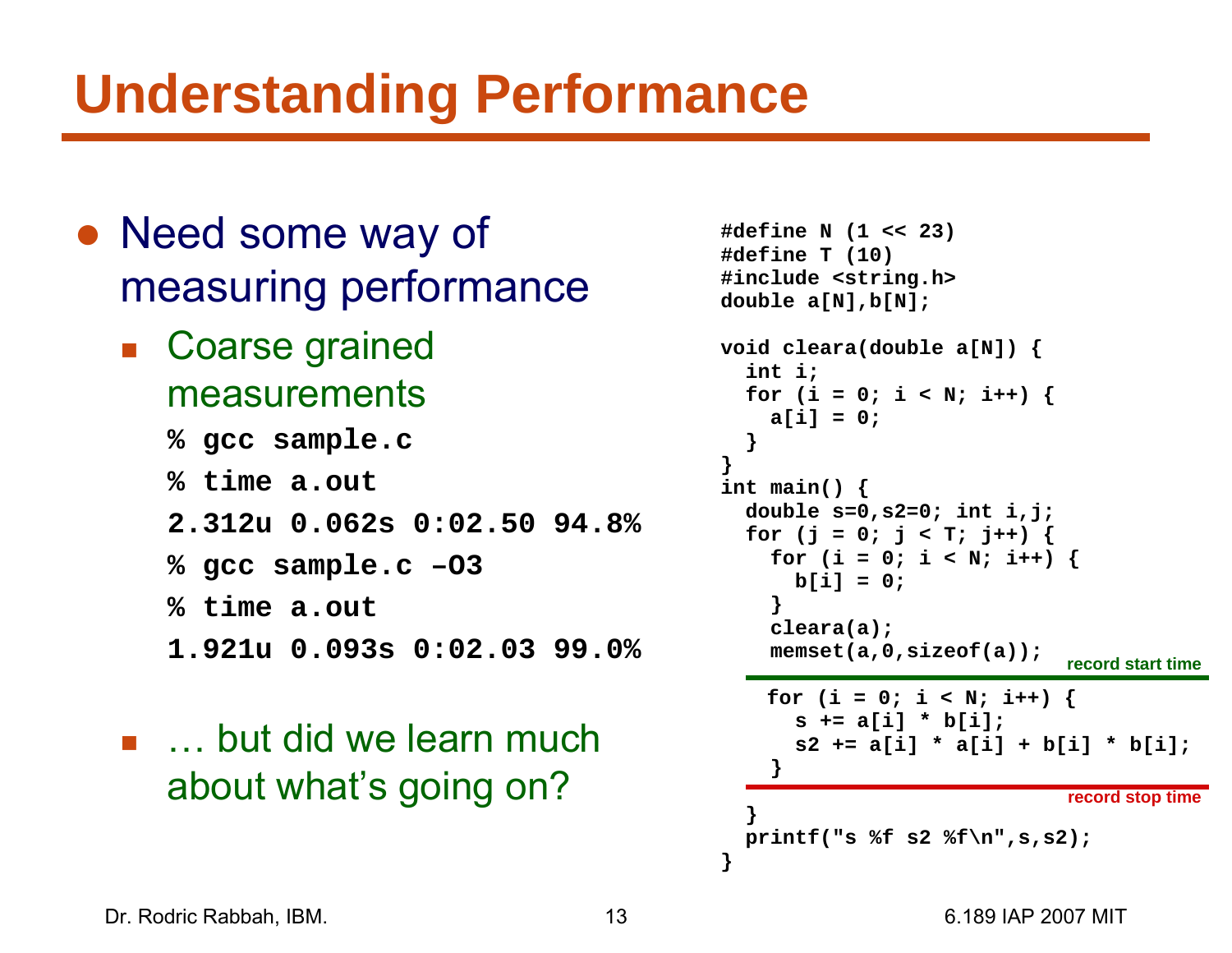# **Measurements Using Counters**

- ● Increasingly possible to get accurate measurements using performance counters
	- $\overline{\mathbb{R}}$ Special registers in the hardware to measure events
- Insert code to start, read, and stop counter
	- $\overline{\mathbb{R}}$ Measure exactly what you want, anywhere you want
	- $\mathcal{L}_{\mathcal{A}}$ Can measure communication and computation duration
	- b. But requires manual changes
	- $\mathcal{L}_{\mathcal{A}}$ Monitoring nested scopes is an issue
	- $\overline{\mathcal{A}}$ Heisenberg effect: counters can perturb execution time



Dr. Rodric Rabbah, IBM. 14 6.189 IAP 2007 MIT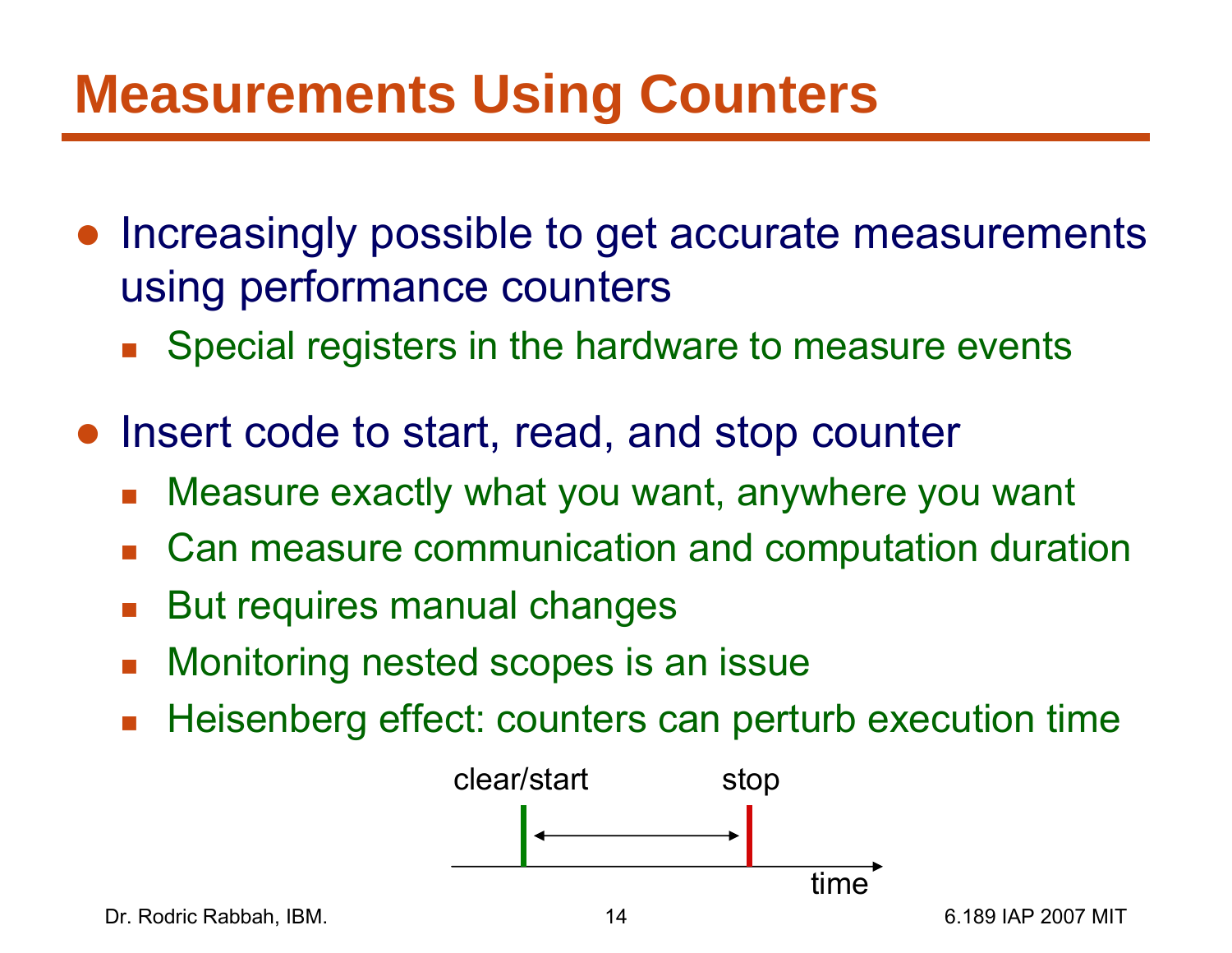# **Dynamic Profiling**

- Event-based profiling
	- $\blacksquare$  Interrupt execution when an event counter reaches a threshold
- Time-based profiling
	- $\blacksquare$  Interrupt execution every  $t$  seconds
- Works without modifying your code
	- Does not require that you know where problem might be
	- **Bupports multiple languages and programming models**
	- **Quite efficient for appropriate sampling frequencies**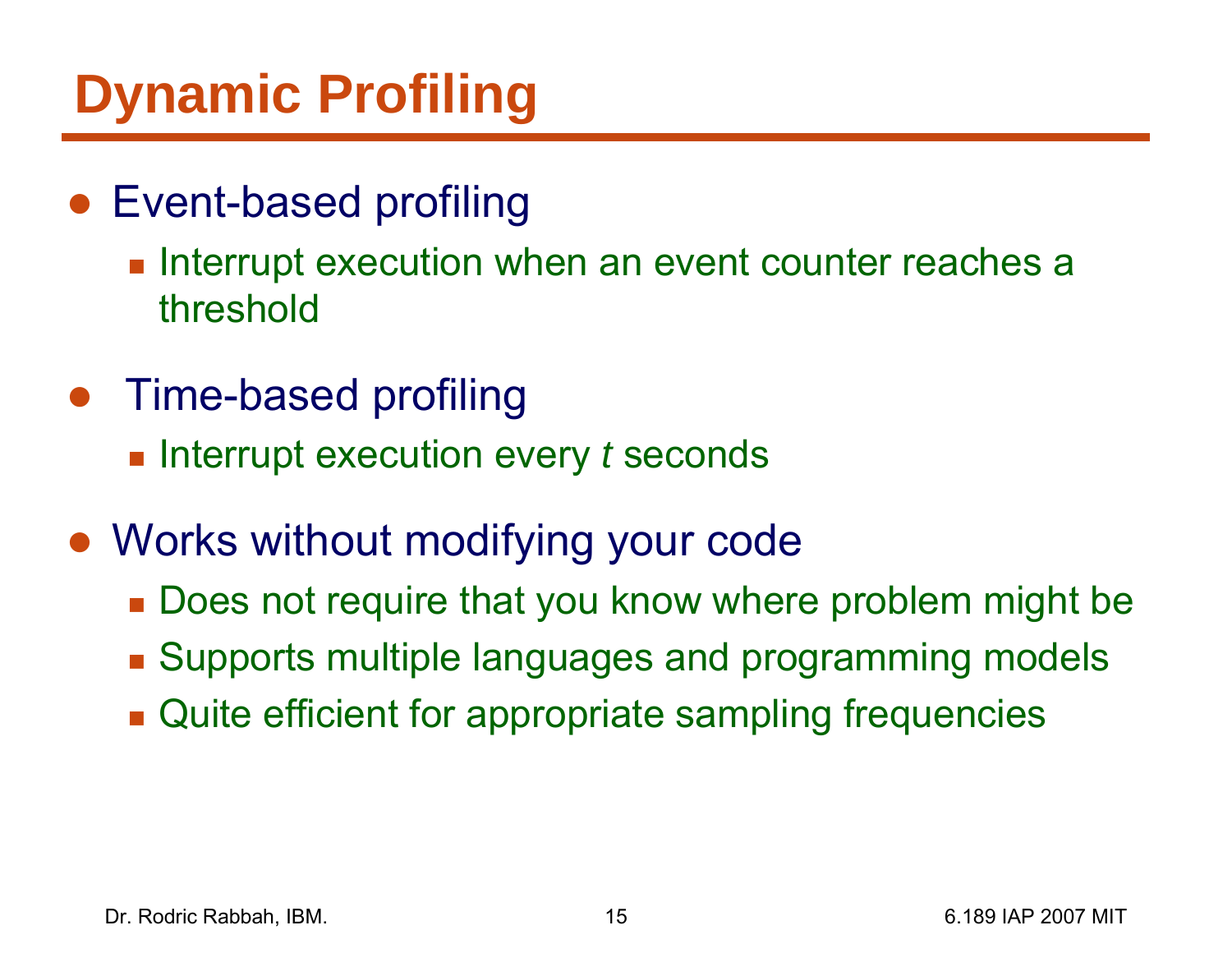# **Counter Examples**

- Cycles (clock ticks)
- Pipeline stalls
- Cache hits
- Cache misses
- Number of instructions
- Number of loads
- Number of stores
- Number of floating point operations

●.<br>. . .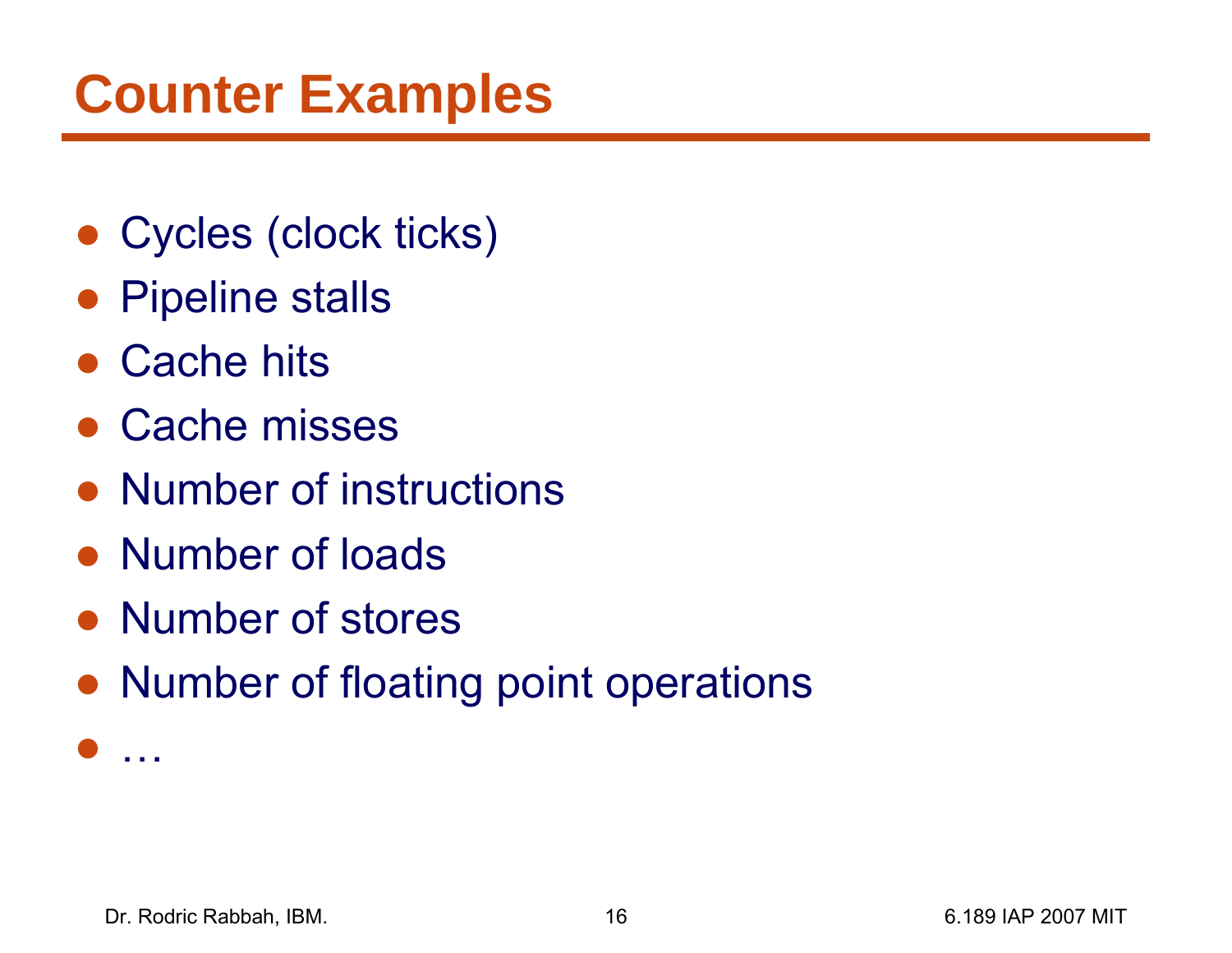# **Useful Derived Measurements**

- ● Processor utilization
	- $\mathcal{L}_{\mathcal{A}}$ Cycles / Wall Clock Time
- $\bullet$  Instructions per cycle
	- $\mathcal{L}_{\mathcal{A}}$ Instructions / Cycles
- **•** Instructions per memory operation
	- Г Instructions / Loads + Stores
- Average number of instructions per load miss
	- Г Instructions / L1 Load Misses
- Memory traffic
	- $\blacksquare$  Loads + Stores \*  $\mathsf{L}_{\mathsf{k}}$  Cache Line Size
- Bandwidth consumed
	- $\overline{\mathcal{A}}$ ■ Loads + Stores \* L<sub>k</sub> Cache Line Size / Wall Clock Time
- $\bullet$  Many others
	- Cache miss rate
	- **Branch misprediction rate**
	- Г …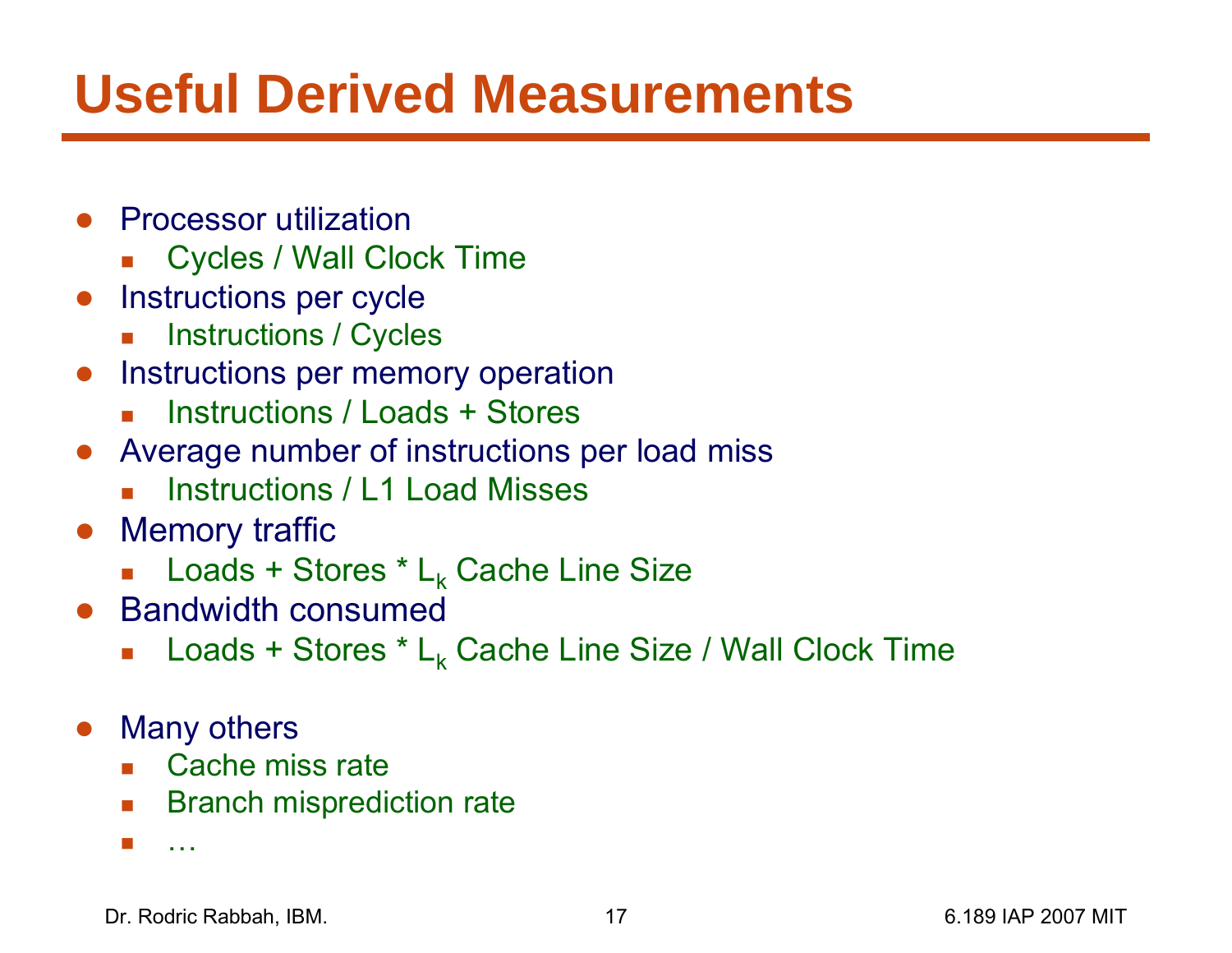# **Common Profiling Workflow**

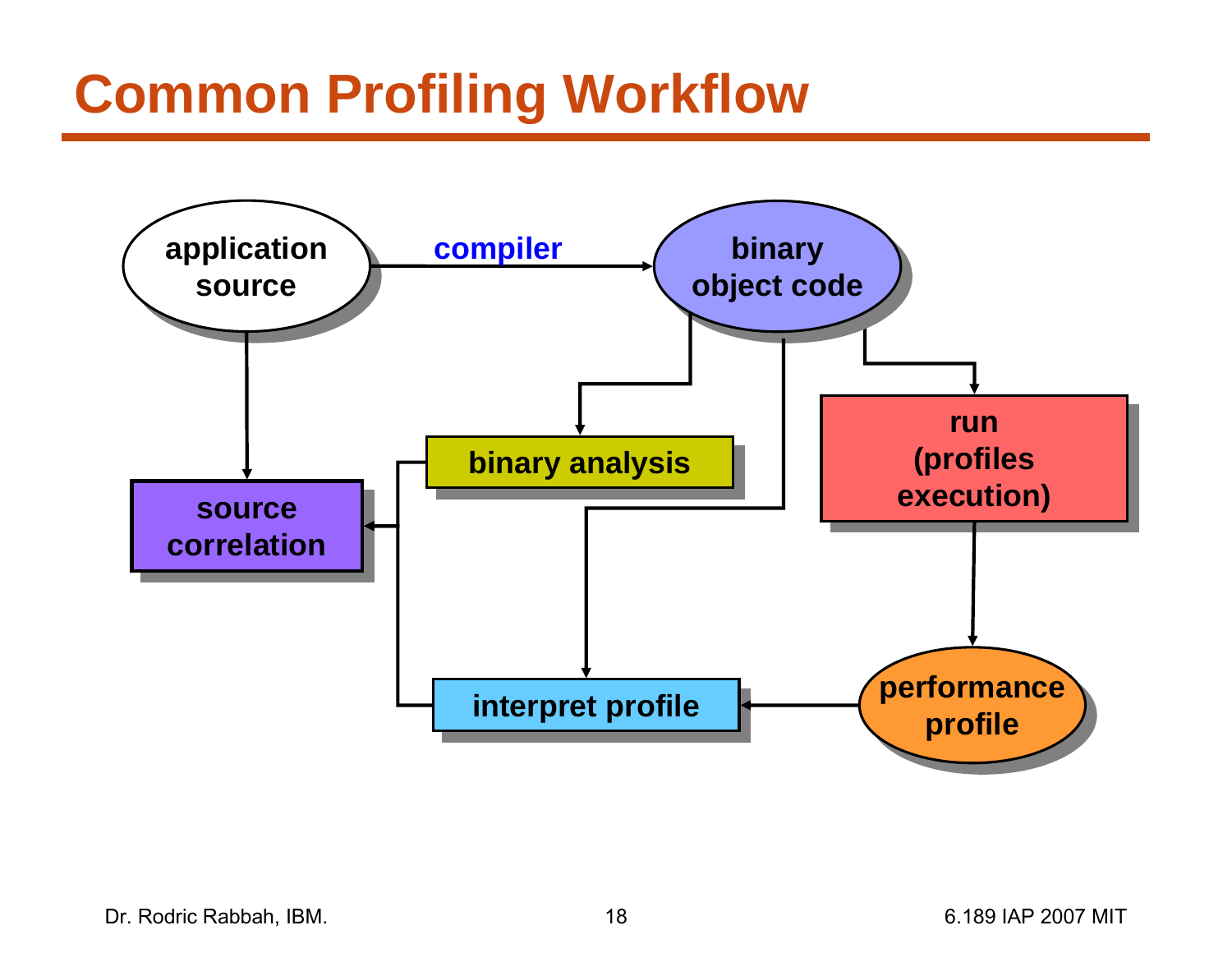# **Popular Runtime Profiling Tools**

- ● GNU gprof
	- **Number 10 Aug 20 available with UNIX/Linux distributions**

```
gcc 
–O2 
–pg foo.c 
–o foo
./foo
gprof foo
```
- HPC Toolkit
	- $\mathcal{L}_{\mathcal{A}}$ http://www.hipersoft.rice.edu/hpctoolkit/
- ● PAPI
	- $\mathcal{L}_{\mathcal{A}}$ http://icl.cs.utk.edu/papi/
- ●**VTune** 
	- F http://www.intel.com/cd/software/products/asmo-na/eng/vtune/
- ●Many others

Dr. Rodric Rabbah, IBM. 19 6.189 IAP 2007 MIT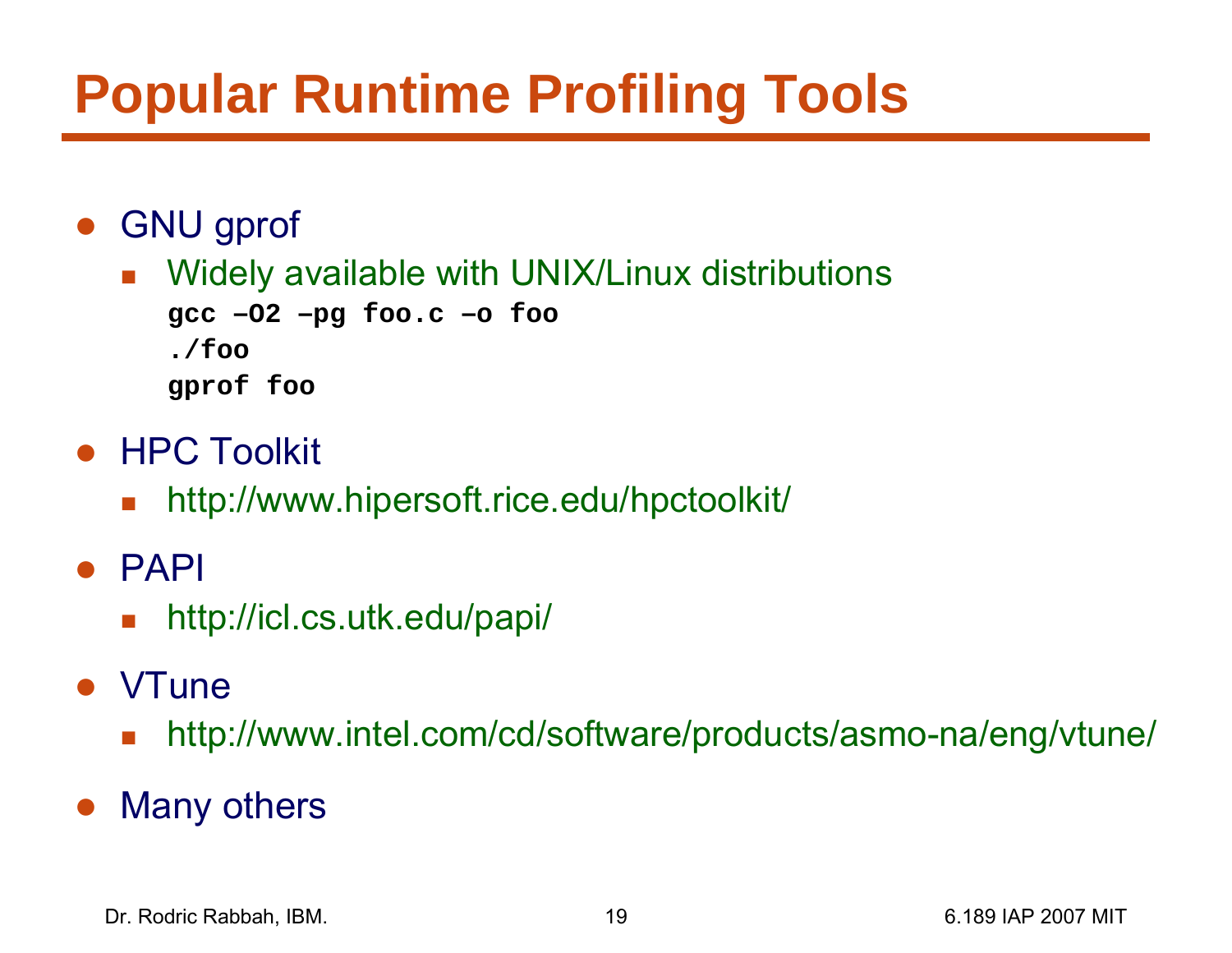# **GNU gprof**

● MPEG-2 decoder (reference implementation)

**%./mpeg2decode -b mei16v2.m2v -f -r**

-r uses double precision inverse DCT

| cumulative |         | self    | self | total                     |                                               |
|------------|---------|---------|------|---------------------------|-----------------------------------------------|
| time       | seconds | seconds |      | calls $ns/call$ $ns/call$ | name                                          |
| 90.48      | 0.19    | 0.19    |      |                           | 7920 23989.90 23989.90 Reference IDCT         |
| 4.76       | 0.20    | 0.01    |      |                           | 2148 4655.49 4655.49 Decode MPEG1 Intra Block |

**%./mpeg2decode -b mei16v2.m2v -f**

#### uses fast integer based inverse DCT instead

| $\parallel$ 66.67 | $\begin{array}{ c c c }\n\hline\n0.02\n\end{array}$ |  |                                  | 8238 2427.77 2427.77 form component prediction |
|-------------------|-----------------------------------------------------|--|----------------------------------|------------------------------------------------|
| $\parallel$ 33.33 | 0.03                                                |  | 0.01 63360 157.83 157.83 idctcol |                                                |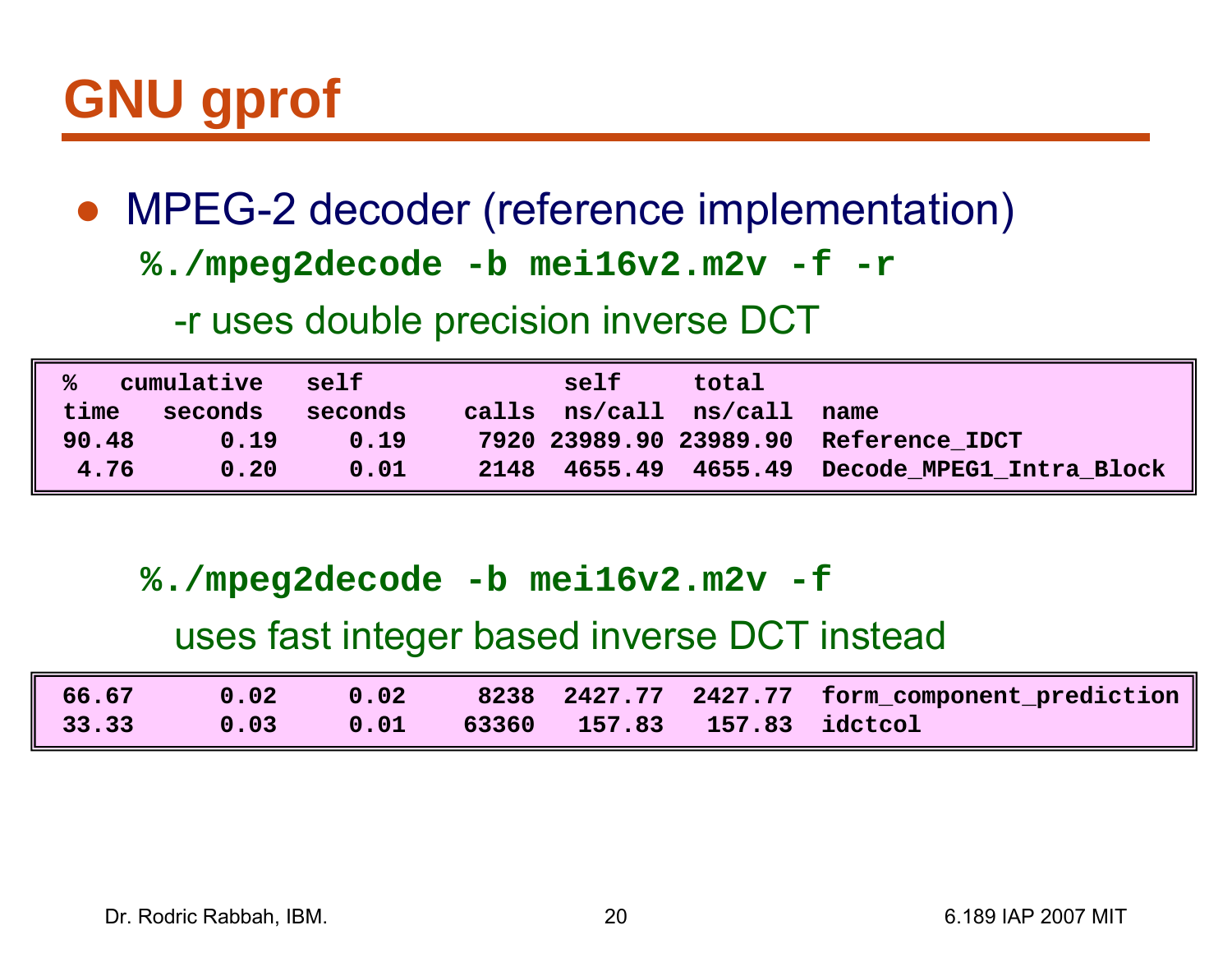## **HPC Toolkit**



Running this command on a machine "sloth" produced a data file **mpeg2dec.PAPI\_TOT\_CYC-etc.sloth.1234**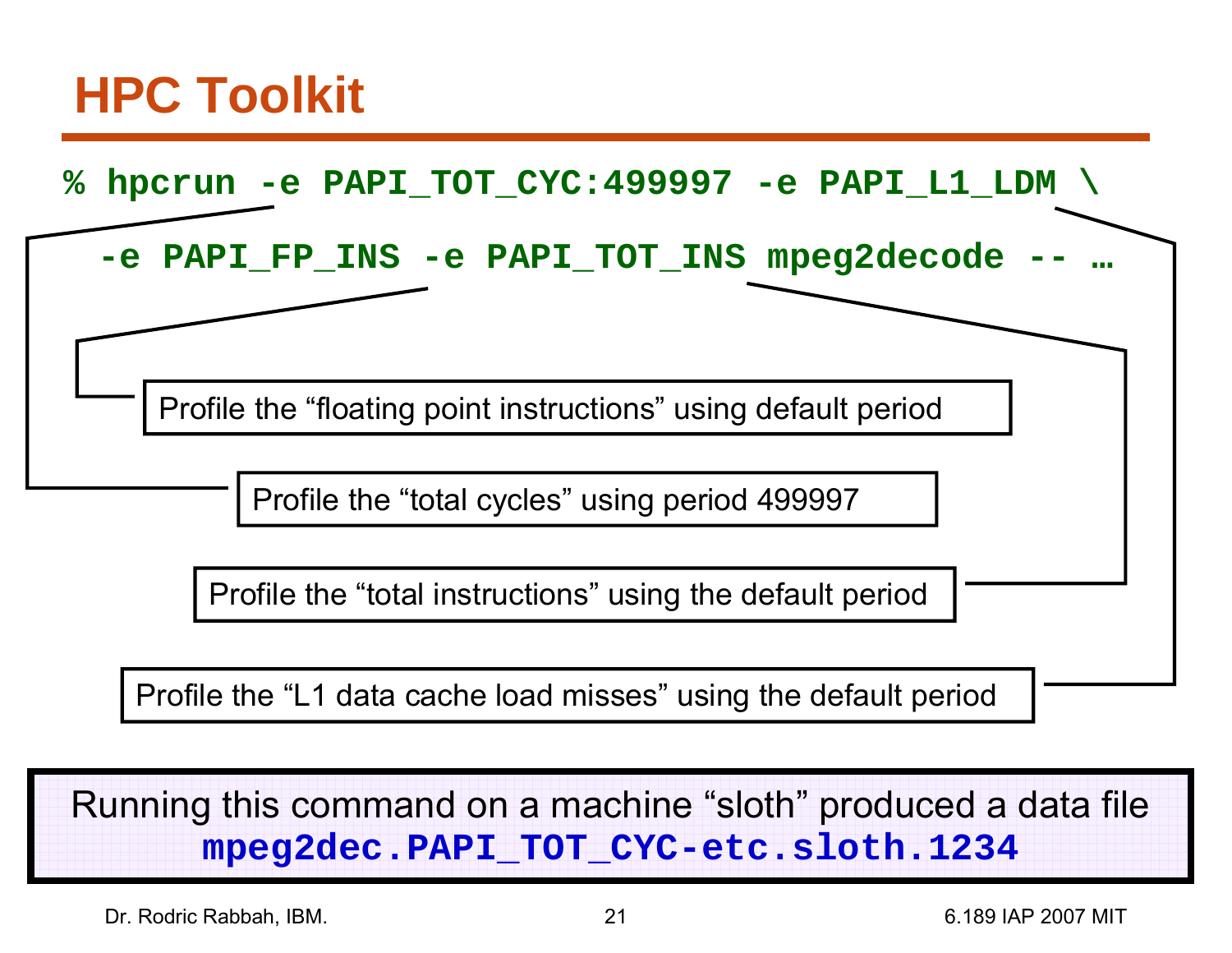## **Interpreting a Profile**

#### **% hpcprof -e mpeg2dec mped2dec.PAPI\_TOT\_CYC-etc.sloth.1234**

**Columns correspond to the following events [event:period (events/sample)]**

**PAPI\_TOT\_CYC:499997 - Total cycles (698 samples)**

**PAPI\_L1\_LDM:32767 - Level 1 load misses (27 samples)**

**PAPI\_FP\_INS:32767 - Floating point instructions (789 samples)**

**PAPI\_TOT\_INS:32767 - Instructions completed (4018 samples)**

**Load Module Summary:**

**91.7% 74.1% 100.0% 84.1% /home/guru/mpeg2decode**

**8.3% 25.9% 0.0% 15.9% /lib/libc-2.2.4.so**

**Function Summary:**

**...**

**Line summary:**

**...**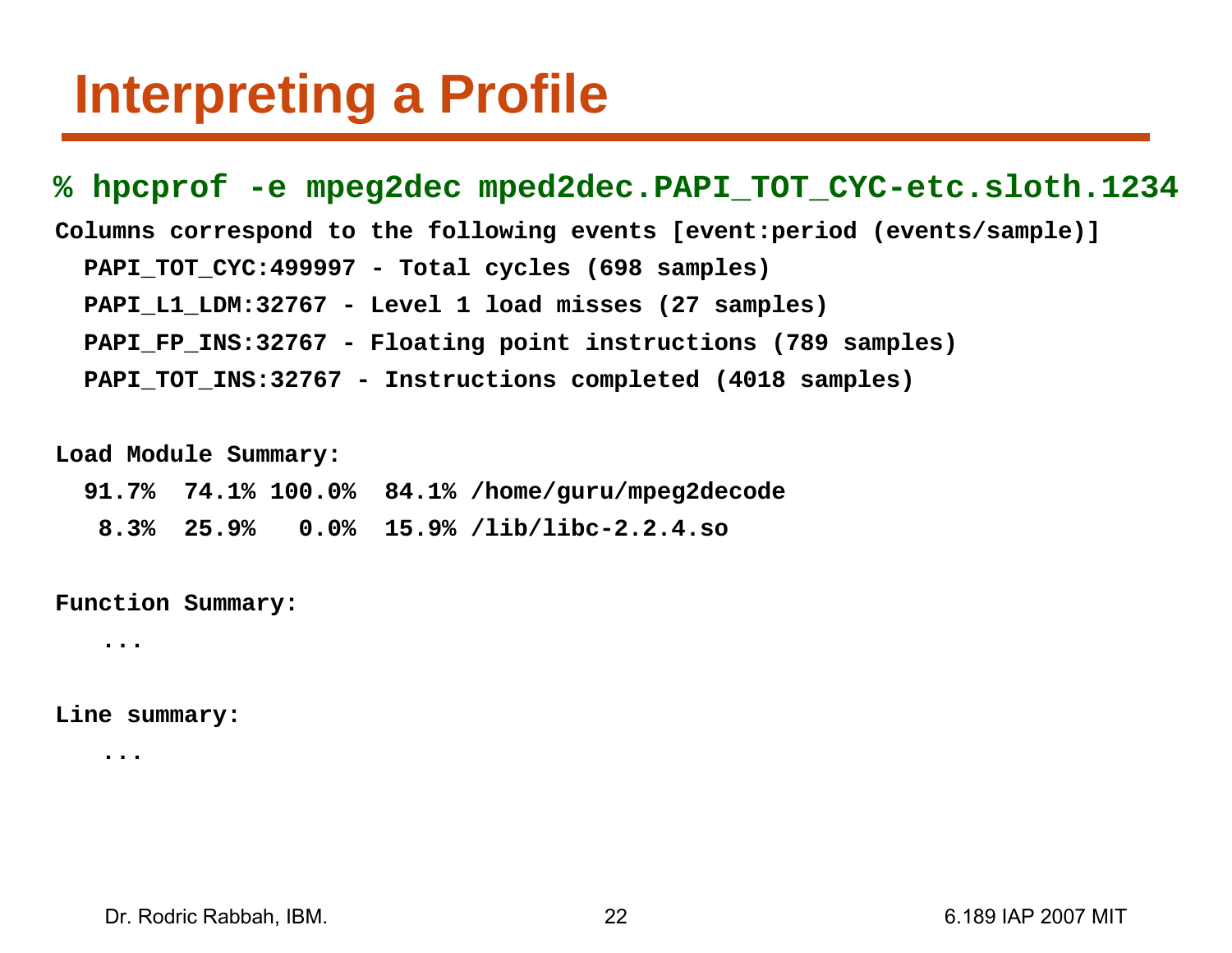### **hpcprof Annotated Source File**

```
Dr. Rodric Rabbah, IBM. 23 6.189 IAP 2007 MIT
1 #define N (1 << 23)
2 #define T (10)
3 #include <string.h>
4 double a[N],b[N];
5 void cleara(double a[N]) {
6 int i;
7 14.5% 16.7% 0.0% 0.2% for (i = 0; i < N; i++) { 
8 a[i] = 0; 
9 }
10 }
11 int main() {
12 double s=0,s2=0; int i,j;
13 for (j = 0; j < T; j++)14 9.0% 14.6% 0.0% 0.1% for (i = 0; i < N; i++) {
15 5.6% 6.2% 0.0% 0.1% b[i] = 0; 
16 }
17 cleara(a);
18 memset(a,0,sizeof(a));
19 3.6% 5.8% 10.6% 9.2% for (i = 0; i < N; i++) {
20 36.2% 32.9% 53.2% 49.1% s += a[i]*b[i];
21 16.7% 23.8% 36.2% 41.2% s2 += a[i]*a[i]+b[i]*b[i];
22 }
23 }
24 printf("s %d s2 %d\n",s,s2);
25 }
```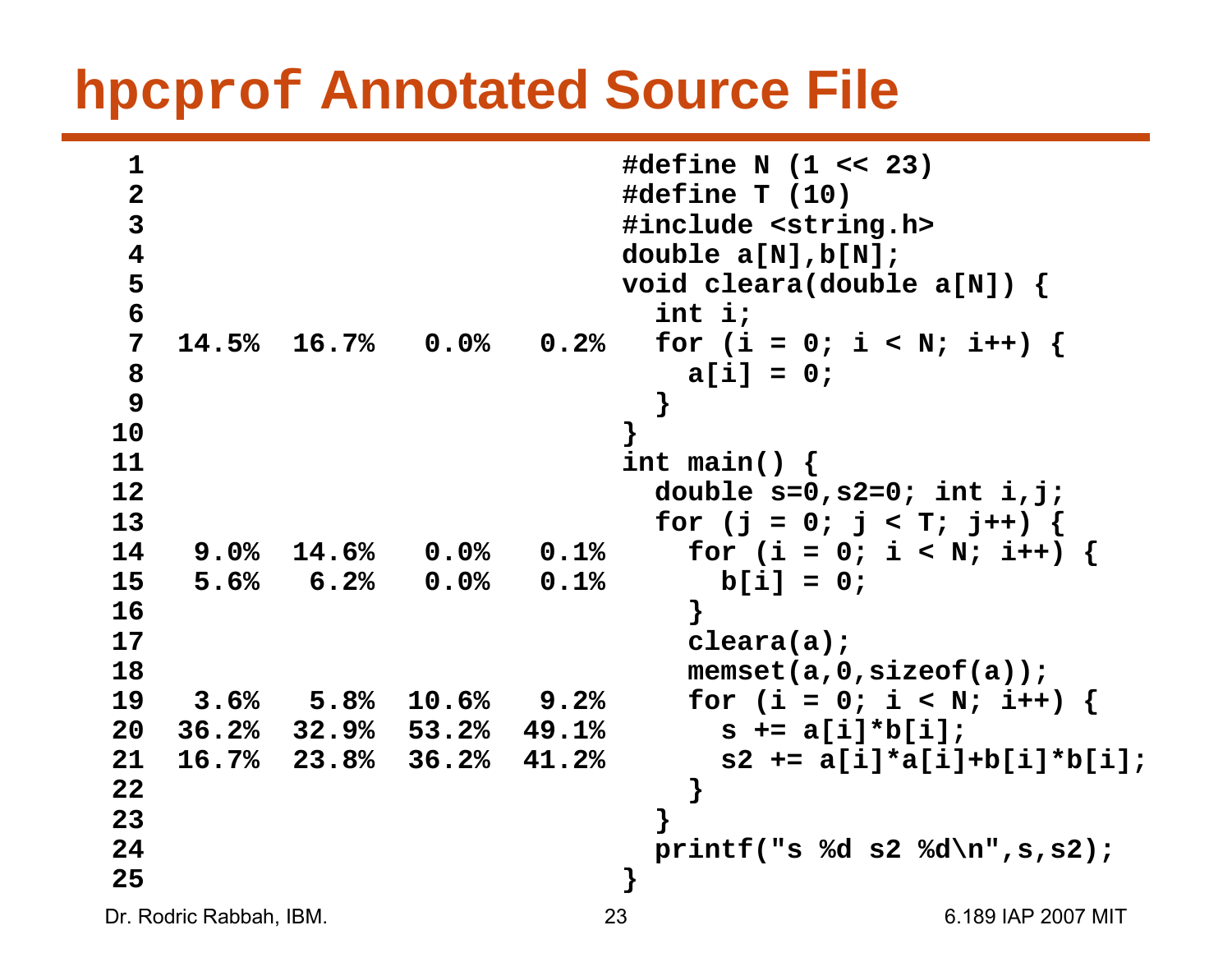## **hpcviewer Screenshot**

| 000                         |                                              |                                                                                     | sample                        |                  |               |                 |
|-----------------------------|----------------------------------------------|-------------------------------------------------------------------------------------|-------------------------------|------------------|---------------|-----------------|
| s ample.c                   |                                              |                                                                                     |                               |                  |               |                 |
| $\bullet$                   | 10<br>11<br>12                               | int main() {<br>double $s=0$ , $s=0$ ; int i,j;                                     |                               |                  |               |                 |
| $\bf{6}$                    | 13<br>14                                     | for $(j = 0; j < T; j++)$ {<br>for $(i = 0; i < N; i++)$ {                          |                               |                  |               |                 |
|                             | 15<br>16<br>17<br>18                         | $b[i] = 0$ :<br>cleara(a);<br>memset(a,0,sizeof(a));                                |                               |                  |               |                 |
| $\boldsymbol{\omega}$       | 19                                           | for $(i = 0; i < N; i++)$ {                                                         |                               |                  |               |                 |
| $\bf{6}$                    | 20<br>21<br>22<br>23<br>24<br>25<br>26       | $s$ += a[i]*b[i];<br>$s2$ += $a[i]*a[i]+b[i]*b[i];$<br>printf("s %f s2 %f\n",s,s2); |                               |                  |               |                 |
|                             |                                              |                                                                                     | A.                            |                  |               |                 |
|                             |                                              | <b>ACRY</b><br>Scopes                                                               | PAPI_TOT_CYC                  | PAPI_TOT_INS     | PAPI_FP_INS   | PAPI_L1_LDM     |
|                             |                                              | <b>Experiment Aggregate Metrics</b>                                                 | 8.66e09                       | 2.02e09          | 5.03e08       | 2.16e08         |
|                             |                                              | ▼ 企 Load module sample                                                              | 7.40e09 85.5%                 | 2.02e09 100.0    | 5.03e08 100.0 | 2.16e08 99.9%   |
|                             | $\blacktriangledown$ 4 sample.c              |                                                                                     | 7.40e09 85.5%                 | 2.02e09 100.0    | 5.03e08 100.0 | 2.16e08 99.9%   |
|                             | $\blacktriangledown$ $\hat{\mathbf{u}}$ main |                                                                                     | 6.13e09 70.8%                 | 1.68e09 83.3%    | 5.03e08 100.0 | 2.16e08 99.7%   |
|                             |                                              | V � loop at sample.c: 13-21                                                         | 6.13e09 70.8%                 | 1.68e09 83.3%    | 5.03e08 100.0 | 2.16e08 99.7%   |
| → ↑ loop at sample.c: 19-21 |                                              | 4.86e09 56.2%                                                                       | 1.26e09 62.5%                 | 5.03e08 100.0    | 2.15e08 99.5% |                 |
|                             |                                              |                                                                                     |                               |                  |               |                 |
|                             |                                              | → ↑ loop at sample.c: 14-15                                                         | 1.27e09 14.7%<br>3.28e04 0.0% | 4.20e08 20.8%    |               | 3.93e05 0.2%    |
|                             | ▶ ← cleara                                   | sample.c: 13                                                                        | 1.27e09 14.7%                 | 3.36e08 16.7%    |               | 3.60e05<br>0.23 |
|                             |                                              | ▶ �� Load module /lib/libc-2.3.3.so                                                 | 1.25e09 14.5%                 | $6.23e05$ $0.08$ |               | 2.62e05<br>0.13 |

Dr. Rodric Rabbah, IBM. 24 6.189 IAP 2007 MIT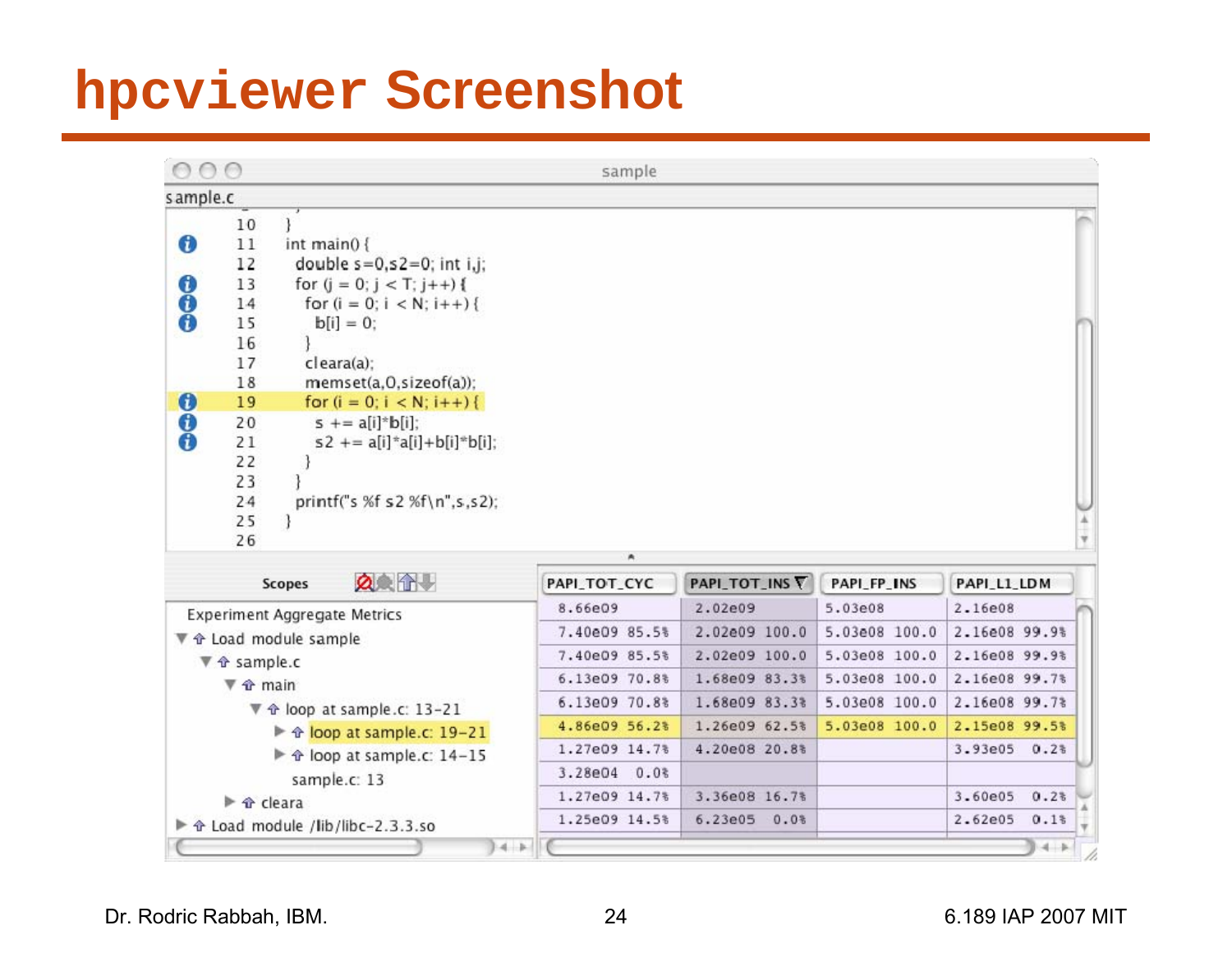### **Performance in Uniprocessors time = compute + wait**

- Instruction level parallelism
	- $\overline{\mathbb{R}}$ Multiple functional units, deeply pipelined, speculation, ...
- Data level parallelism
	- SIMD: short vector instructions (multimedia extensions)
		- –Hardware is simpler, no heavily ported register files
		- Instructions are more compact
		- Reduces instruction fetch bandwidth
- Complex memory hierarchies
	- Multiple level caches, may outstanding misses, prefetching, …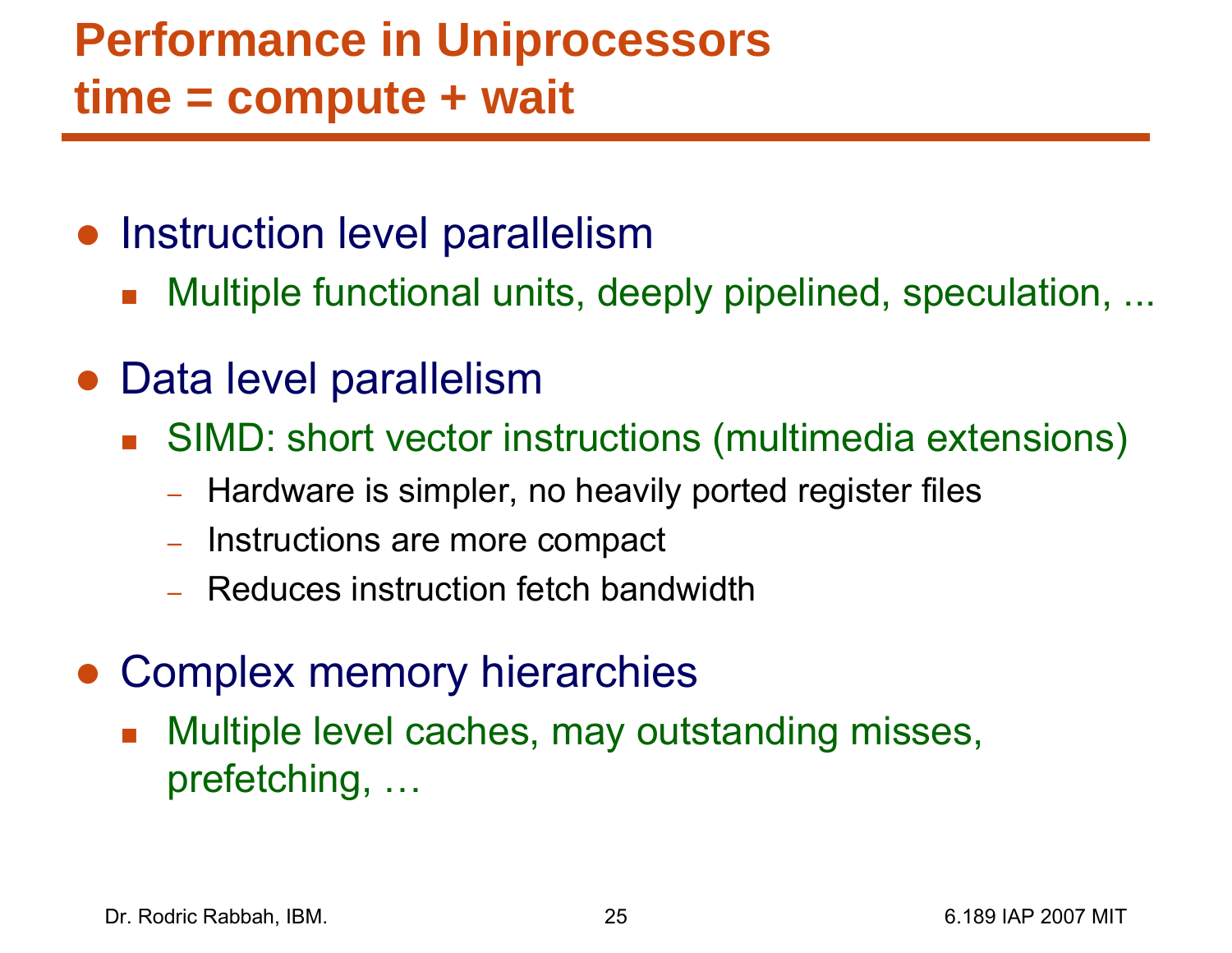

- $\bullet$ Single Instruction, Multiple Data
- ●SIMD registers hold short vectors
- ●Instruction operates on all elements in SIMD register at once





$$
\begin{array}{l}\n\text{for (int i = 0; i < n; i += 4) } \\
\text{c[i:i+3] = a[i:i+3] + b[i:i+3]} \\
\end{array}
$$



Dr. Rodric Rabbah, IBM. 26 6.189 IAP 2007 MIT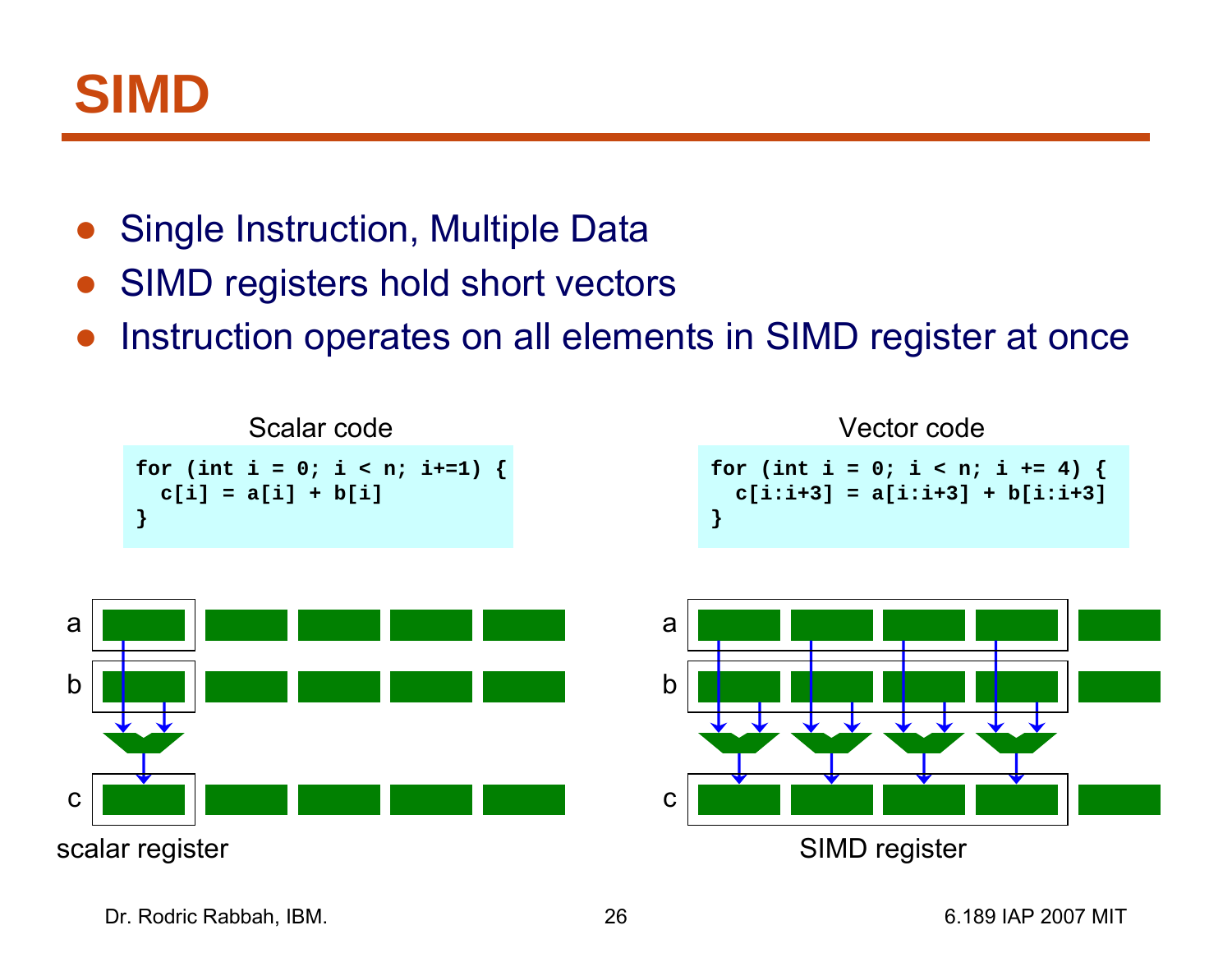# **SIMD Example**

```
for (int i = 0; i < n; i+=1) {
  c[i] = a[i] + b[i]
}
```

| <b>Cycle</b>   | <b>Slot 1</b> | <b>Slot 2</b> |
|----------------|---------------|---------------|
|                | LOAD          | LOAD          |
| $\overline{2}$ | <b>ADD</b>    |               |
| 3              | <b>STORE</b>  |               |
|                |               |               |



Estimated cycles for loop:

● Scalar loop

n iterations ∗ 3 cycles/iteration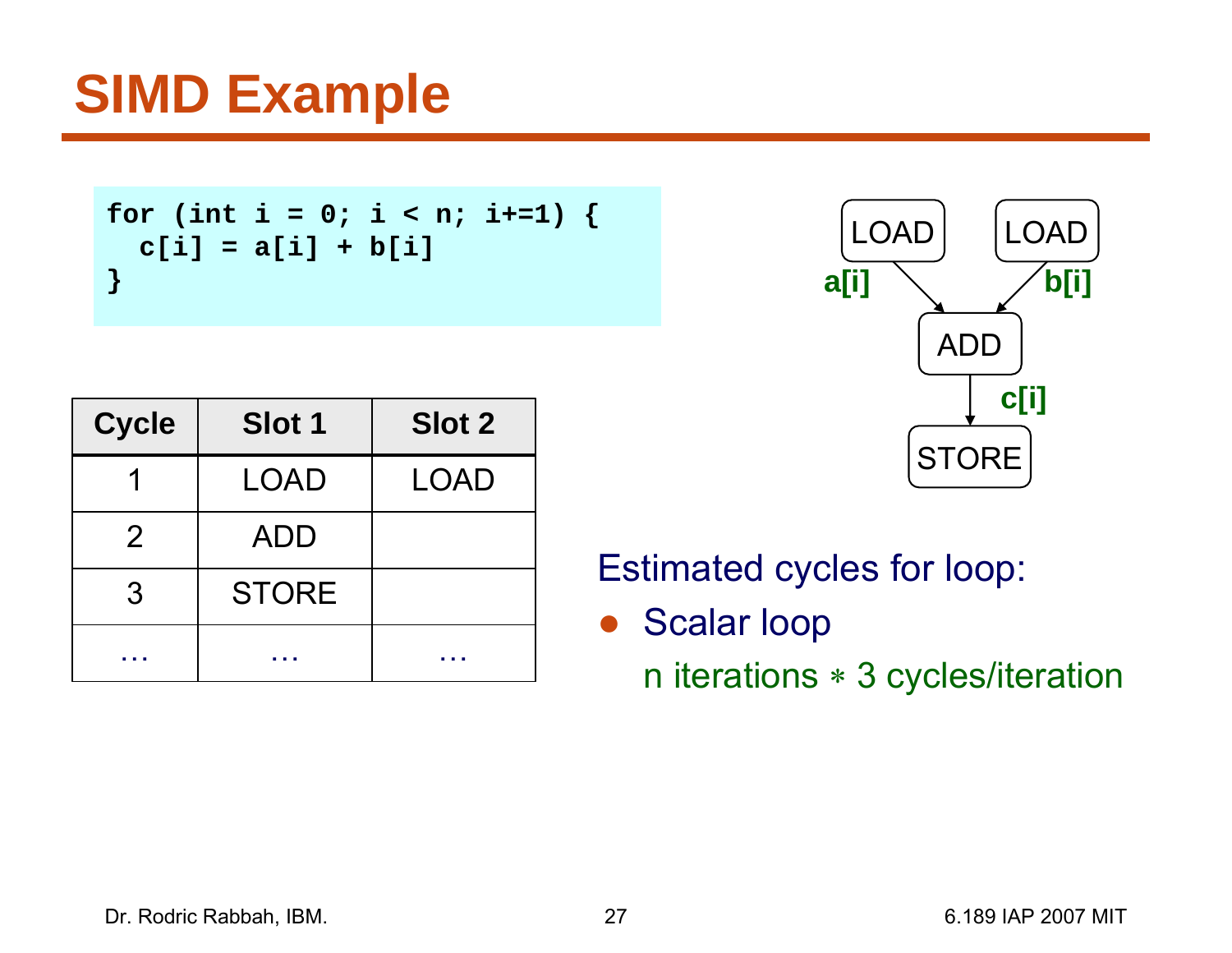# **SIMD Example**

```
for (int i = 0; i < n; i+=4) {
  c[i:i+3] = a[i:i+3] + b[i:i+3]
}
```

| <b>Cycle</b> | <b>Slot 1</b> | <b>Slot 2</b> |
|--------------|---------------|---------------|
|              | <b>VLOAD</b>  | <b>VLOAD</b>  |
| 2            | VADD          |               |
| 3            | <b>VSTORE</b> |               |
|              |               |               |



Estimated cycles for loop:

 $\bullet$ Scalar loop

n iterations ∗ 3 cycles/iteration

● SIMD loop

n/4 iterations ∗ 3 cycles/iteration

● Speedup: ?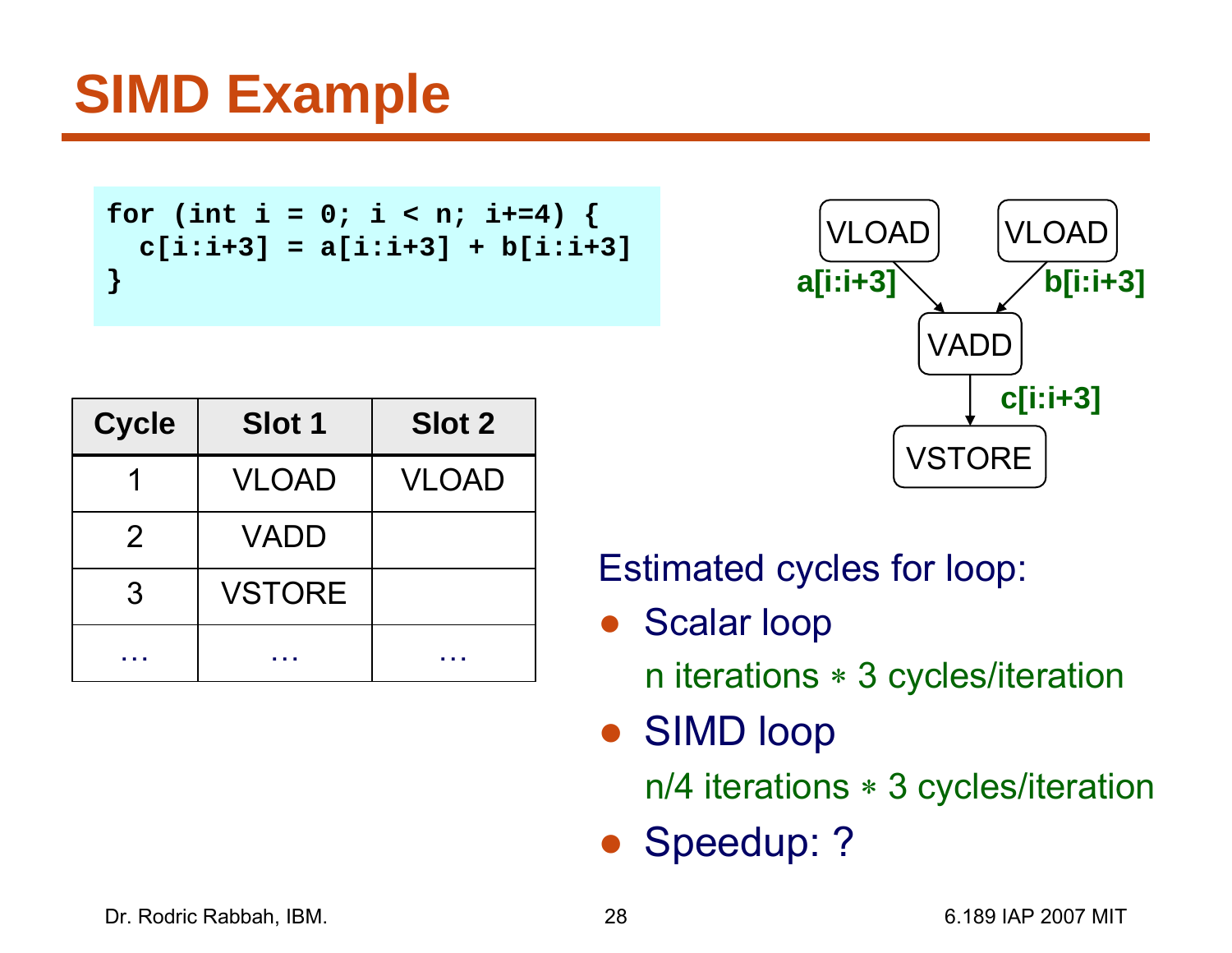# **SIMD Example**

```
for (int i = 0; i < n; i+=4) {
  c[i:i+3] = a[i:i+3] + b[i:i+3]
}
```

| <b>Cycle</b> | <b>Slot 1</b> | <b>Slot 2</b> |
|--------------|---------------|---------------|
|              | <b>VLOAD</b>  | <b>VLOAD</b>  |
| 2            | VADD          |               |
| 3            | <b>VSTORE</b> |               |
|              |               |               |



Estimated cycles for loop:

 $\bullet$ Scalar loop

n iterations ∗ 3 cycles/iteration

● SIMD loop

n/4 iterations ∗ 3 cycles/iteration

● Speedup: 4x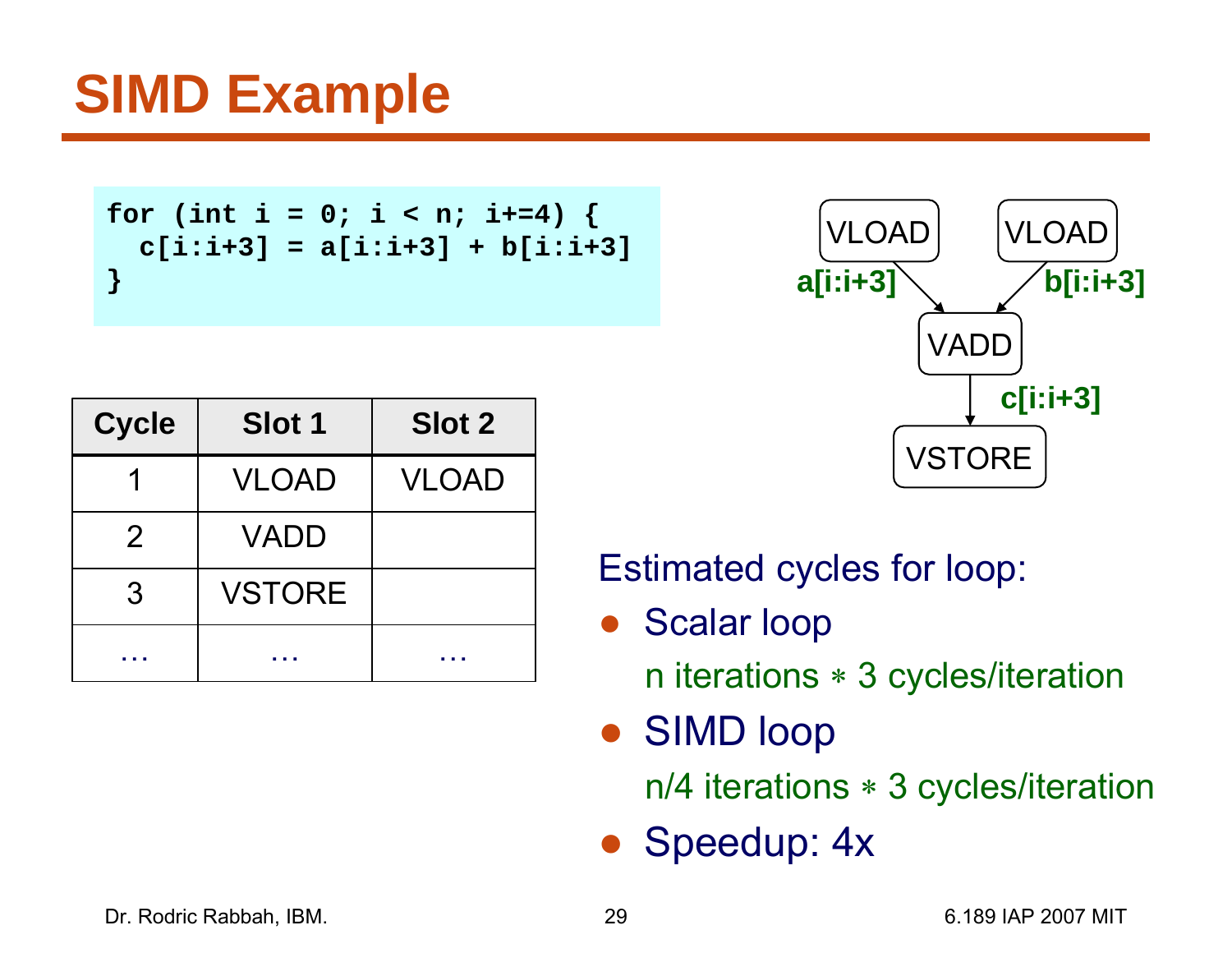| Instruction Set  | Architecture   | <b>SIMD Width</b> | <b>Floating Point</b> |
|------------------|----------------|-------------------|-----------------------|
| <b>AltiVec</b>   | <b>PowerPC</b> | 128               | yes                   |
| MMX/SSE          | Intel          | 64/128            | yes                   |
| 3DNow!           | <b>AMD</b>     | 64                | yes                   |
| <b>VIS</b>       | Sun            | 64                | n <sub>O</sub>        |
| MAX <sub>2</sub> | HP             | 64                | no                    |
| <b>MVI</b>       | Alpha          | 64                | no                    |
| <b>MDMX</b>      | MIPS V         | 64                | yes                   |

#### ● And of course Cell

- SPU has 128 128-bit registers
- **All instructions are SIMD instructions**
- $\mathcal{L}_{\mathcal{A}}$  Registers are treated as short vectors of 8/16/32-bit integers or single/double-precision floats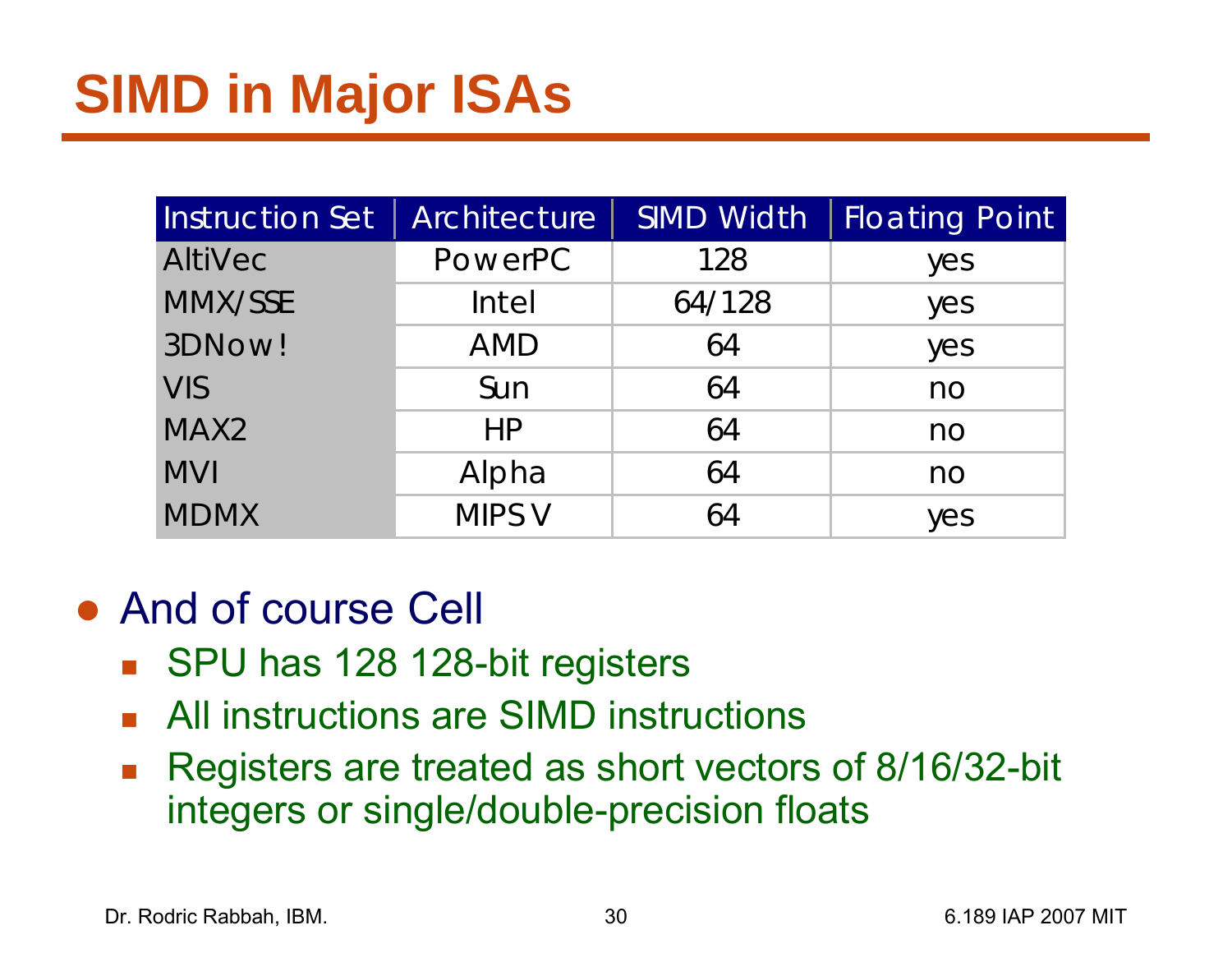# **Using SIMD Instructions**

#### • Library calls and inline assembly

- **Difficult to program**
- Not portable
- Different extensions to the same ISA
	- MMX and SSE
	- SSE vs. 3DNow!

● You'll get first hand-experience experience with Cell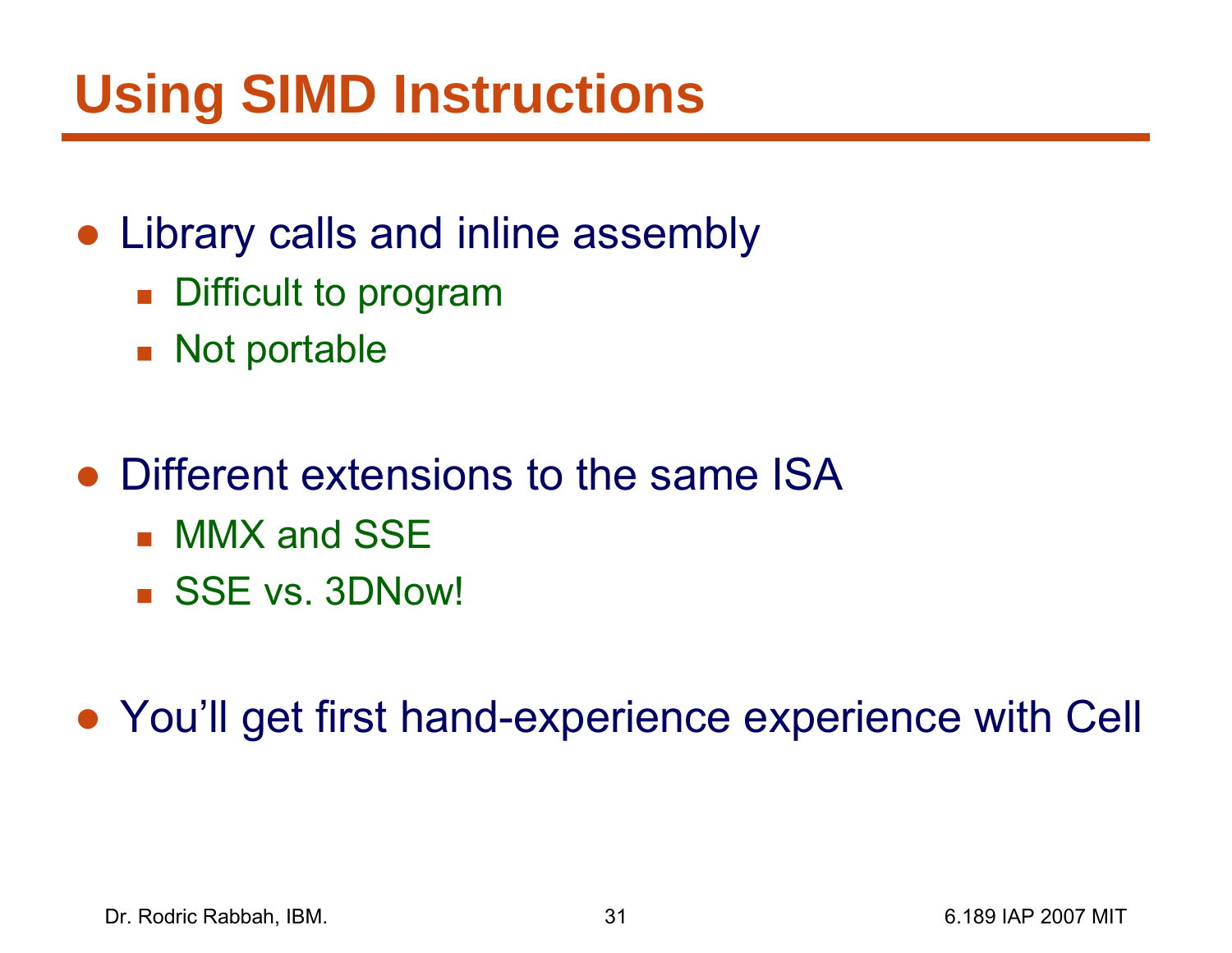# **Superword Level Parallelism (SLP)**

- Small amount of parallelism
	- Typically 2 to 8-way exists within basic blocks
- Uncovered with simple analysis

Samuel Larsen. Exploiting Superword Level Parallelism with Multimedia Instruction Sets. Master's thesis, Massachusetts Institute of Technology, May 2000.

Dr. Rodric Rabbah, IBM. 32 6.189 IAP 2007 MIT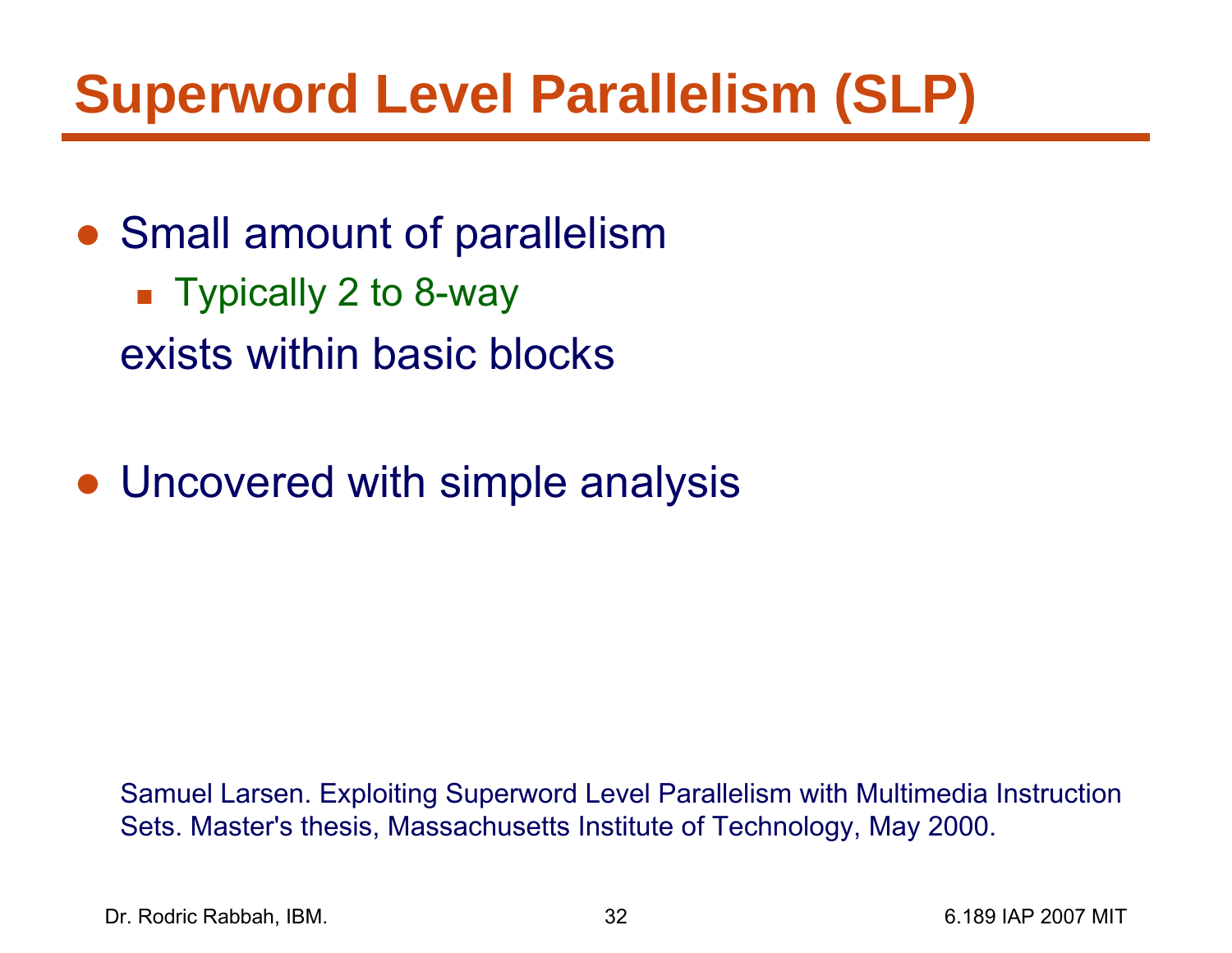



Dr. Rodric Rabbah, IBM. 6.189 IAP 2007 MIT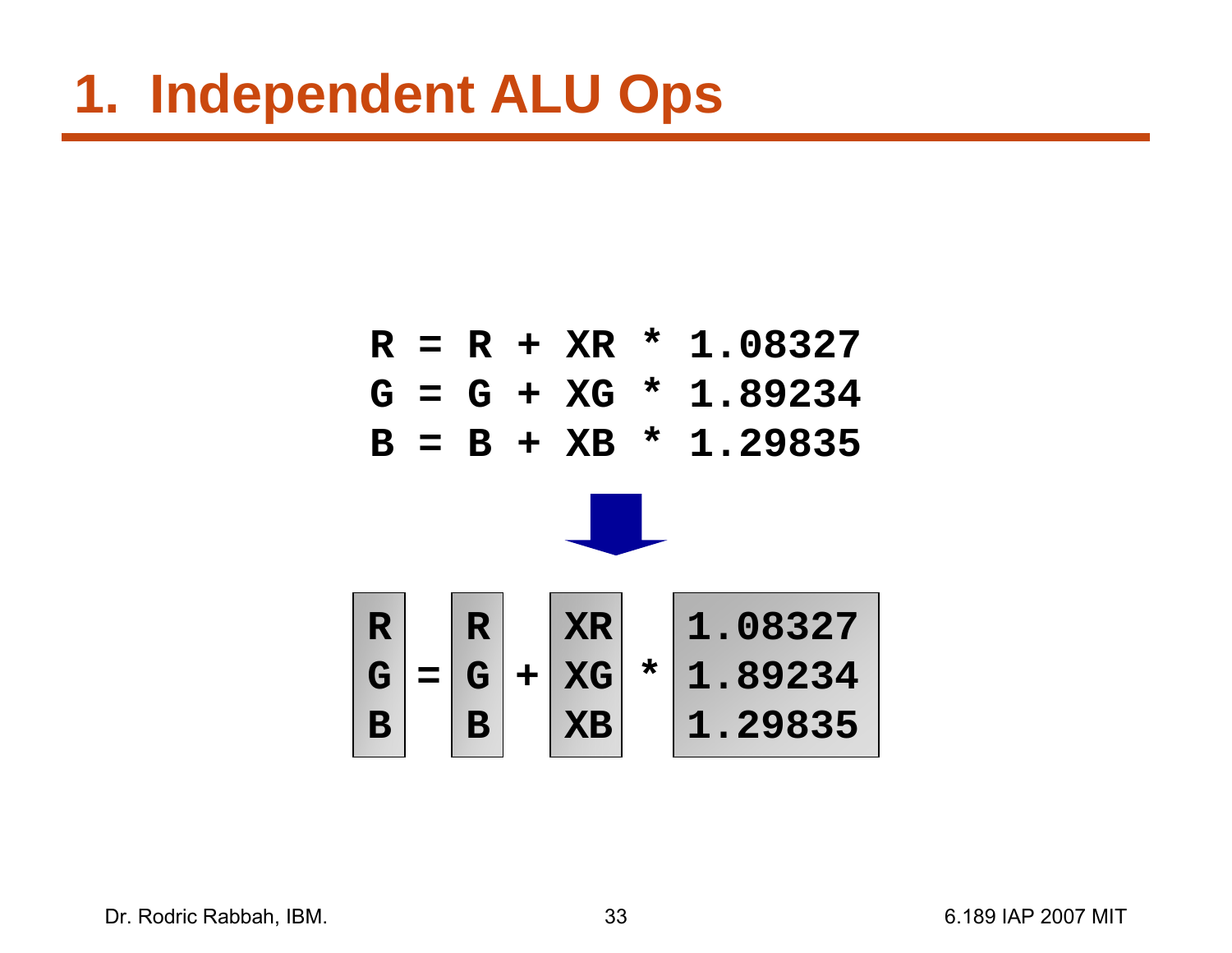## **2. Adjacent Memory References**





Dr. Rodric Rabbah, IBM. (2007) 34 6.189 IAP 2007 MIT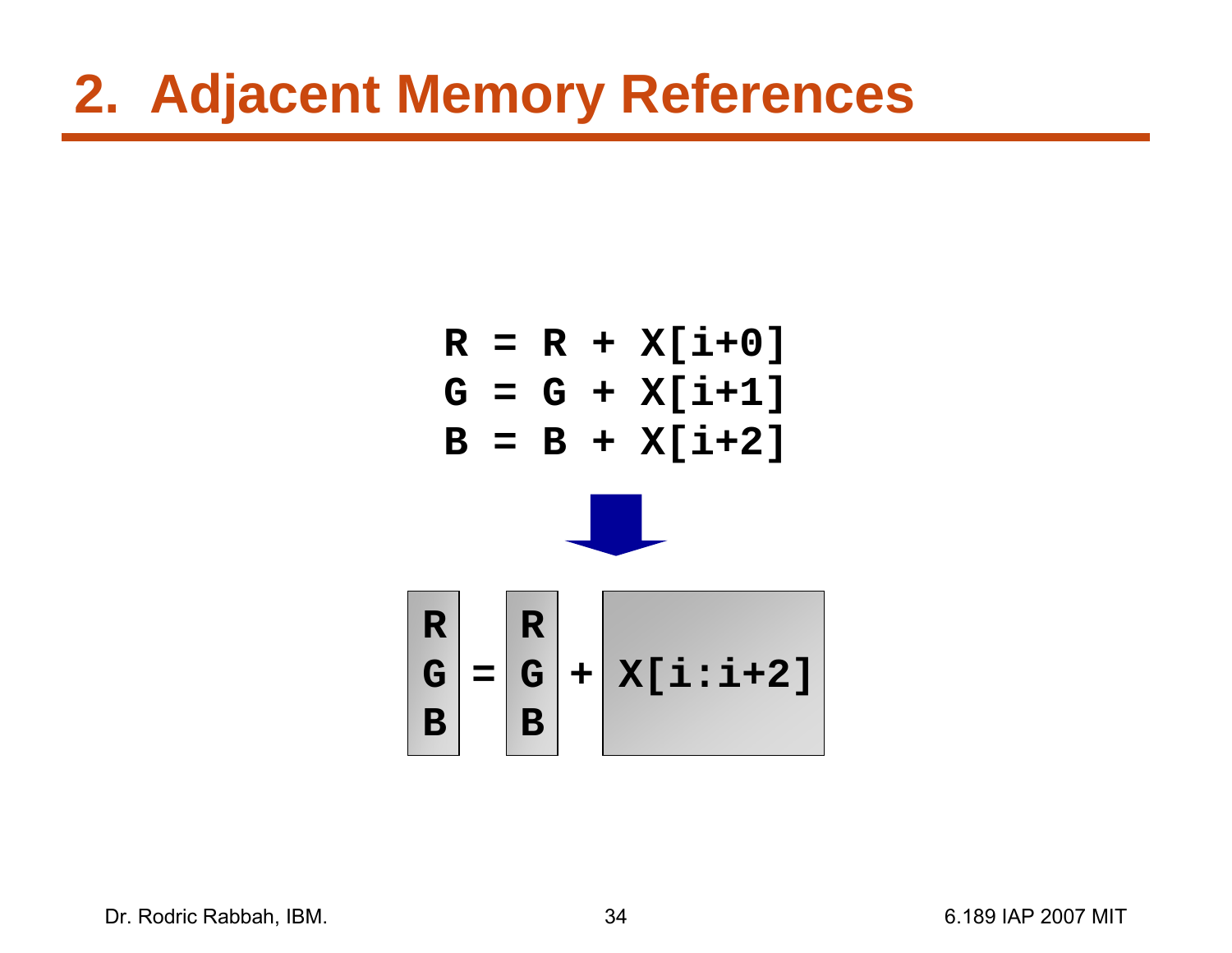#### **for (i=0; i<100; i+=1) A[i+0] = A[i+0] + B[i+0]**

Dr. Rodric Rabbah, IBM. 35 6.189 IAP 2007 MIT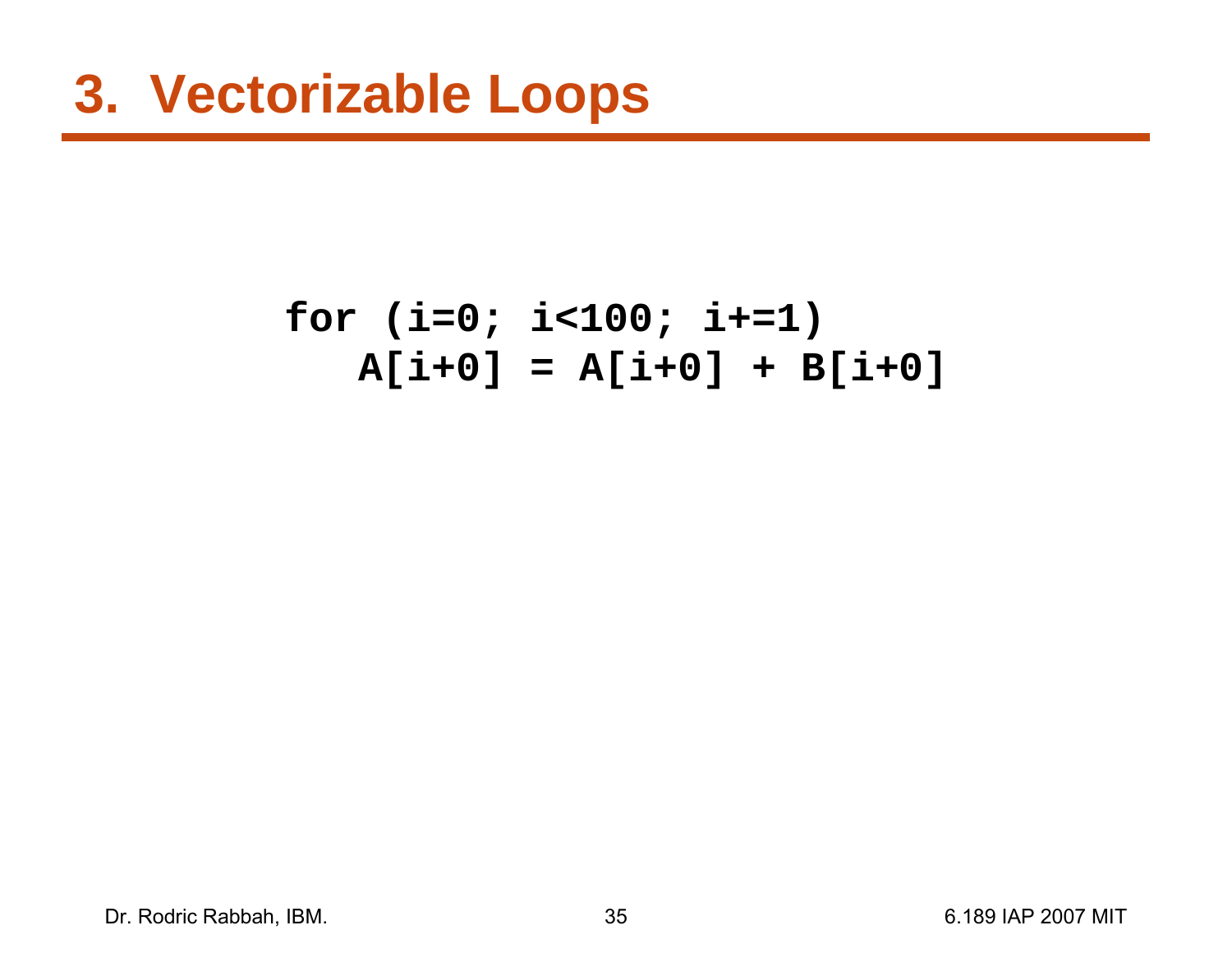$$
for (i=0; i<100; i+=4)
$$
  
\n
$$
A[i+0] = A[i+0] + B[i+0]
$$
  
\n
$$
A[i+1] = A[i+1] + B[i+1]
$$
  
\n
$$
A[i+2] = A[i+2] + B[i+2]
$$
  
\n
$$
A[i+3] = A[i+3] + B[i+3]
$$



$$
for (i=0; i<100; i+=4)
$$
  

$$
A[i:i+3] = B[i:i+3] + C[i:i+3]
$$

Dr. Rodric Rabbah, IBM. 6.189 IAP 2007 MIT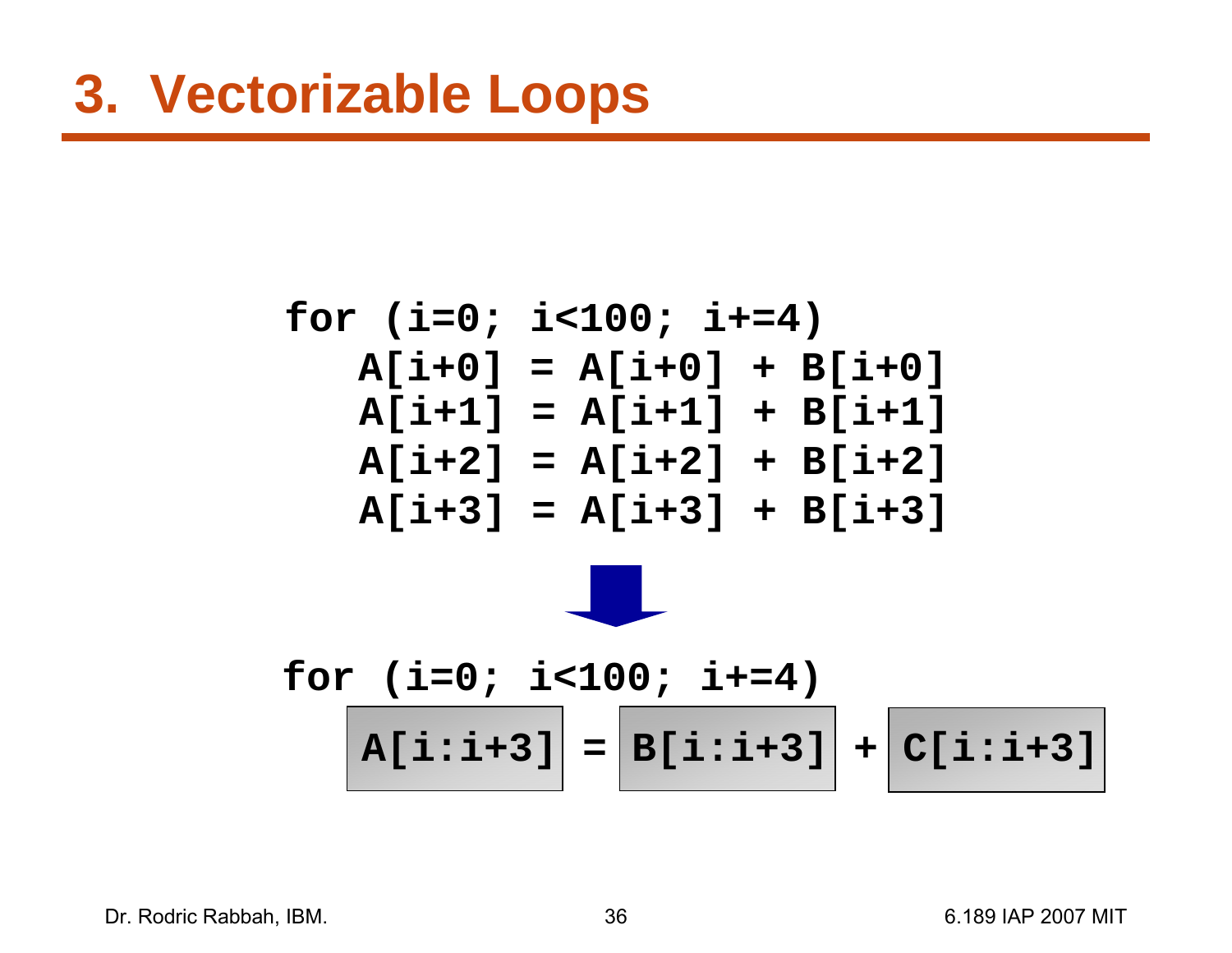## **4. Partially Vectorizable Loops**

**for (i=0; i<16; i+=1) L = A[i+0] – B[i+0] D = D + abs(L)**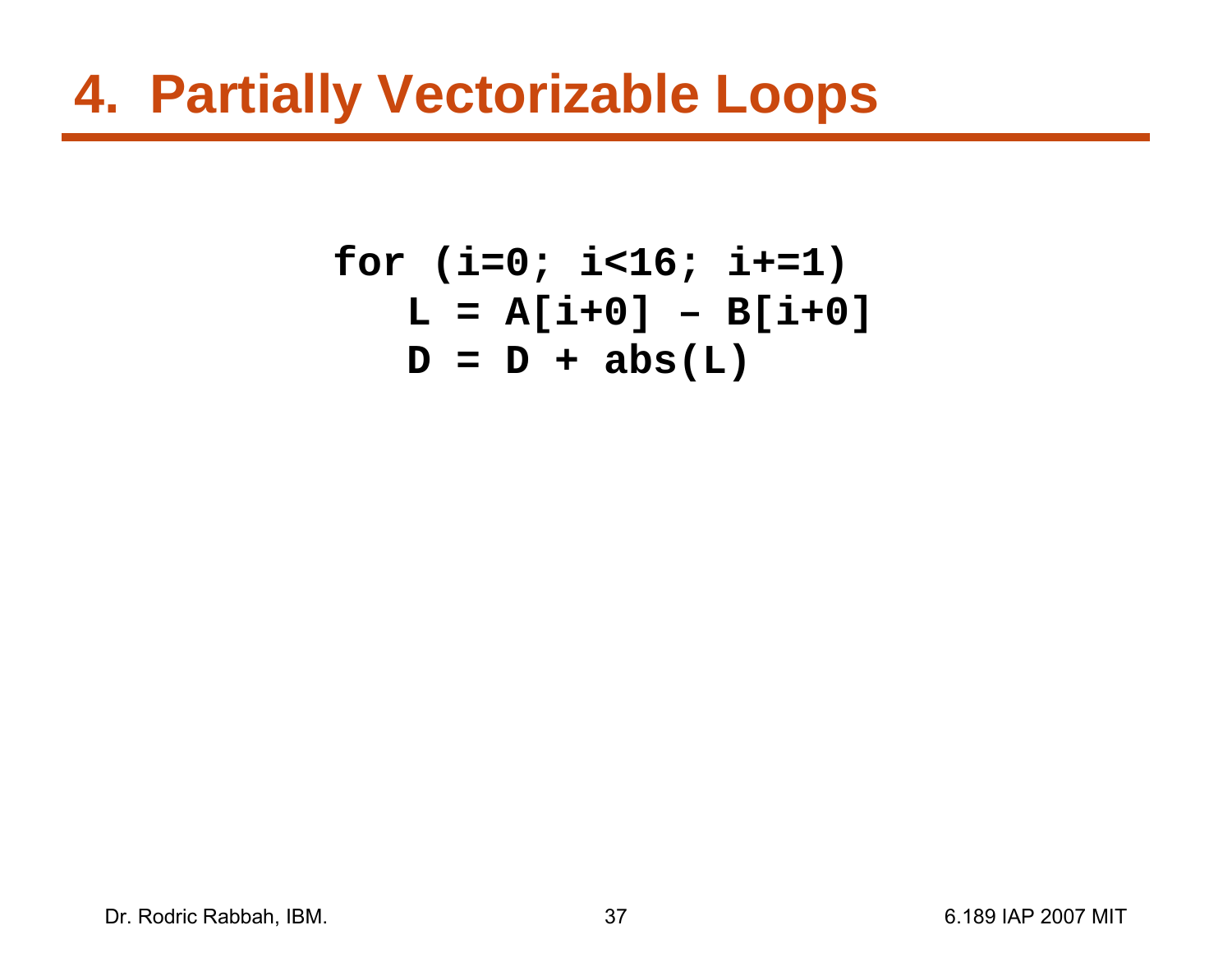## **4. Partially Vectorizable Loops**

$$
for (i=0; i<16; i+=2)
$$
  
\n
$$
L = A[i+0] - B[i+0]
$$
  
\n
$$
D = D + abs(L)
$$
  
\n
$$
L = A[i+1] - B[i+1]
$$
  
\n
$$
D = D + abs(L)
$$

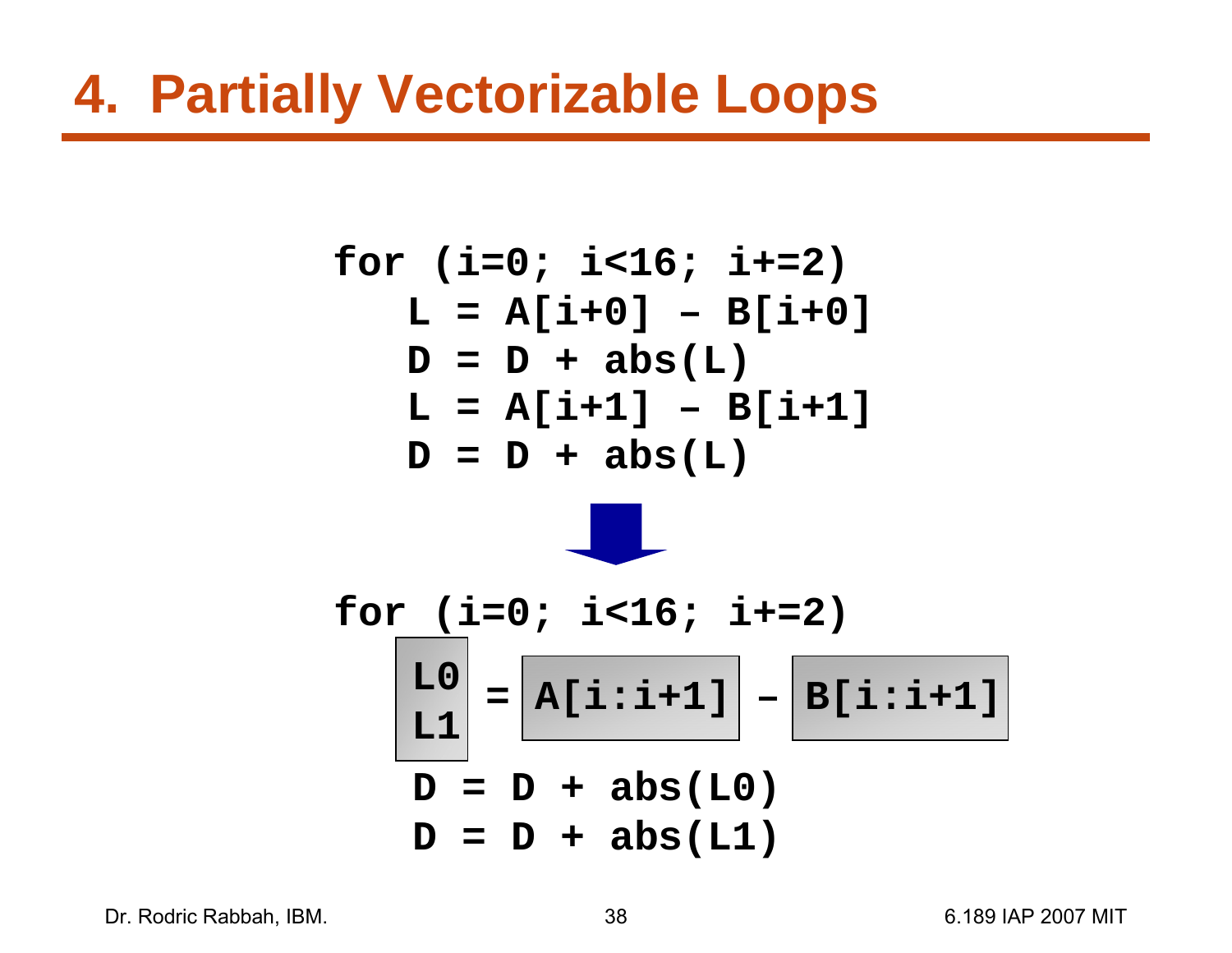# **From SLP to SIMD Execution**

#### ● Benefits

- $\mathcal{L}_{\mathcal{A}}$  $\blacksquare$  Multiple ALU ops  $\rightarrow$  One SIMD op
- $\mathcal{L}_{\mathcal{A}}$  $\blacksquare$  Multiple load and store ops  $\rightarrow$  One wide memory op

#### ●Cost

- $\mathcal{L}_{\mathcal{A}}$ Packing and unpacking vector register
- $\overline{\mathbb{R}^n}$ Reshuffling within a register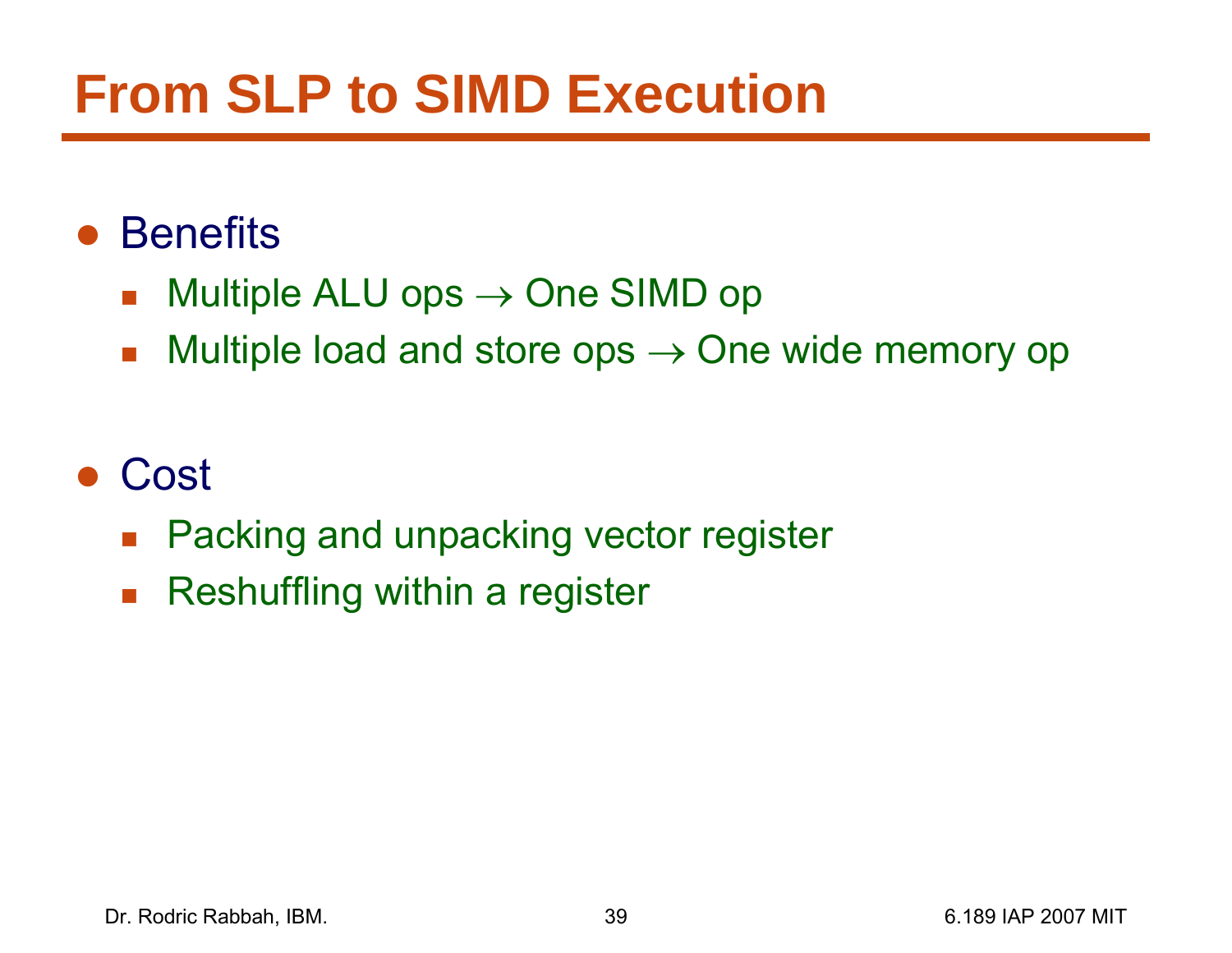# **Packing and Unpacking Costs**

- Packing source operands
- Unpacking destination operands

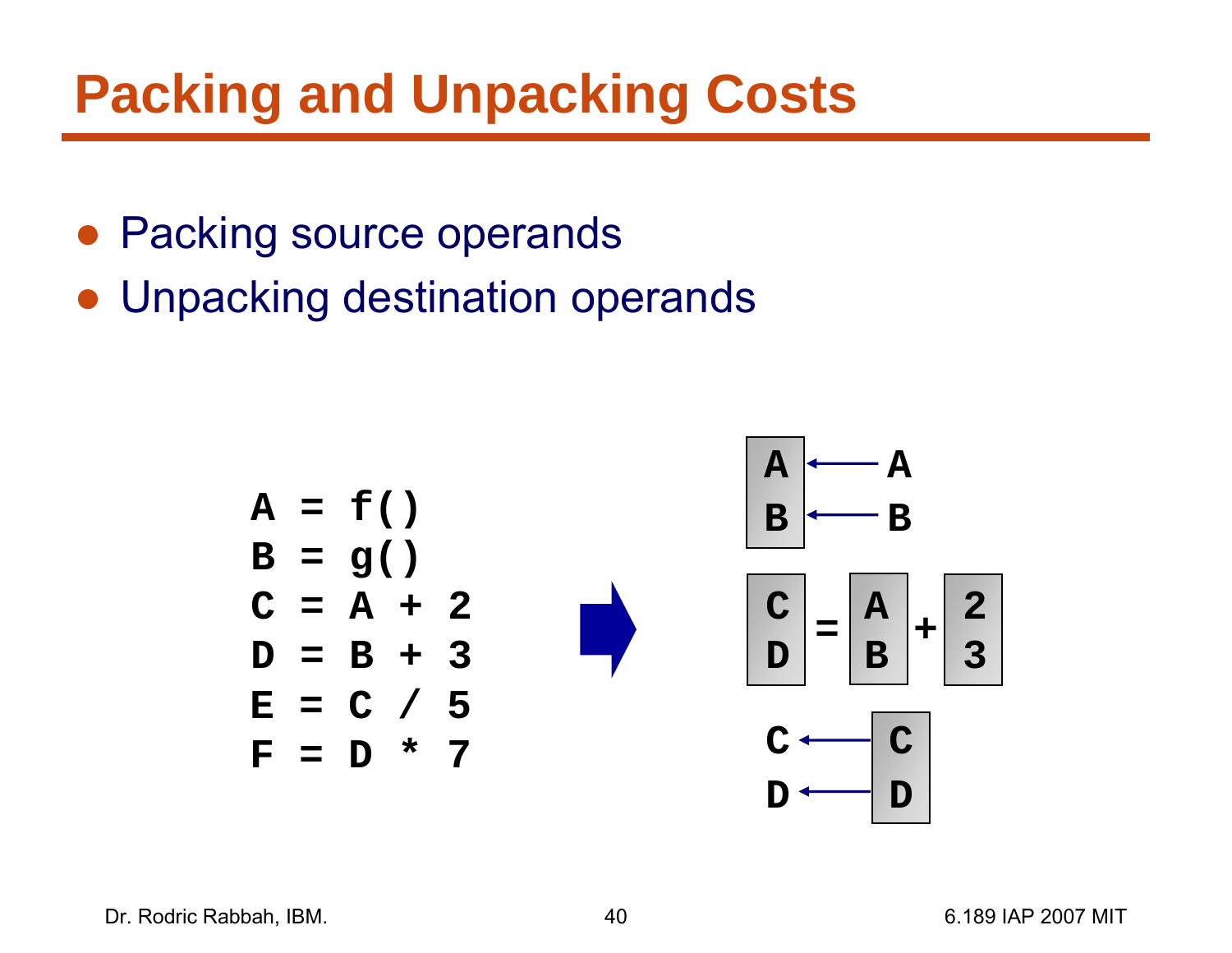## **Packing Costs can be Amortized**

- Use packed result operands
- Share packed source operands

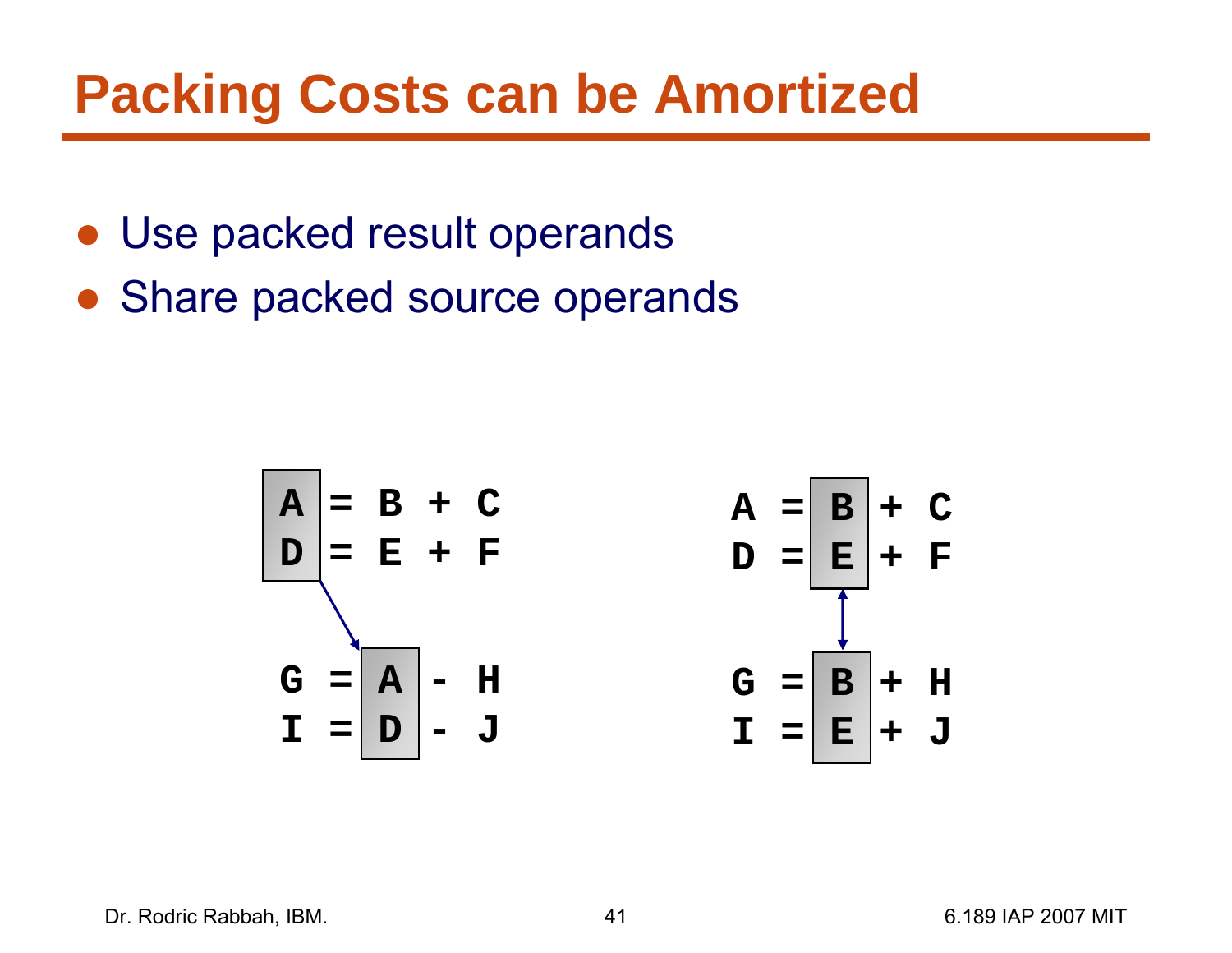# **Adjacent Memory is Key**

- Large potential performance gains
	- $\overline{\mathbb{R}}$ Eliminate load/store instructions
	- $\mathcal{L}_{\mathcal{A}}$ Reduce memory bandwidth
- Few packing possibilities
	- $\mathcal{L}_{\mathcal{A}}$ Only one ordering exploits pre-packing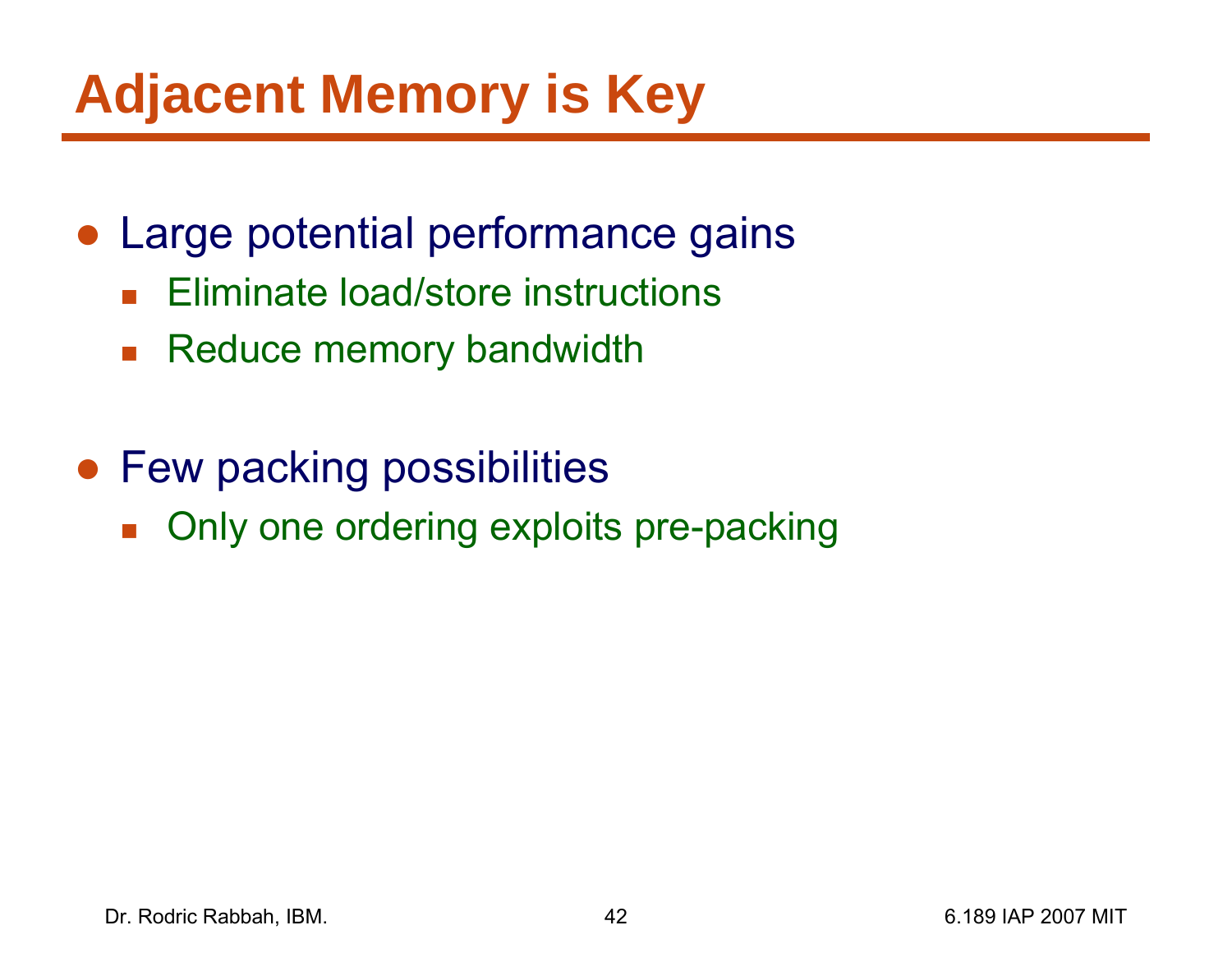● Identify adjacent memory references

$$
A = X[i+0]
$$
  
\n
$$
C = E * 3
$$
  
\n
$$
B = X[i+1]
$$
  
\n
$$
H = C - A
$$
  
\n
$$
D = F * 5
$$
  
\n
$$
J = D - B
$$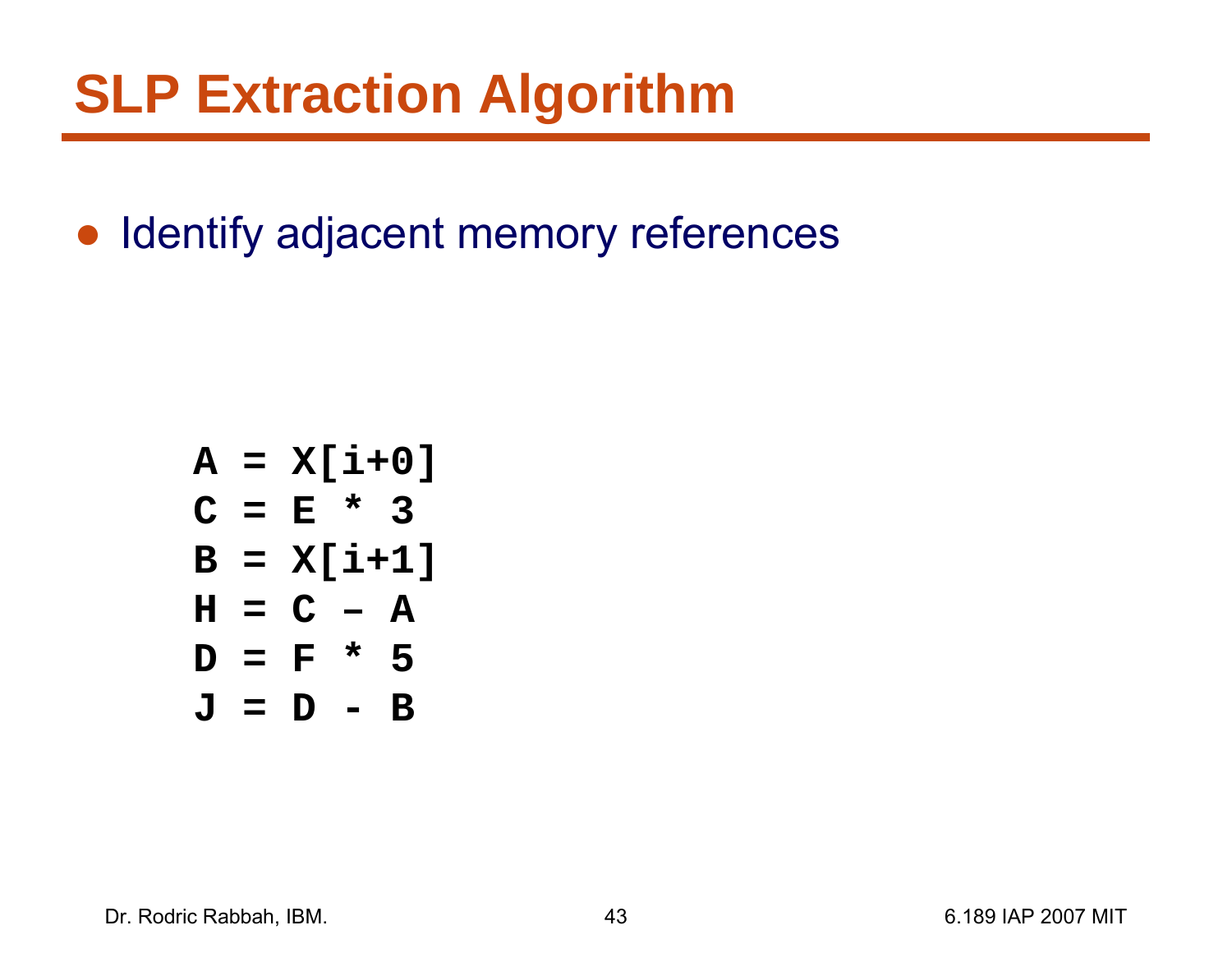● Identify adjacent memory references



$$
\begin{bmatrix} A \\ B \end{bmatrix} = \begin{bmatrix} x[i:i+1] \\ x[i+1] \end{bmatrix}
$$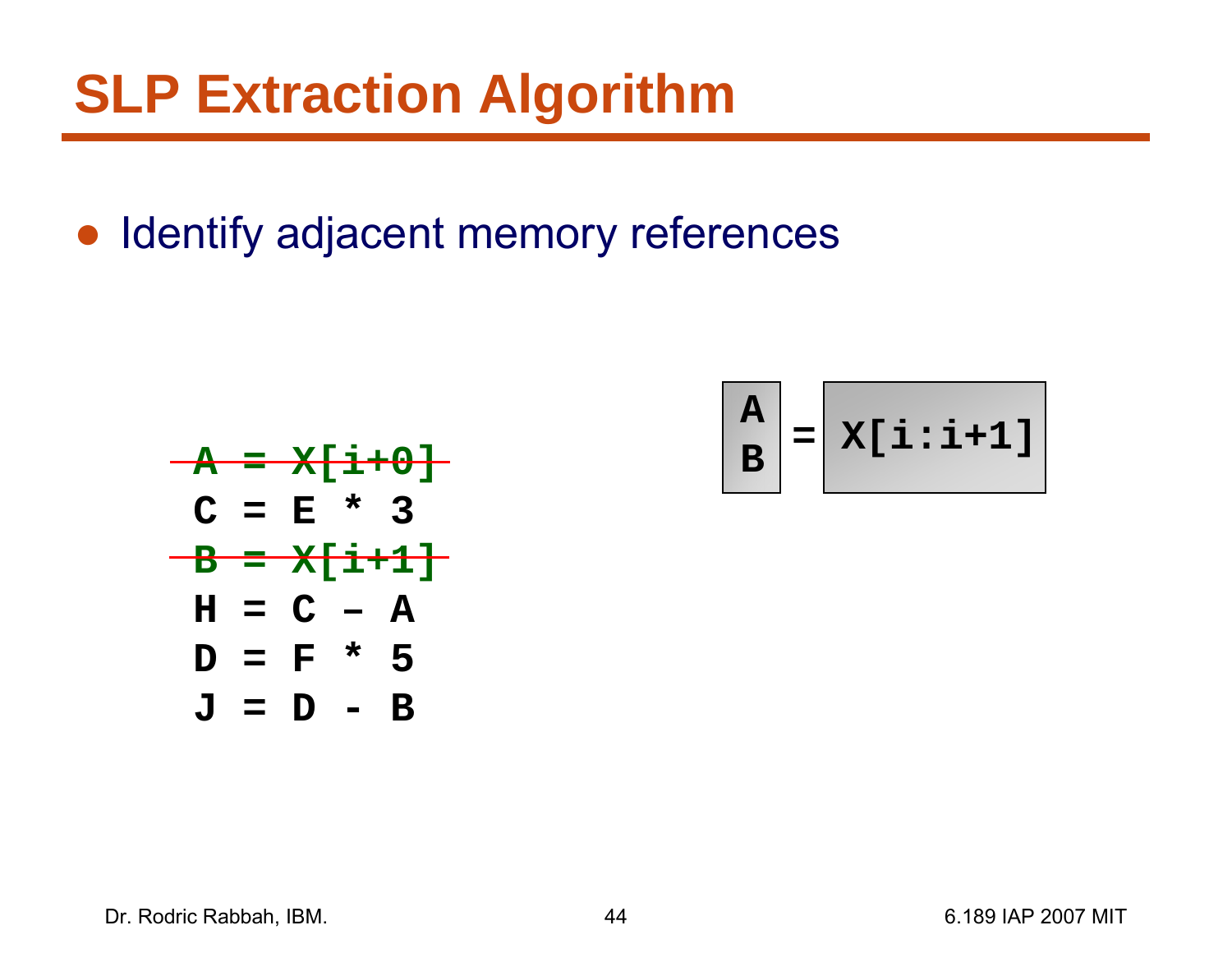● Follow operand use

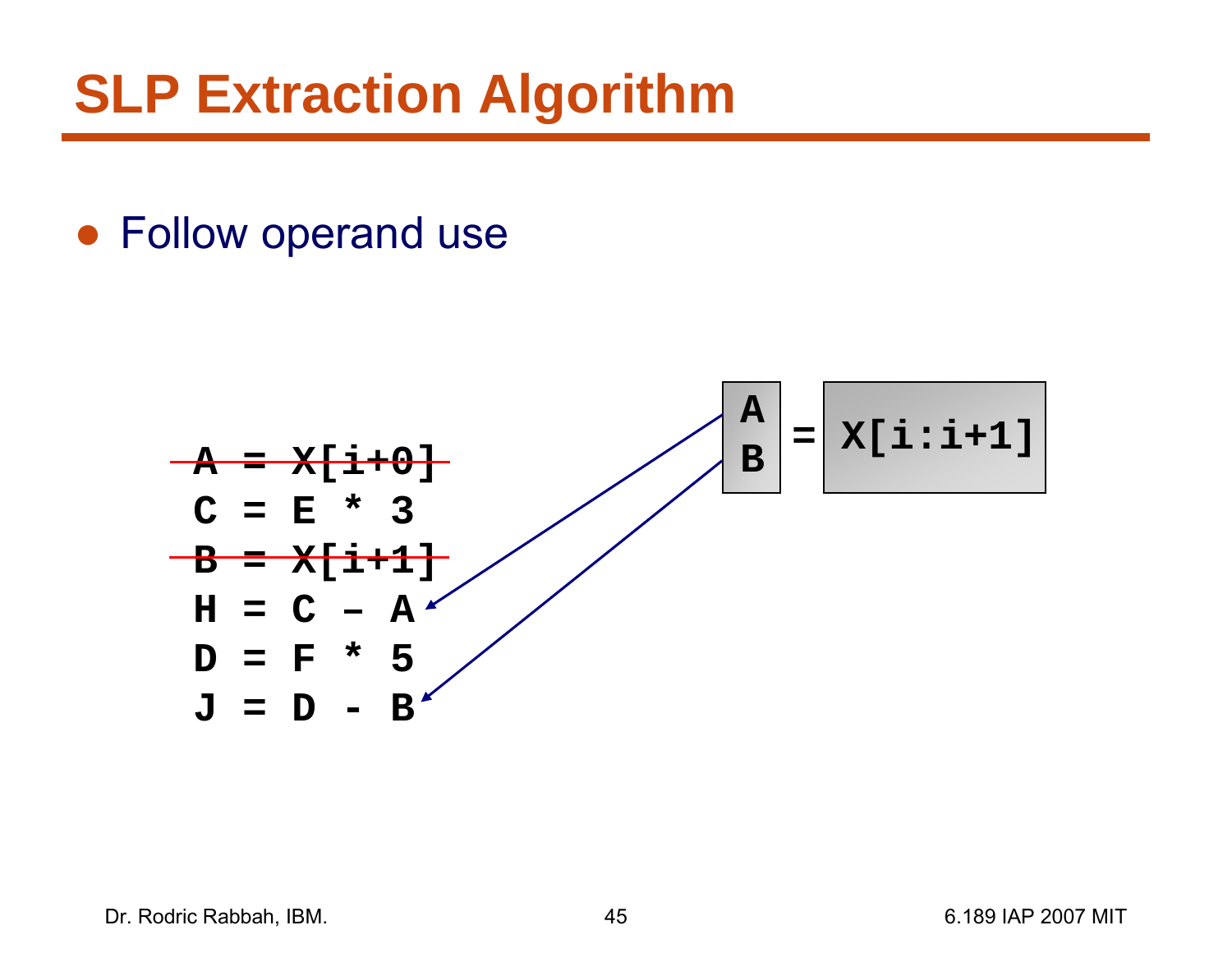● Follow operand use



Dr. Rodric Rabbah, IBM. (a) 1898 1892 1898 1892 1898 1892 1898 1894 1898 1894 1898 1894 1898 1894 1898 1899 18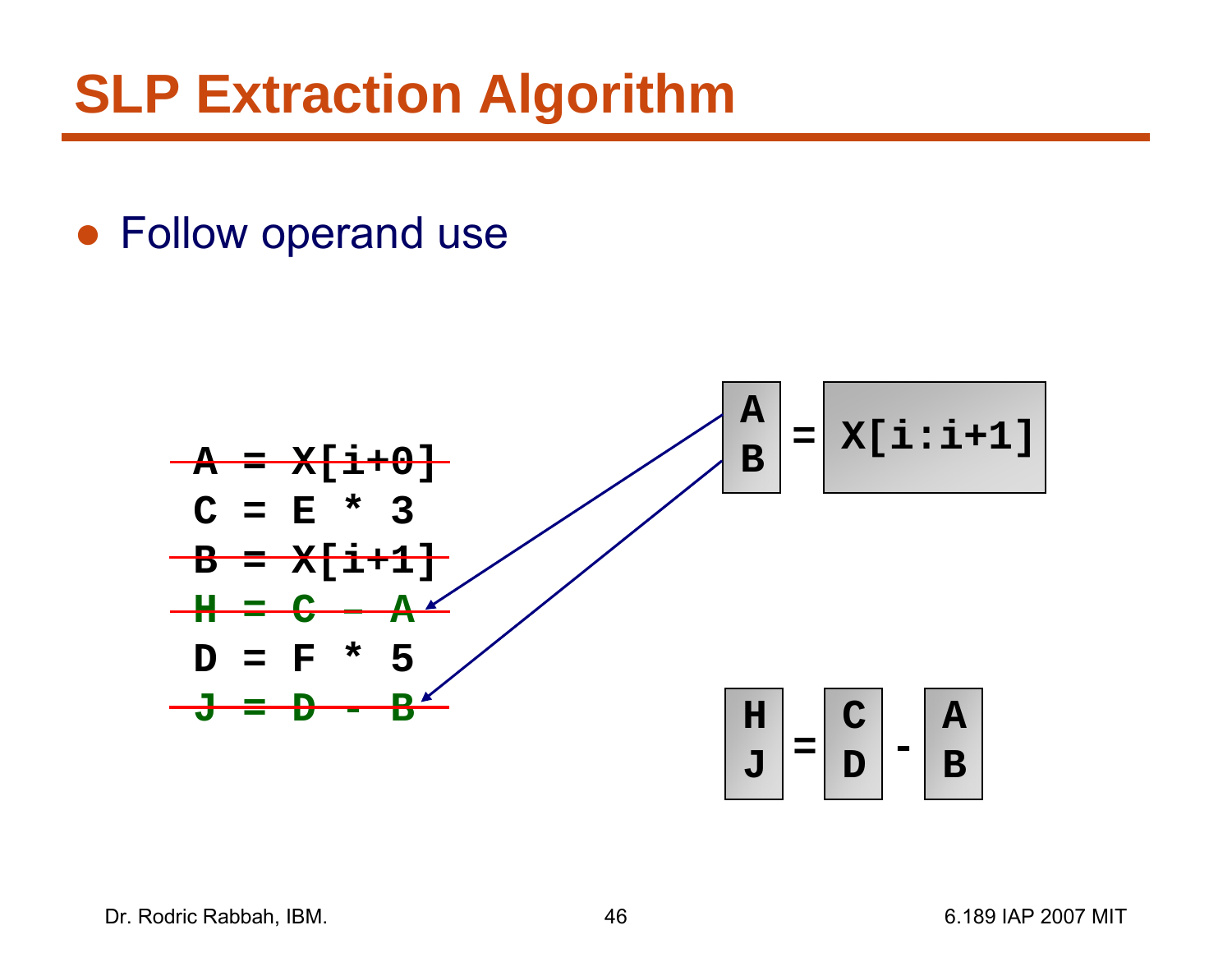● Follow operand use

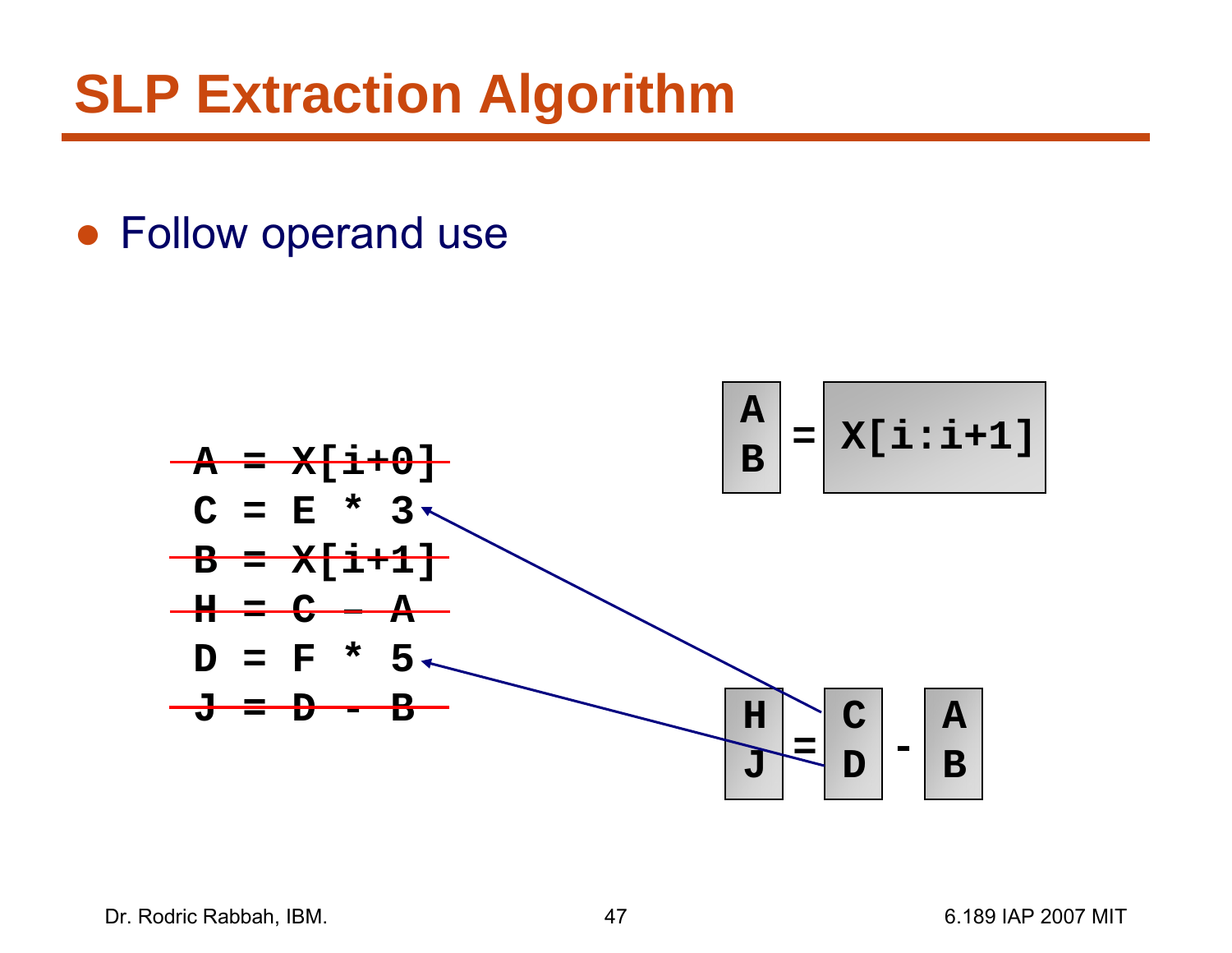#### ● Follow operand use

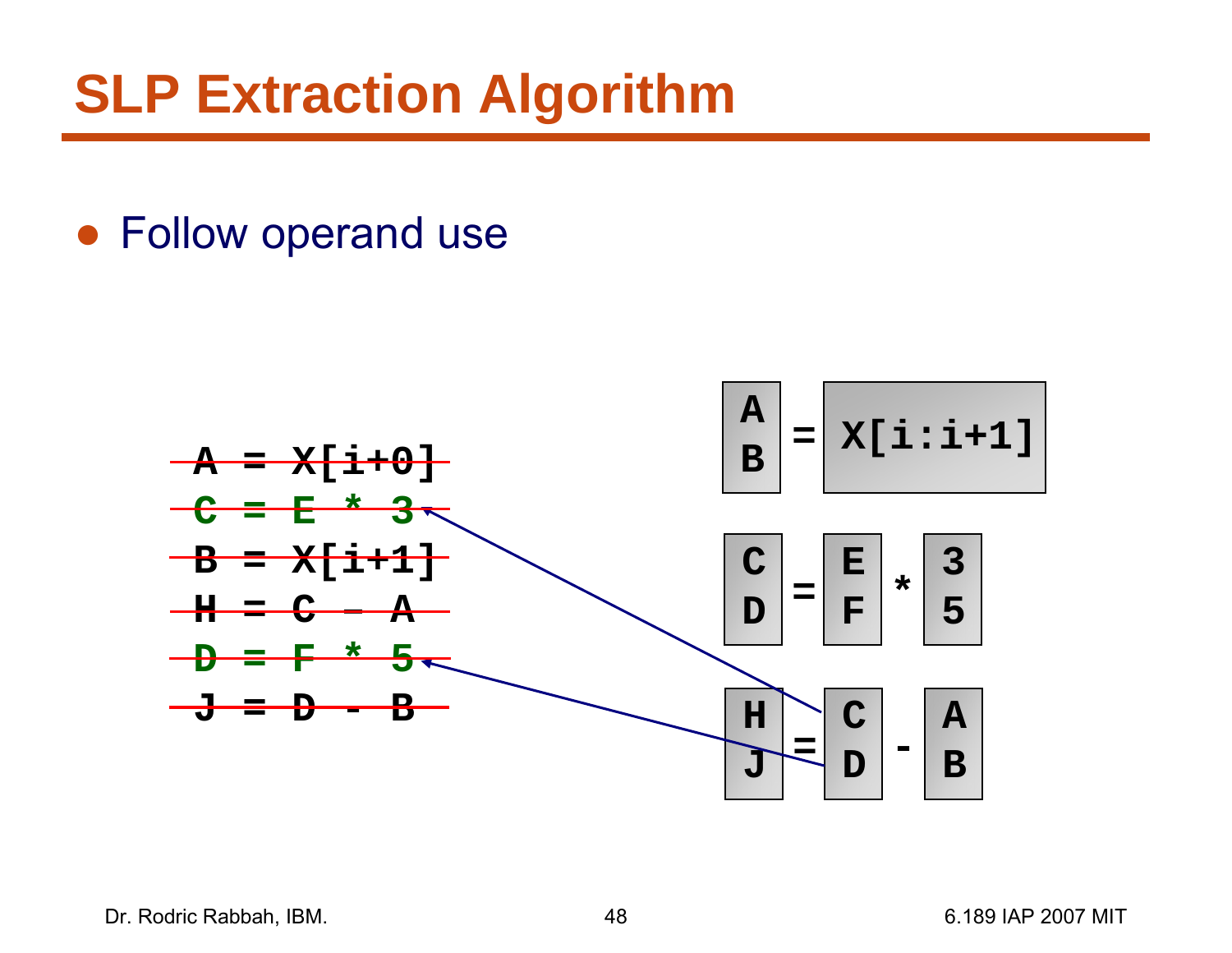● Follow operand use





#### Dr. Rodric Rabbah, IBM. (a) 49 and 49 6.189 IAP 2007 MIT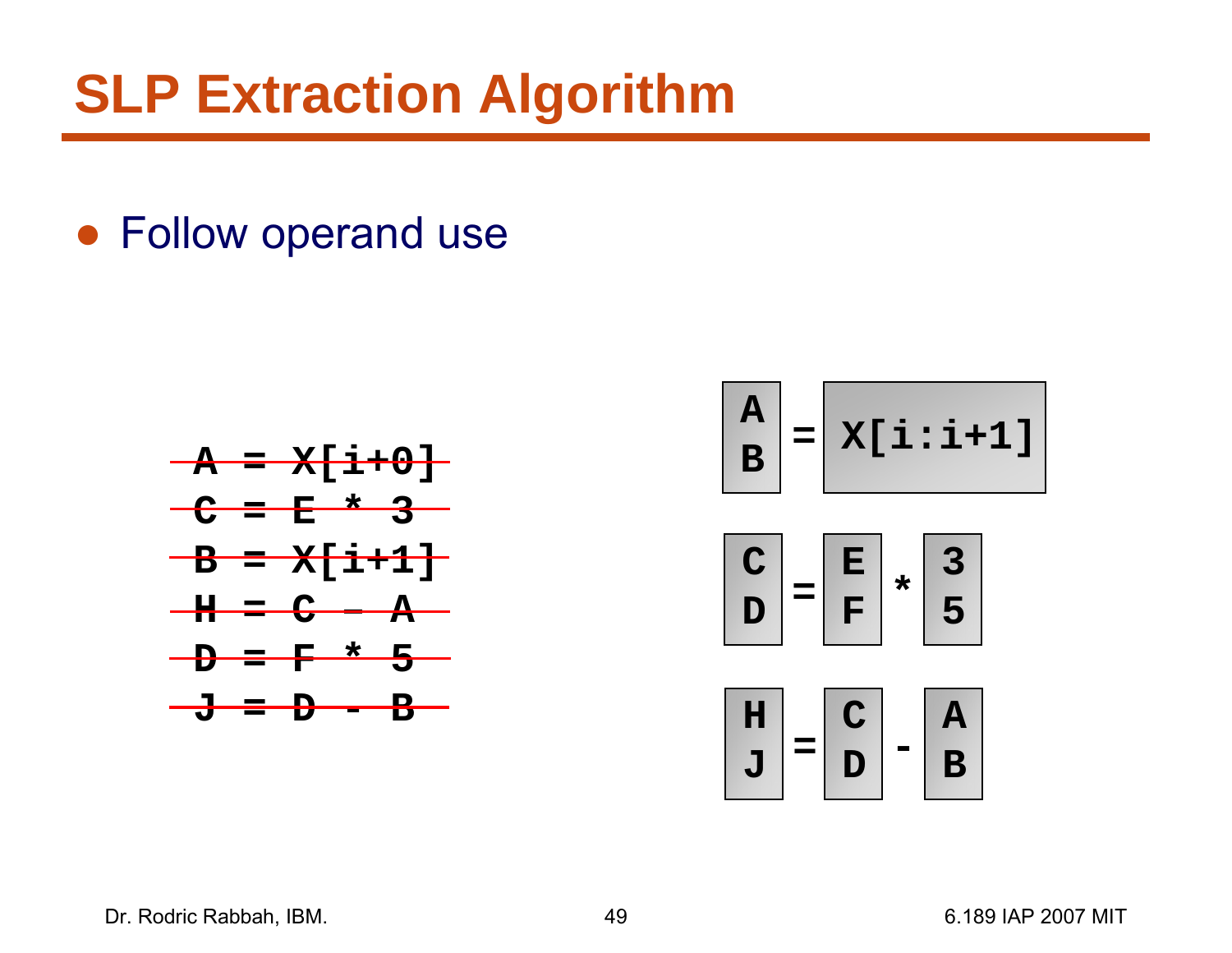#### % dynamic SUIF instructions eliminated

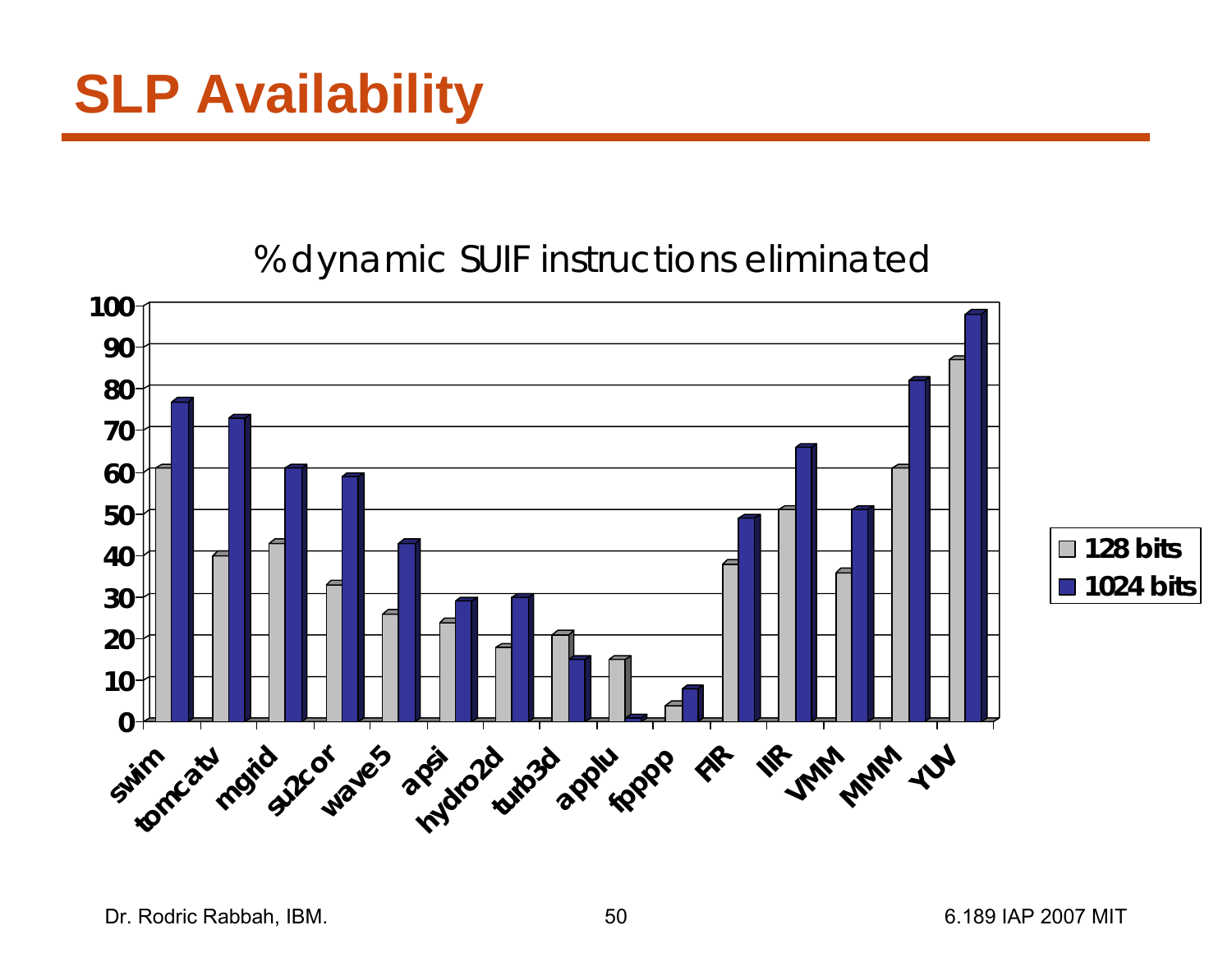# **Speedup on AltiVec**



Dr. Rodric Rabbah, IBM. 6.189 IAP 2007 MIT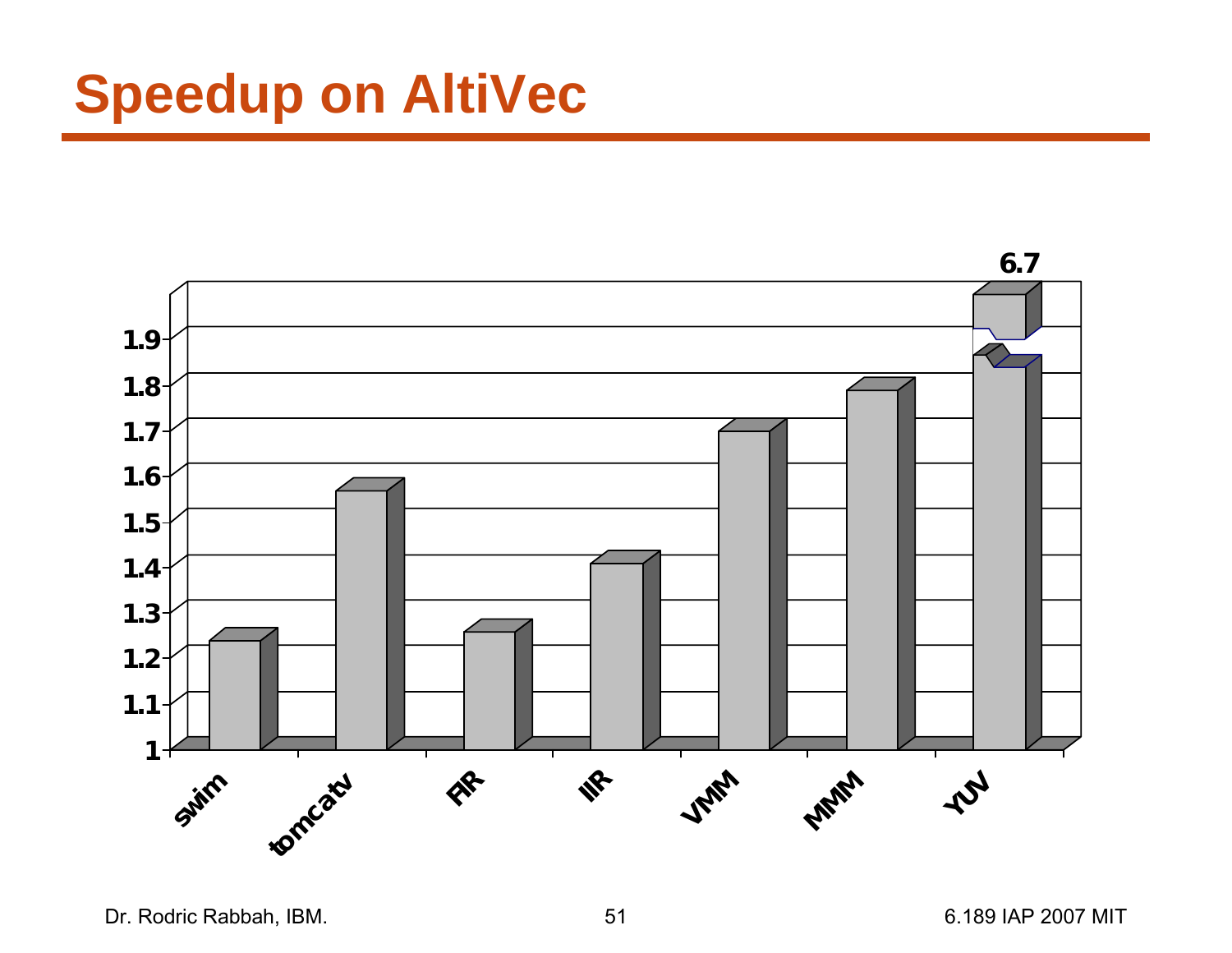## **Performance in Uniprocessors time = compute + wait**

- Instruction level parallelism
	- $\overline{\mathbb{R}}$ Multiple functional units, deeply pipelined, speculation, ...
- Data level parallelism
	- SIMD: short vector instructions (multimedia extensions)
		- –– Hardware is simpler, no heavily ported register files
		- Instructions are more compact
		- Reduces instruction fetch bandwidth
- Complex memory hierarchies
	- $\overline{\mathbb{R}}$  Multiple level caches, may outstanding misses, prefetching, …
	- $\overline{\mathbb{R}}$ Exploiting locality is essential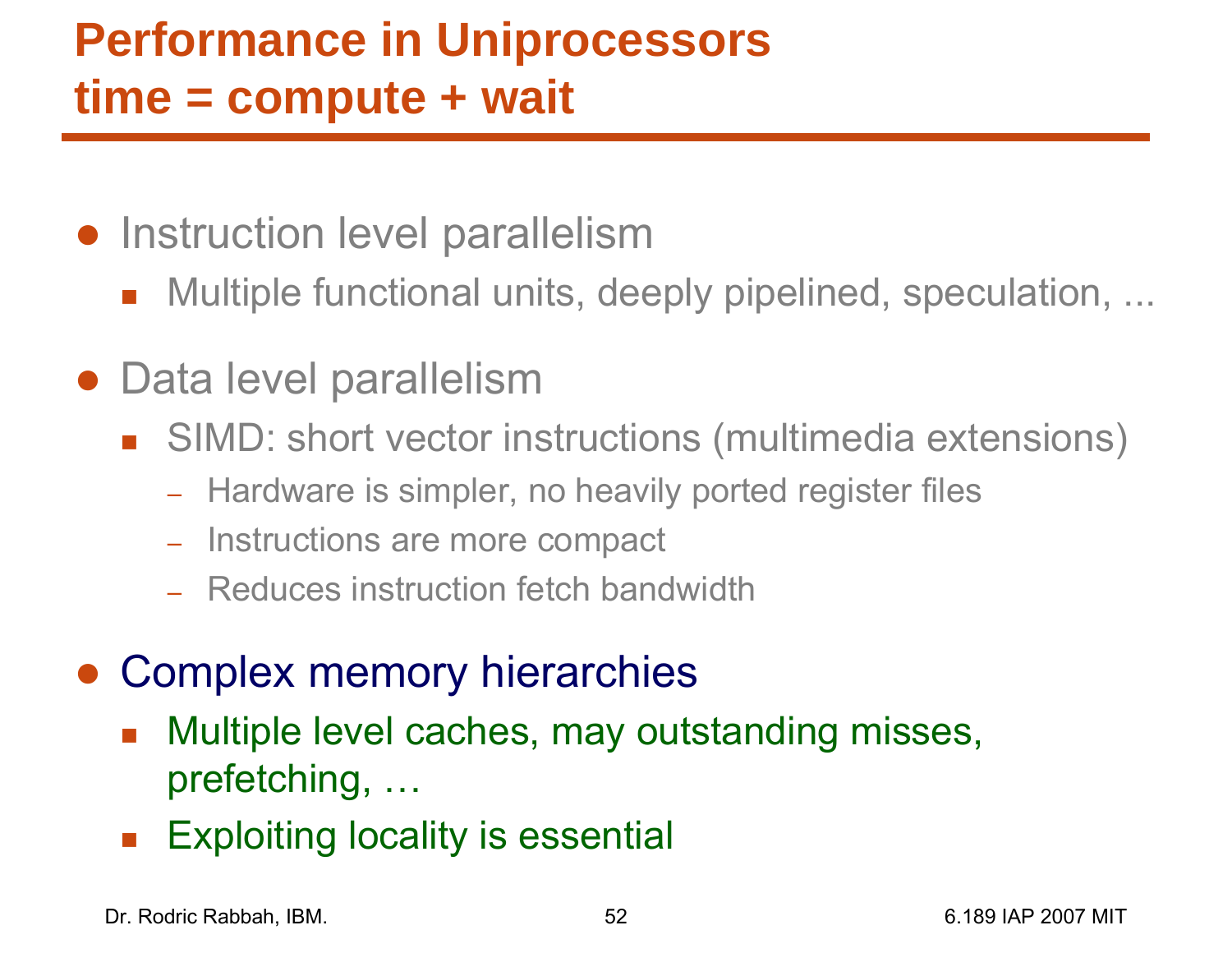## **Instruction Locality**



Dr. Rodric Rabbah, IBM. 6.189 IAP 2007 MIT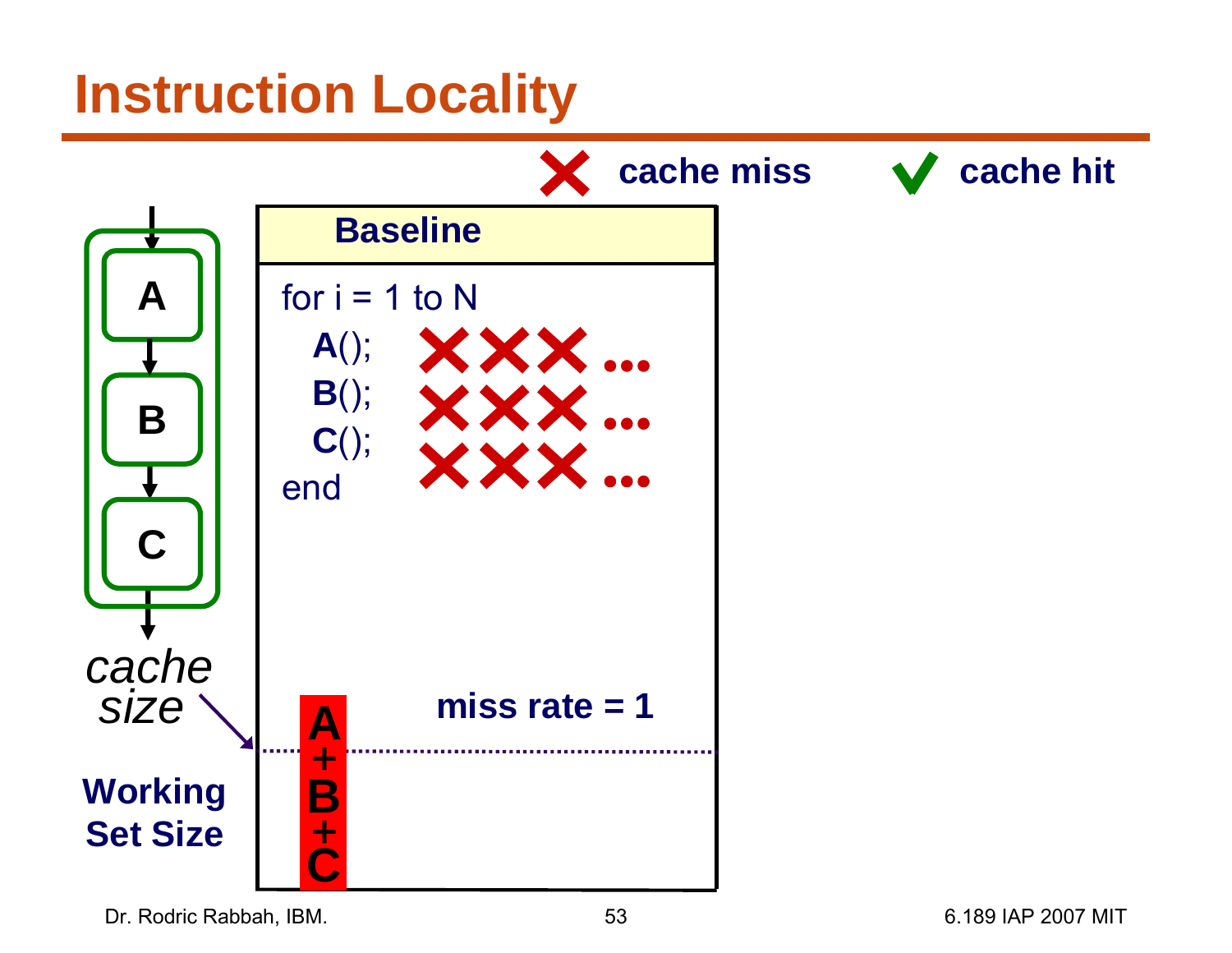## **Instruction Locality**



Dr. Rodric Rabbah, IBM. 6.189 IAP 2007 MIT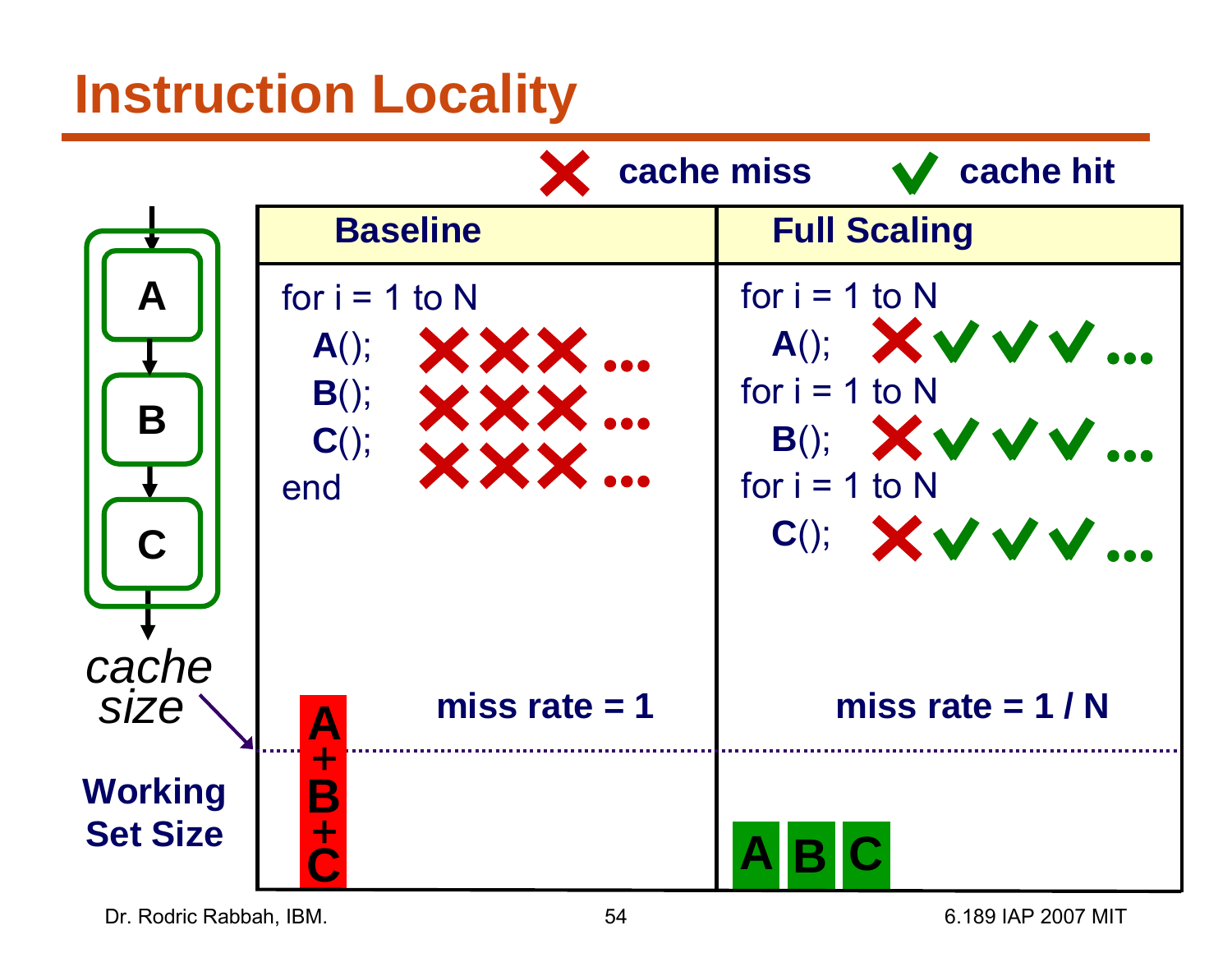# **Example Memory (Cache) Optimization**

|                                   |                                                          | <b>Baseline</b>            | <b>Full Scaling</b>                                                                       |                |
|-----------------------------------|----------------------------------------------------------|----------------------------|-------------------------------------------------------------------------------------------|----------------|
| A<br>B<br>$\overline{\mathbf{C}}$ | for $i = 1$ to N<br>$A()$ ;<br>$B()$ ;<br>$C()$ ;<br>end |                            | for $i = 1$ to N<br>$A()$ ;<br>for $i = 1$ to N<br>$B()$ ;<br>for $i = 1$ to N<br>$C()$ ; |                |
| cache<br><b>SIZE</b>              | $\frac{A}{1}$                                            |                            |                                                                                           |                |
| <b>Working</b><br><b>Set Size</b> | B<br>$\overline{\overline{\overline{C}}}$                | B<br>C<br>C<br>A<br>B<br>B | AB.<br>$\overline{\mathbf{C}}$                                                            | B+C<br>A+<br>B |
|                                   | inst                                                     | data                       | inst                                                                                      | data           |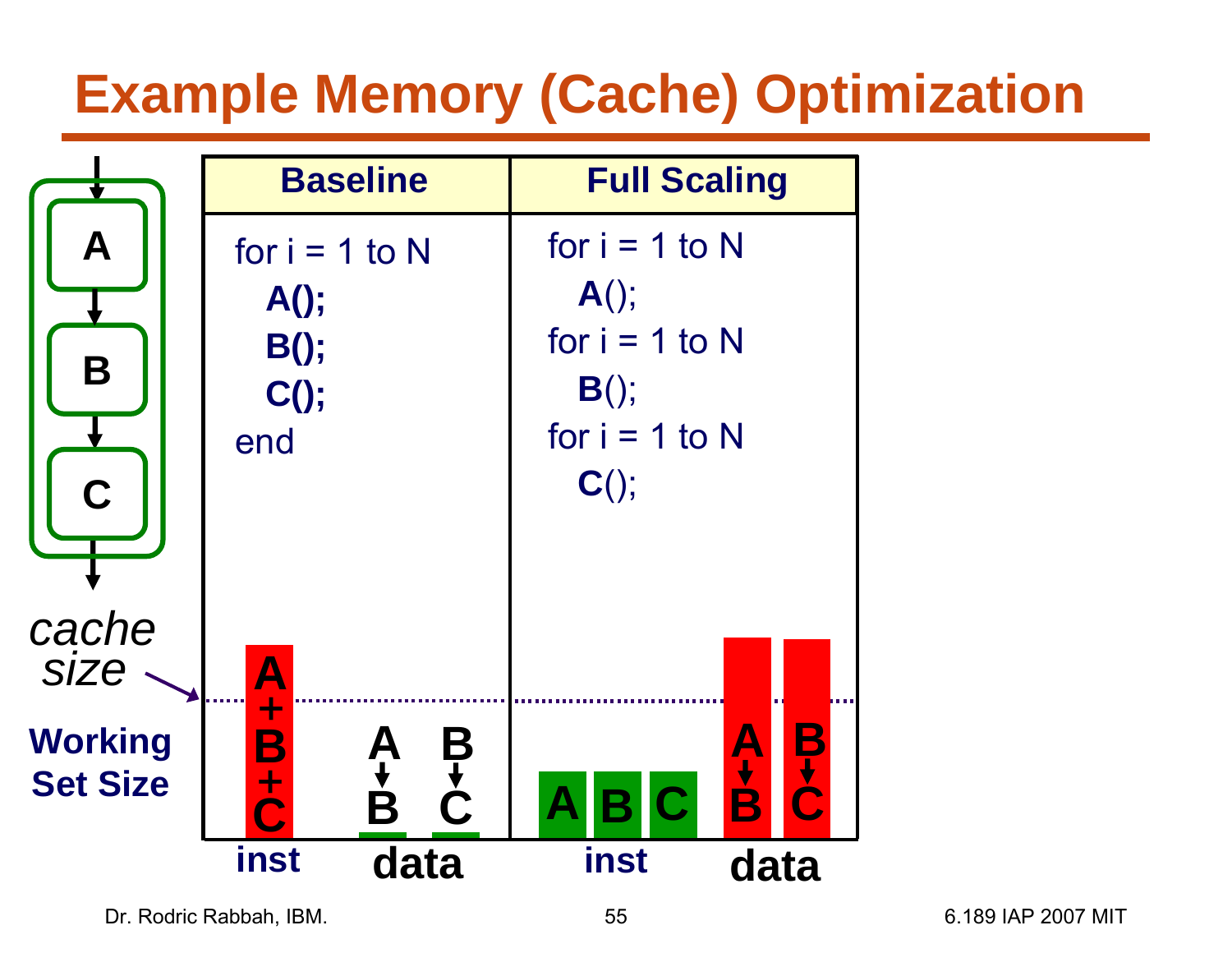# **Example Memory (Cache) Optimization**

|                                   |                                                          | <b>Baseline</b> |   |                                                                                           | <b>Full Scaling</b> |             |                                                                              |      |
|-----------------------------------|----------------------------------------------------------|-----------------|---|-------------------------------------------------------------------------------------------|---------------------|-------------|------------------------------------------------------------------------------|------|
| A<br>B<br>Ć                       | for $i = 1$ to N<br>$A()$ ;<br>$B()$ ;<br>$C()$ ;<br>end |                 |   | for $i = 1$ to N<br>$A()$ ;<br>for $i = 1$ to N<br>$B()$ ;<br>for $i = 1$ to N<br>$C()$ ; |                     |             | for $i = 1$ to N<br>$A()$ ;<br>$B()$ ;<br>end<br>for $i = 1$ to N<br>$C()$ ; |      |
| cache<br><b>SIZE</b>              | $\blacktriangle$<br>┿                                    |                 |   |                                                                                           |                     |             |                                                                              |      |
| <b>Working</b><br><b>Set Size</b> | $\mathbf B$<br>$\div$                                    | A<br>B<br>B     | B |                                                                                           |                     | B<br>C<br>C | A<br>±<br>R                                                                  |      |
|                                   | inst                                                     | data            |   | inst                                                                                      | data                |             | inst                                                                         | data |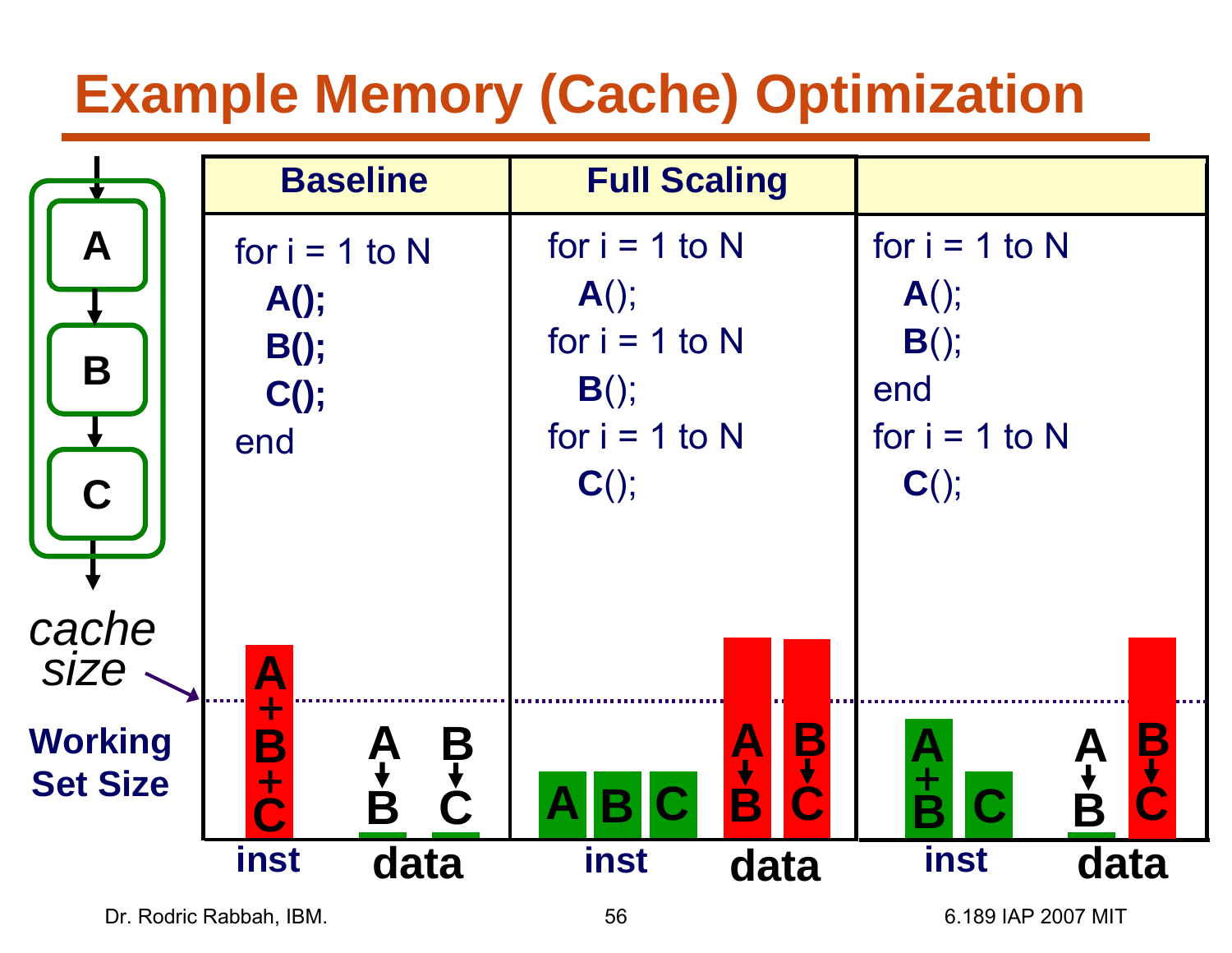# **Example Memory (Cache) Optimization**

|                 |                         | <b>Baseline</b> |               |                  | <b>Full Scaling</b> |          |                     | <b>Cache Aware</b> |      |  |
|-----------------|-------------------------|-----------------|---------------|------------------|---------------------|----------|---------------------|--------------------|------|--|
| A               | for $i = 1$ to N        |                 |               | for $i = 1$ to N |                     |          | for $j = 1$ to Blft |                    |      |  |
|                 | $A()$ ;                 |                 |               | $A()$ ;          |                     |          | $A()$ ;             |                    |      |  |
| B               | $B()$ ;                 |                 |               | for $i = 1$ to N |                     |          | $B()$ ;             |                    |      |  |
|                 | $C()$ ;                 |                 |               | $B()$ ;          |                     |          | end                 |                    |      |  |
|                 | end                     |                 |               | for $i = 1$ to N |                     |          | for $i = 1$ to 64   |                    |      |  |
| $\overline{C}$  |                         |                 |               | $C()$ ;          |                     |          | $C()$ ;             |                    |      |  |
|                 |                         |                 |               |                  |                     |          | end                 |                    |      |  |
| cache           |                         |                 |               |                  |                     |          |                     |                    |      |  |
| <b>SIZE</b>     | $\overline{\mathsf{A}}$ |                 |               |                  |                     |          |                     |                    |      |  |
| <b>Working</b>  | ┿<br>B                  |                 |               |                  | A<br>+              | <b>B</b> |                     |                    |      |  |
| <b>Set Size</b> | $\div$<br><b>O</b>      | A+<br>B         | $\frac{1}{2}$ | B                | C                   |          | A<br>±<br>R         | C                  | B    |  |
|                 | inst                    | data            |               | inst             |                     | data     | inst                |                    | data |  |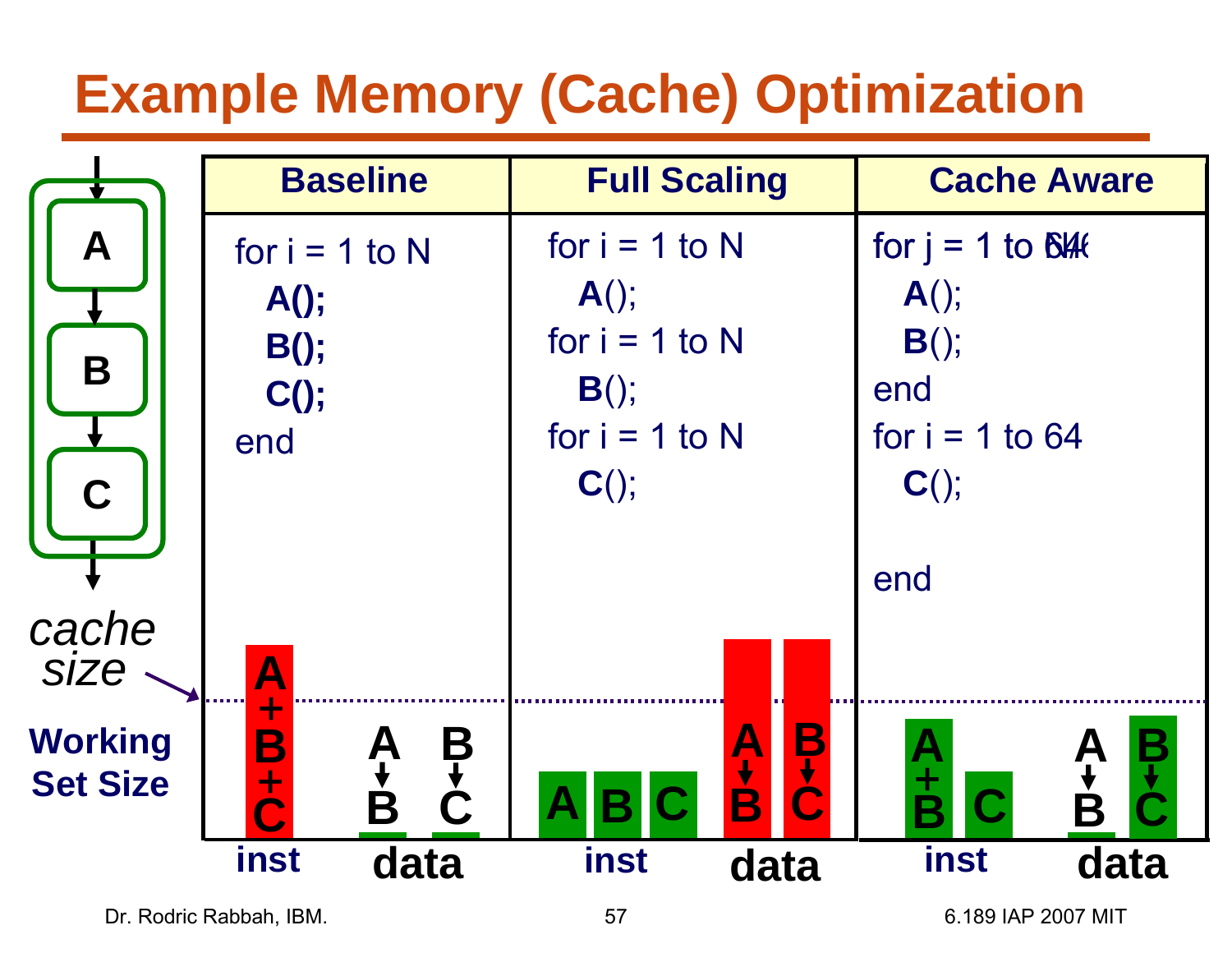# **Results from Cache Optimizations**





Dr. Rodric Rabbah, IBM. 6.189 IAP 2007 MIT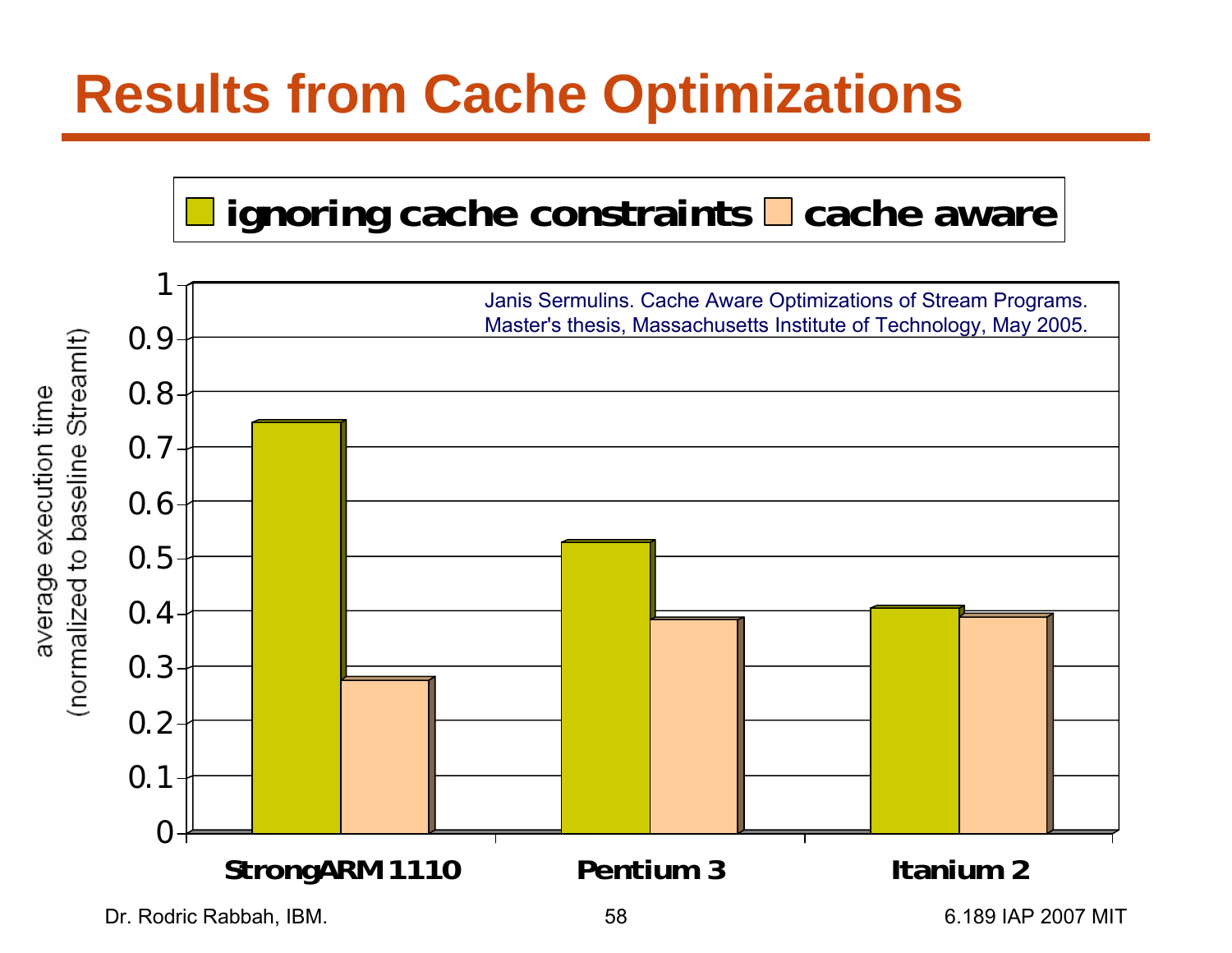# **6.189 IAP 2007**

#### **Summary**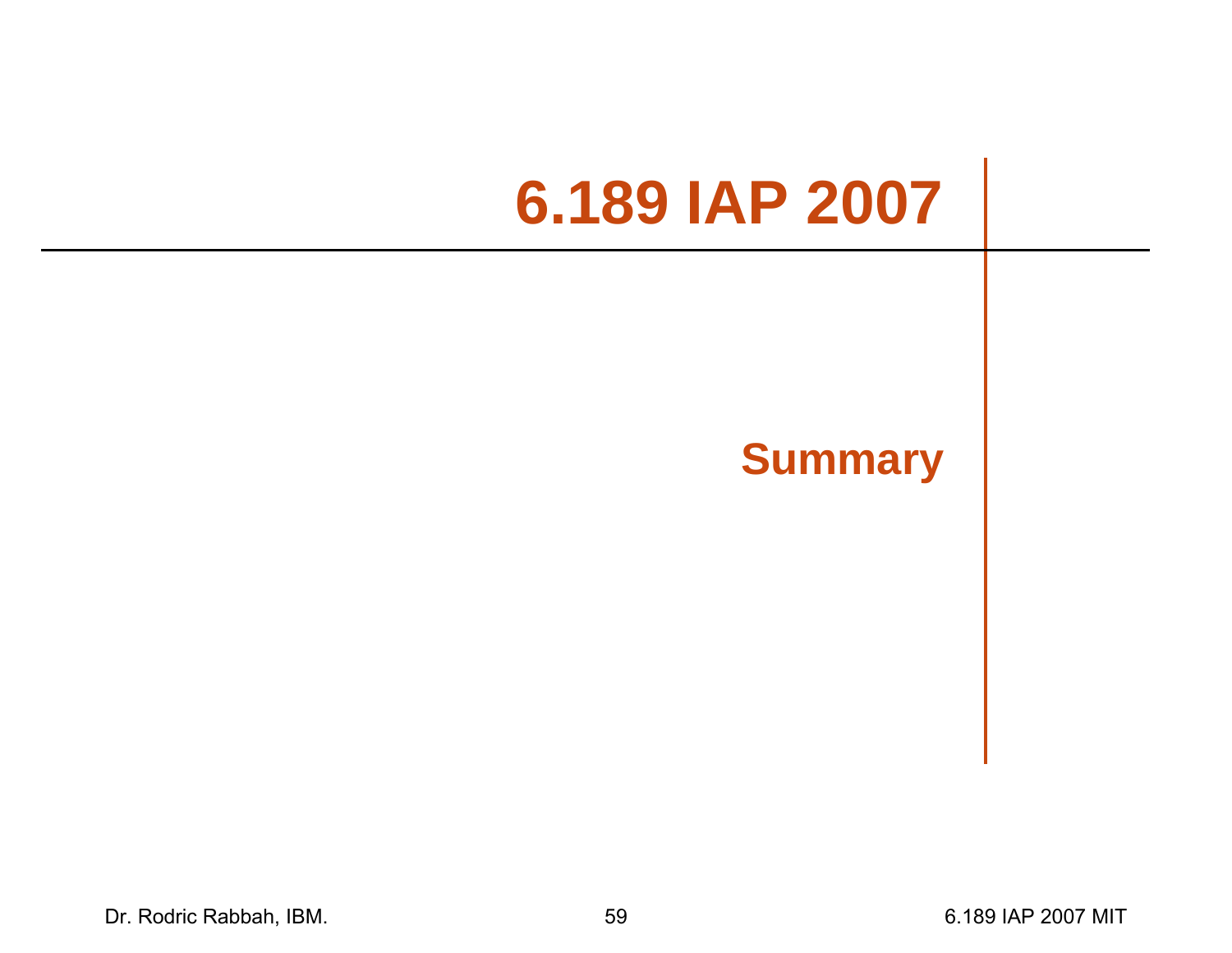# **Programming for Performance**

- Tune the parallelism first
- Then tune performance on individual processors
	- $\mathcal{L}_{\mathcal{A}}$ Modern processors are complex
	- $\mathcal{L}_{\mathcal{A}}$ Need instruction level parallelism for performance
	- $\mathcal{L}_{\mathcal{A}}$ Understanding performance requires a lot of probing
- ● Optimize for the memory hierarchy
	- $\mathcal{L}_{\mathcal{A}}$ Memory is much slower than processors
	- $\mathcal{L}_{\mathcal{A}}$ Multi-layer memory hierarchies try to hide the speed gap
	- $\mathcal{L}_{\mathcal{A}}$ Data locality is essential for performance